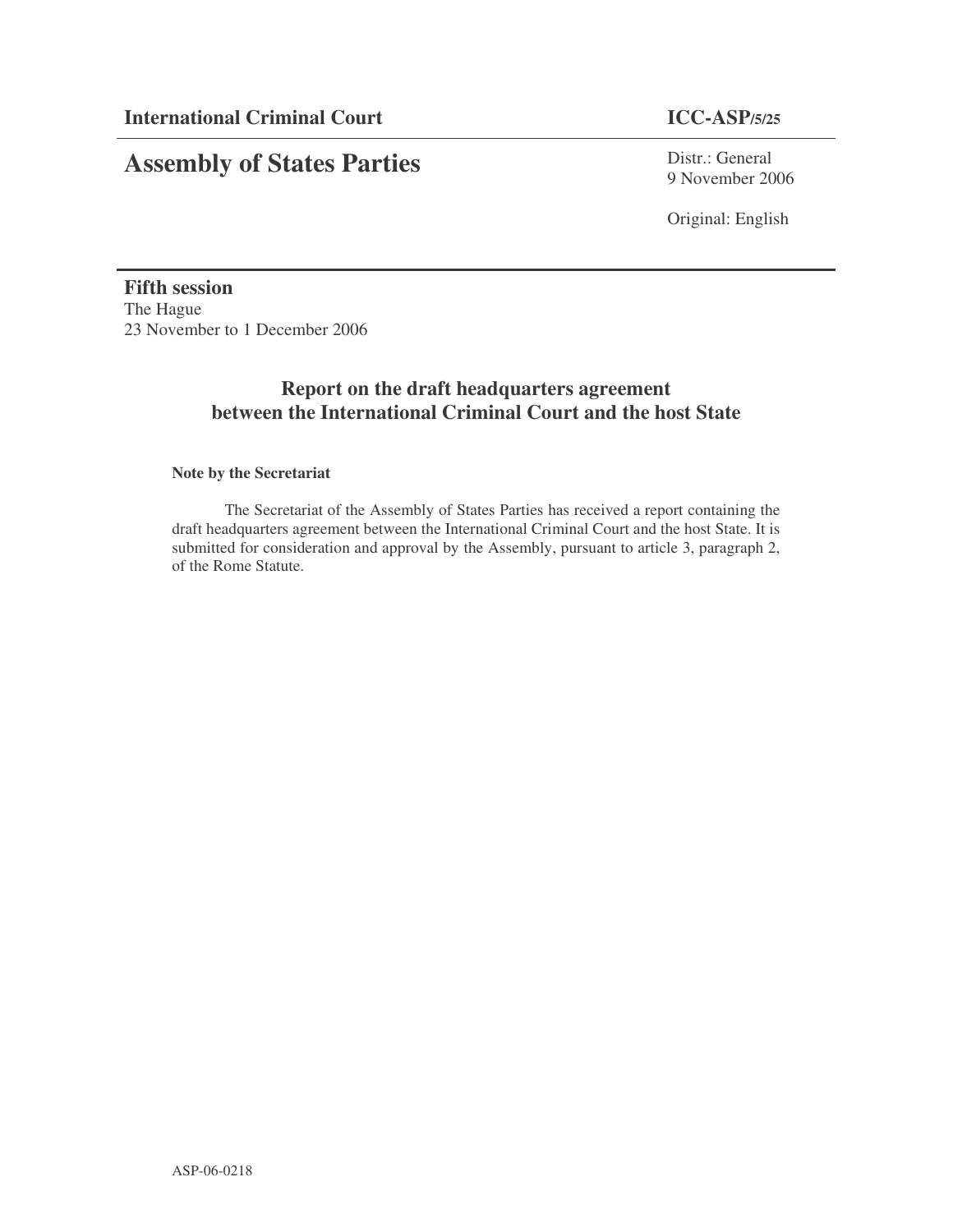# **Report on the draft headquarters agreement between the International Criminal Court and the host State**

# **Introduction**

1. Article 3, paragraph 2, of the Rome Statute provides for the Court to enter into a headquarters agreement with the host State, which is to be approved by the Assembly of States Parties ("the Assembly") and thereafter concluded by the President of the Court on its behalf. The negotiated draft headquarters agreement is attached to this report for consideration by the Assembly.

2. It will be recalled that in preparing proposals for practical arrangements for the establishment and coming into operation of the Court, as mandated by the United Nations Diplomatic Conference of Plenipotentiaries in resolution F of its Final Act,<sup>1</sup> the Preparatory Commission drafted a set of basic principles to govern a headquarters agreement to be negotiated between the Court and the host country. These basic principles were subsequently adopted by the Assembly during its first session, held in New York from 3 to 10 September 2002.<sup>2</sup> Another relevant document drafted by the Preparatory Commission and subsequently adopted by the Assembly is the Agreement on the Privileges and Immunities of the International Criminal Court. Neither of these documents could be applied at the time that the Court began its operations in July 2002.

3. In the absence of a legal framework to govern their relationship, the host State and the Court agreed to enter into interim arrangements for dealing with the status of the Court, its relationship with the host State and, in particular, the privileges and immunities of staff and other categories of persons envisaged under the Agreement on the Privileges and Immunities of the International Criminal Court**.** For this purpose, it was agreed to provisionally apply the Agreement between the United Nations and the Kingdom of the Netherlands concerning the Headquarters of the International Criminal Tribunal for the Former Yugoslavia. It has been the understanding of the Court and the host State that these interim arrangements are without prejudice to the negotiations concerning the headquarters agreement. Diplomatic Notes<sup>3</sup> confirming the arrangements were exchanged on 19 November 2002 and the arrangements will continue to apply until the entry into force of the headquarters agreement**.** These interim arrangements have facilitated the Court's operations thus far.

## **History and working methods for the negotiations**

4. Negotiations between the Court and the host State began in January 2003. The Court's negotiating team has been comprised of representatives of each of its organs, including the Secretariat of the Assembly of States Parties. Inter-organ meetings have been held on a regular basis to coordinate the Court's positions and to elaborate proposals for presentation to the host State. These proposals were discussed during weekly or bi-weekly meetings with the host State team, which was comprised of representatives of the Ministries of Foreign Affairs and Justice.

5. Progress in the negotiations has not been as fast as initially anticipated owing to the complexity of some of the issues and the requirement for internal consultations on both sides. The host State team has had to seek guidance from the various line ministries that will be

 $<sup>1</sup>$  Annex 1 to the Final Act of the United Nations Diplomatic Conference of Plenipotentiaries on the</sup> Establishment of an International Criminal Court.

<sup>2</sup> *Official Records of the Assembly of States Parties to the Rome Statute of the International Criminal Court, First session, New York, 3-10 September 2002* (United Nations publication, ICC-ASP/1/3), part II.F.

The Registrar signed the Notes on behalf of the Court.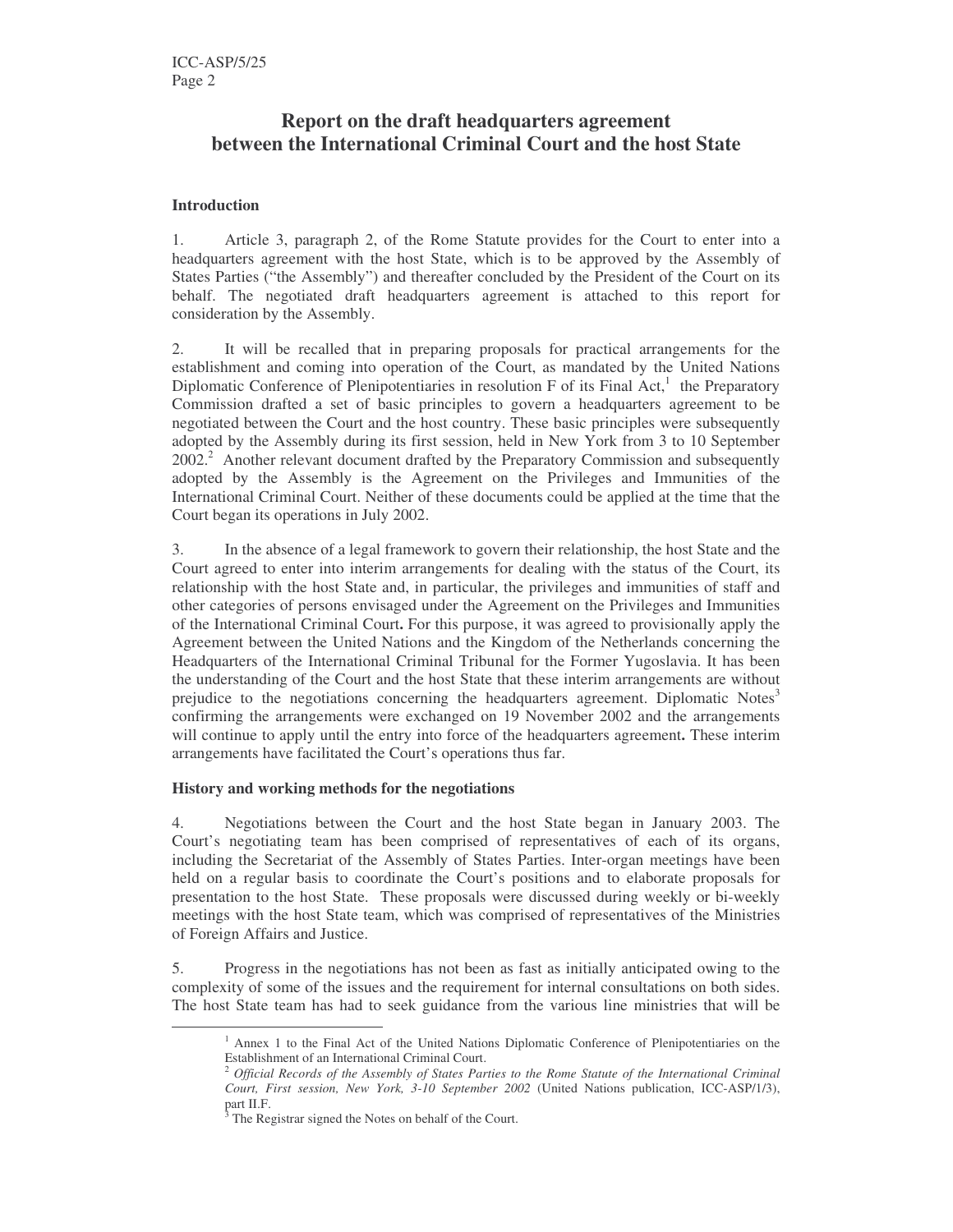involved in the implementation of the agreement. For its part, the Court also required time to consult internally and to harmonize its position on various issues.

6. In order to ensure more rapid progress in the negotiations, the parties held two fullday meetings on 12 May 2004 and 28 July 2005. The objectives of the meetings were to complete a reading of the text, identify issues on which further discussions were required, identify inconsistencies, and to generally edit the text.

7. In general, the negotiations have been characterized by a spirit of cooperation which has enabled many of the complicated issues to be resolved.

8. During the negotiations, the Court was guided by the need for consistency with the Statute, the basic principles, the Agreement on the Privileges and Immunities of the International Criminal Court, and the Rules of Procedure and Evidence. The main objectives have been to ensure that the provisions of the draft headquarters agreement facilitate the smooth and efficient operations of the Court in the host State, that the needs of all persons required to be present at the seat of the Court are met, and that information and evidence coming in and out of the host State is protected. The negotiations clarified the status of the Secretariat of the Assembly of States Parties and the privileges and immunities of representatives of States participating in proceedings before the Court and representatives of States participating in meetings of the Assembly, including its Bureau and subsidiary bodies.

# **Structure**

9. The text contains a total of 58 articles divided into 6 chapters:

- Chapter I. General provisions
- Chapter II. Status of the Court
- Chapter III. Privileges, immunities and facilities accorded to persons under this agreement
- Chapter IV. Waiver of privileges and immunities
	- Chapter V. Cooperation between the Court and the host State
		- Section 1: General
		- Section 2: Visas, permits and other documents
		- Section 3: Security, operational assistance
- Chapter VI. Final provisions

## **Content**

10. The draft headquarters agreement covers a variety of issues concerning the Court, its staff and those required to be present at the seat of the Court as well as those engaged in activities of the Court. In addition to providing extensive details on issues such as tax and customs treatment, entry and residence of staff in the host State, identity cards and social security matters, the text also deals with the following issues:

- Juridical personality and legal capacity of the Court;
- Inviolability of the premises, archives and records of the Court;
- Immunity from prosecution and execution;
- Exemption from taxes, customs duties and taxes on goods and services;
- The right to hold and transfer funds;
- Freedom of communication:
- Privileges and immunities of officials, staff, representatives of States, counsel, witnesses, victims, experts and other persons required to be present at the seat of the Court;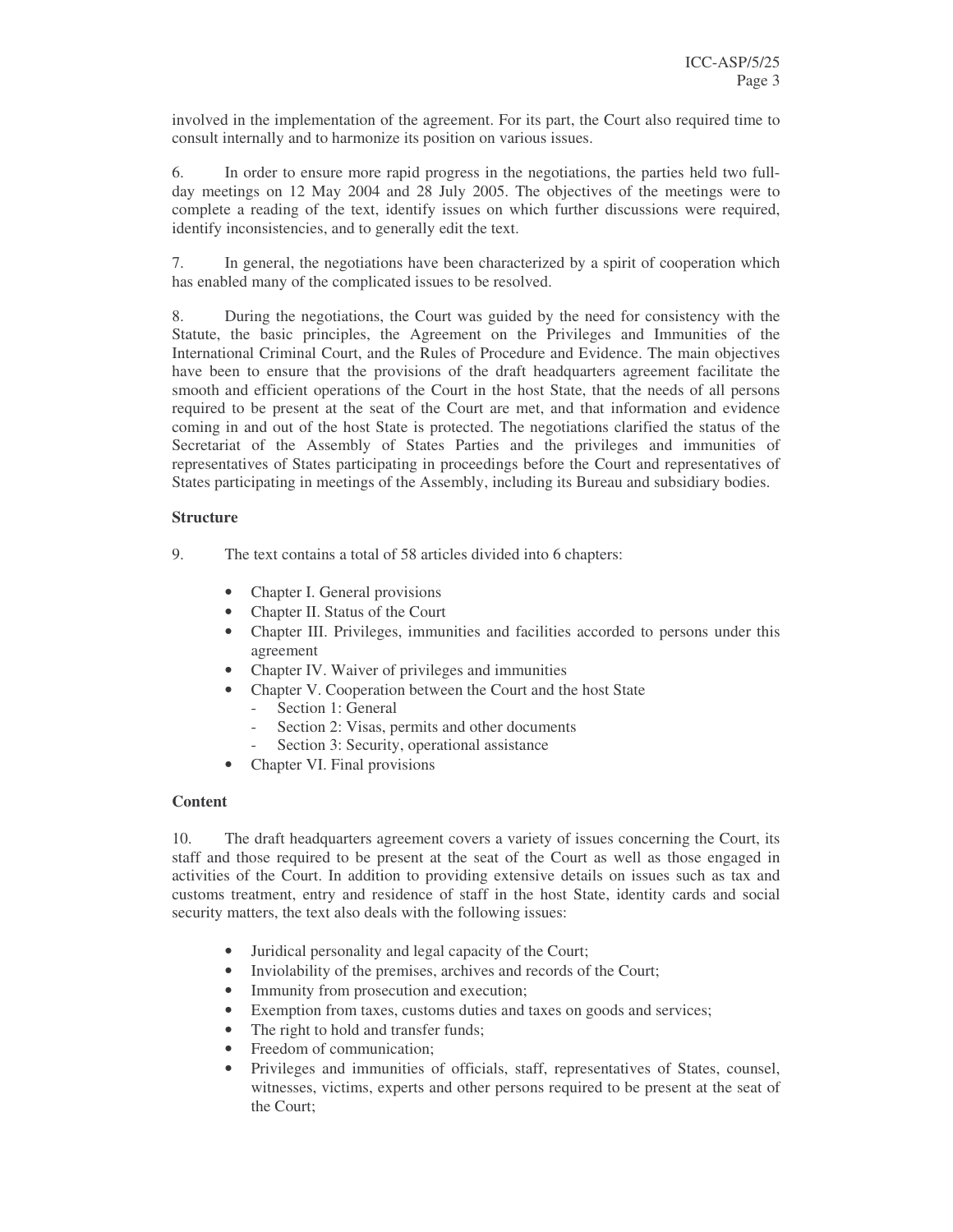- Cooperation between the Court and the host State with regard to security, transport of persons, detention and enforcement of sentences;
- Settlement of disputes.

# **Key provisions**

11. The following key provisions should be highlighted:

# **Article 2 Purpose and scope of this draft headquarters agreement**

12. This article defines the purpose and scope of the draft headquarters agreement and optimizes its terms with a view to ensuring that the Court functions effectively, efficiently and independently in the host State. The scope of application has been extended to cover the Secretariat of the Assembly of States Parties and to regulate matters arising from the holding of meetings of the Assembly, its Bureau and subsidiary bodies in The Hague. This important addition will greatly facilitate the work of the Assembly, including its Bureau and subsidiary bodies.

# **Article 20 Employment of family members of officials of the Court**

13. The inability of spouses to engage in gainful employment in the host State is a significant work/life concern that can affect the productivity and efficiency of the Court. Moreover, employment opportunities for spouses of staff of the Court can enhance the Court's ability to attract and retain the best candidates for jobs. Under this provision, spouses of staff are entitled to work in the host State. Children up to the age of 27 years are also allowed to work, subject to certain conditions. This, however, does not mean that spouses and children of staff are guaranteed employment in the host State, as the realities of the labour market come into play. The ability of spouses and children to seek gainful employment in the host State is a useful addition to the draft headquarters agreement.

## **Article 40**

# **Independent bodies of counsel or legal associations, journalists and non-governmental organizations**

14. This provision is intended to facilitate the entry into and stay in the host State of the bodies to which it refers. Both sides recognize the important role played by these bodies and agree to cooperate and coordinate in order to ensure the smooth processing of their applications for visas and stay in the host State through a consultative process for dealing with any problems that could delay the issuance of visas. The modalities for consultations are spelt out in the explanatory notes, which reflect the common understanding of the parties on the application and interpretation of this provision.

## **Explanatory notes**

15. In order to clarify the meaning of certain provisions included in this draft headquarters agreement, explanatory notes have been negotiated and drafted in parallel with the text of the agreement. These notes reflect the common understanding of the parties on the interpretation of the provisions to which they relate. The notes are directly linked to the draft headquarters agreement through the reference in article 52 to supplementary arrangements and will be formalized through an exchange of letters which will be signed at the same time as the draft headquarters agreement and attached thereto.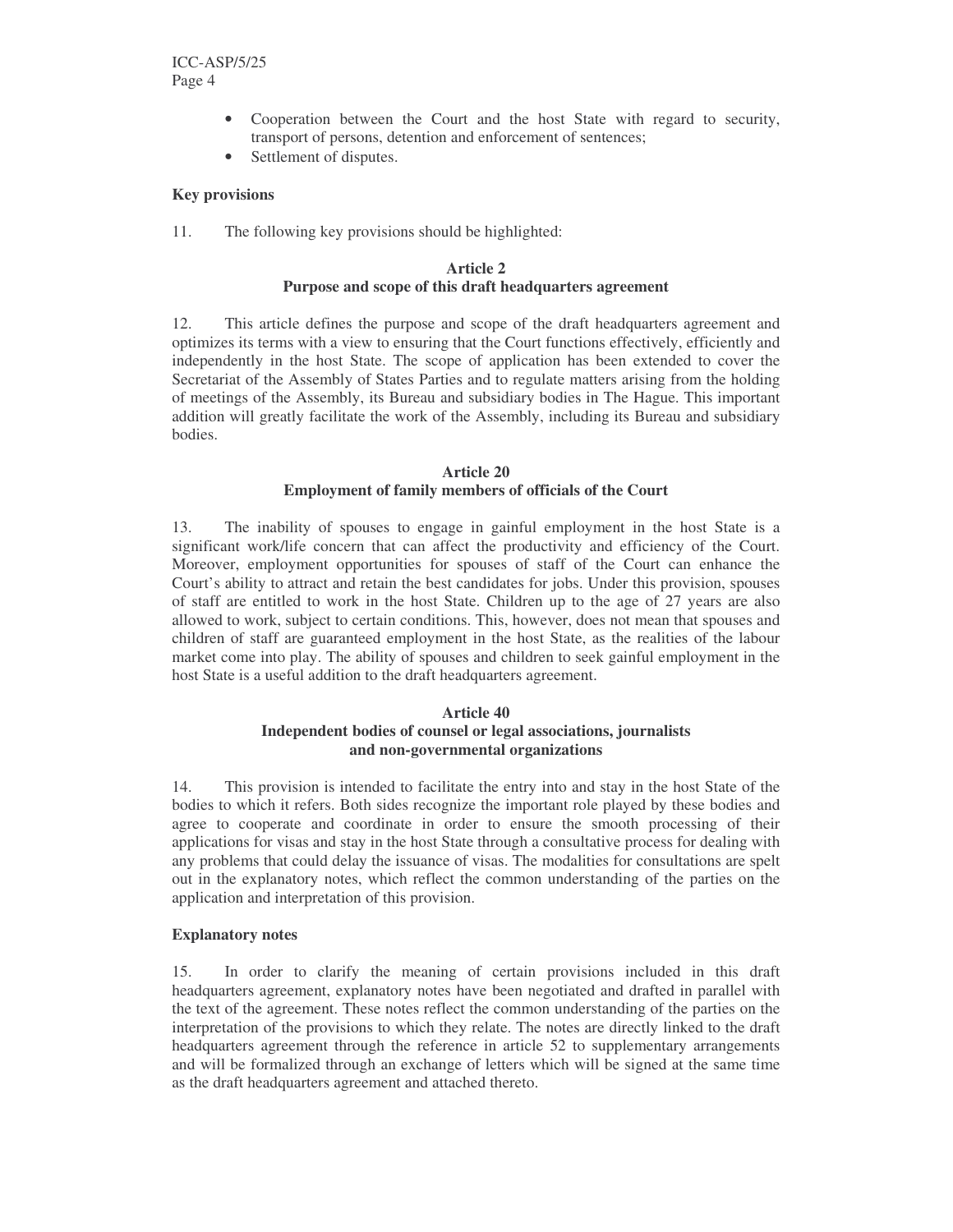#### **Compatibility of the draft headquarters agreement with the basic principles**

16. As mandated by the Assembly, all elements of the basic principles have been incorporated in the draft headquarters agreement, with the exception of the following:

#### *(i) Most favourable treatment provision*

17. Principle 1 (j) of the basic principles approved by the Assembly of States Parties to govern the preparation of the headquarters agreement provides that the agreement "should ensure that the Court shall enjoy privileges, immunities and treatment that are no less favourable than those accorded to any international organization or tribunal located in the host country."

18. In accordance with this principle, the Court sought treatment no less favourable than that presently accorded to any international organization in the host State. In his letter to the President of the International Criminal Court, dated 18 October 2006, the Honourable Minister for Foreign Affairs of the host State, H.E Mr. Bernard Bot, assured the Court that, except for a limited number of situations involving more generous fiscal treatment enjoyed by the technical and administrative staff of the International Court of Justice (with regard to cars, petrol and some imported consumables), which the host State considers to be outdated, the draft headquarters agreement would grant the Court the most favourable treatment that the host State offers to any international organization. In particular, Minister Bot has confirmed that, with the exception of a commissary, the host State is treating the Court and its officials as favourably as it does the Organisation for the Prohibition of Chemical Weapons (OPCW) in all respects. On the basis of this confirmation by the host State that the treatment offered to the Court is the most favourable currently offered to any international organization, the Court accepted, subject to the approval of the Assembly**,** article 53 of the draft headquarters agreement, which ensures that the Court will in the future enjoy the most favourable treatment accorded to any international organization located in the host State.

## *(ii) Provisional application of the agreement*

19. Principle 1(l) provides for the provisional application of the draft headquarters agreement pending the completion by the host State of its internal legislative procedures**.** It has not been possible to regulate this issue in the draft headquarters agreement. According to the host State, provisional application would pre-empt the outcome of the parliamentary approval procedures. The host State has expressed a willingness, should the need arise and to the extent compatible with existing legislation, to consider the possibility of applying the provisions of the draft headquarters agreement as fully as possible in advance, even without the express provision on its provisional application**.**

## **Recommendation**

20. To the extent possible, the draft headquarters agreement has attempted to provide comprehensive solutions to all of the issues required to facilitate the smooth and efficient functioning of the Court in the host State. In particular, the draft fully recognizes the independence of the Court and enables it to efficiently discharge its responsibilities and fulfill its purpose in the host State. With the increase in the Court's activities and the experience gained over the years, the draft headquarters agreement may need to be supplemented by an exchange of letters and/or other appropriate arrangements to address any issues that may not have been foreseen.

21. Pursuant to article 3 of the Statute, the Court recommends that the Assembly approve the attached draft headquarters agreement, which has no programme budget implications.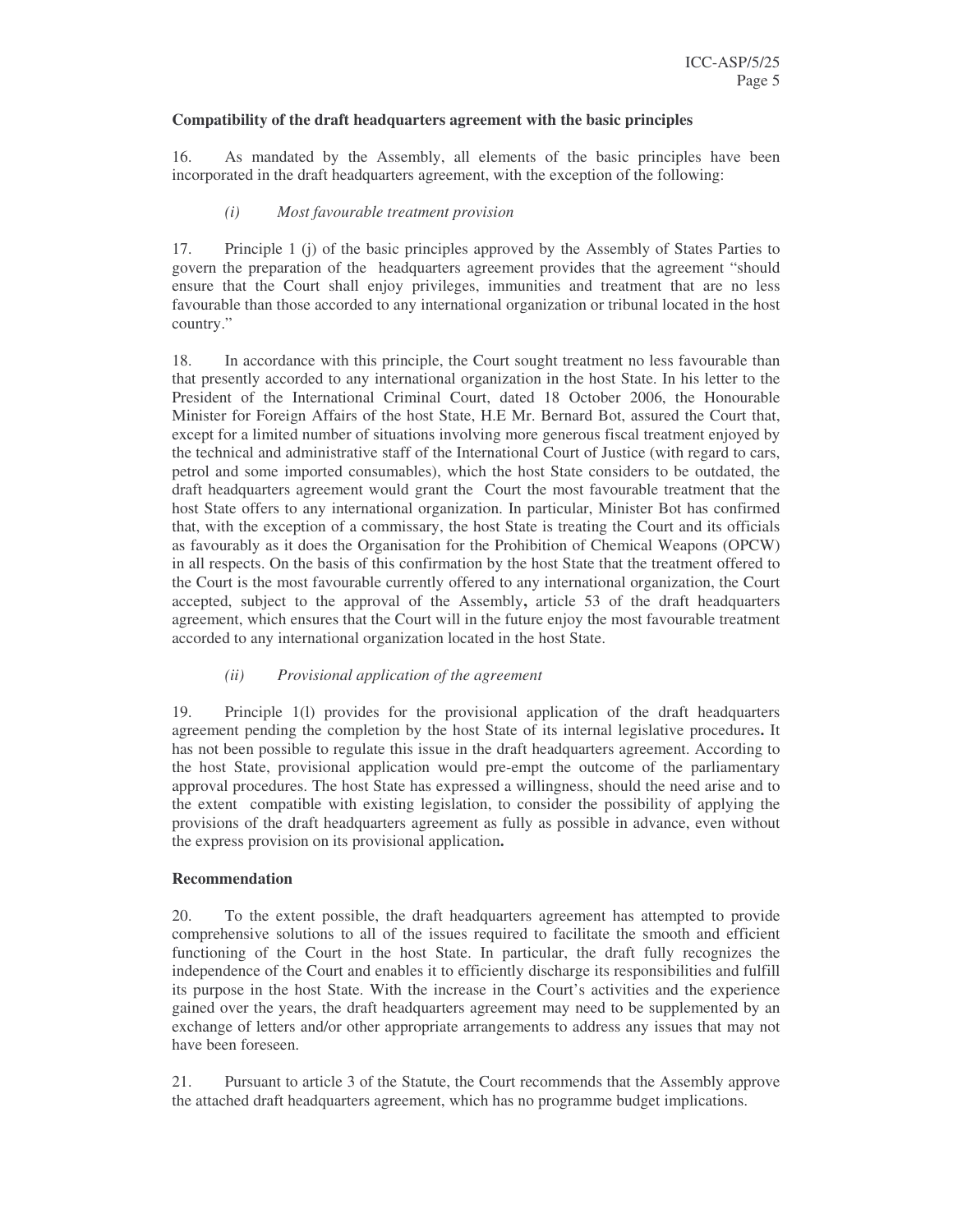# **Annex I**

# **Headquarters agreement for the International Criminal Court**

*Page*

# **Contents**

| Chapter I.   | <b>General provisions</b>                                                         |                                                                                                                |    |  |  |
|--------------|-----------------------------------------------------------------------------------|----------------------------------------------------------------------------------------------------------------|----|--|--|
|              | Article 1.                                                                        |                                                                                                                |    |  |  |
|              | Article 2.                                                                        |                                                                                                                |    |  |  |
| Chapter II.  | <b>Status of the Court</b>                                                        |                                                                                                                |    |  |  |
|              | Article 3.                                                                        |                                                                                                                |    |  |  |
|              | Article 4.                                                                        |                                                                                                                |    |  |  |
|              | Article 5.                                                                        |                                                                                                                |    |  |  |
|              | Article 6.                                                                        |                                                                                                                |    |  |  |
|              | Article 7.                                                                        | Protection of the premises of the Court and their vicinity 13                                                  |    |  |  |
|              | Article 8.                                                                        |                                                                                                                |    |  |  |
|              | Article 9.                                                                        |                                                                                                                |    |  |  |
|              | Article 10.                                                                       |                                                                                                                |    |  |  |
|              | Article 11.                                                                       |                                                                                                                |    |  |  |
|              | Article 12.                                                                       |                                                                                                                |    |  |  |
|              | Article 13.                                                                       |                                                                                                                |    |  |  |
|              | Article 14.                                                                       |                                                                                                                |    |  |  |
|              | Article 15.                                                                       | Exemption from taxes and duties for the Court and its                                                          | 16 |  |  |
|              | Article 16.                                                                       |                                                                                                                |    |  |  |
| Chapter III. | Privileges, immunities and facilities accorded to persons under this<br>agreement |                                                                                                                |    |  |  |
|              | Article 17.                                                                       | Privileges, immunities and facilities of judges,<br>the                                                        |    |  |  |
|              | Article 18.                                                                       | Privileges, immunities and facilities of the Deputy Registrar                                                  | 18 |  |  |
|              | Article 19.                                                                       | Personnel recruited locally and not otherwise covered by                                                       | 20 |  |  |
|              | Article 20.                                                                       | Employment of family members of officials of the Court                                                         | 20 |  |  |
|              | Article 21.                                                                       | Representatives of States participating in the proceedings of                                                  |    |  |  |
|              | Article 22.                                                                       | Representatives of States participating in the Assembly and<br>bodies and representatives of<br>its subsidiary | 21 |  |  |
|              | Article 23.                                                                       |                                                                                                                | 22 |  |  |
|              | Article 24.                                                                       |                                                                                                                |    |  |  |
|              | Article 25.                                                                       |                                                                                                                |    |  |  |
|              | Article 26.                                                                       |                                                                                                                | 24 |  |  |
|              | Article 27.                                                                       |                                                                                                                | 25 |  |  |
|              | Article 28.                                                                       |                                                                                                                |    |  |  |
|              | Article 29.                                                                       | Other persons required to be present at the seat of the Court 27                                               |    |  |  |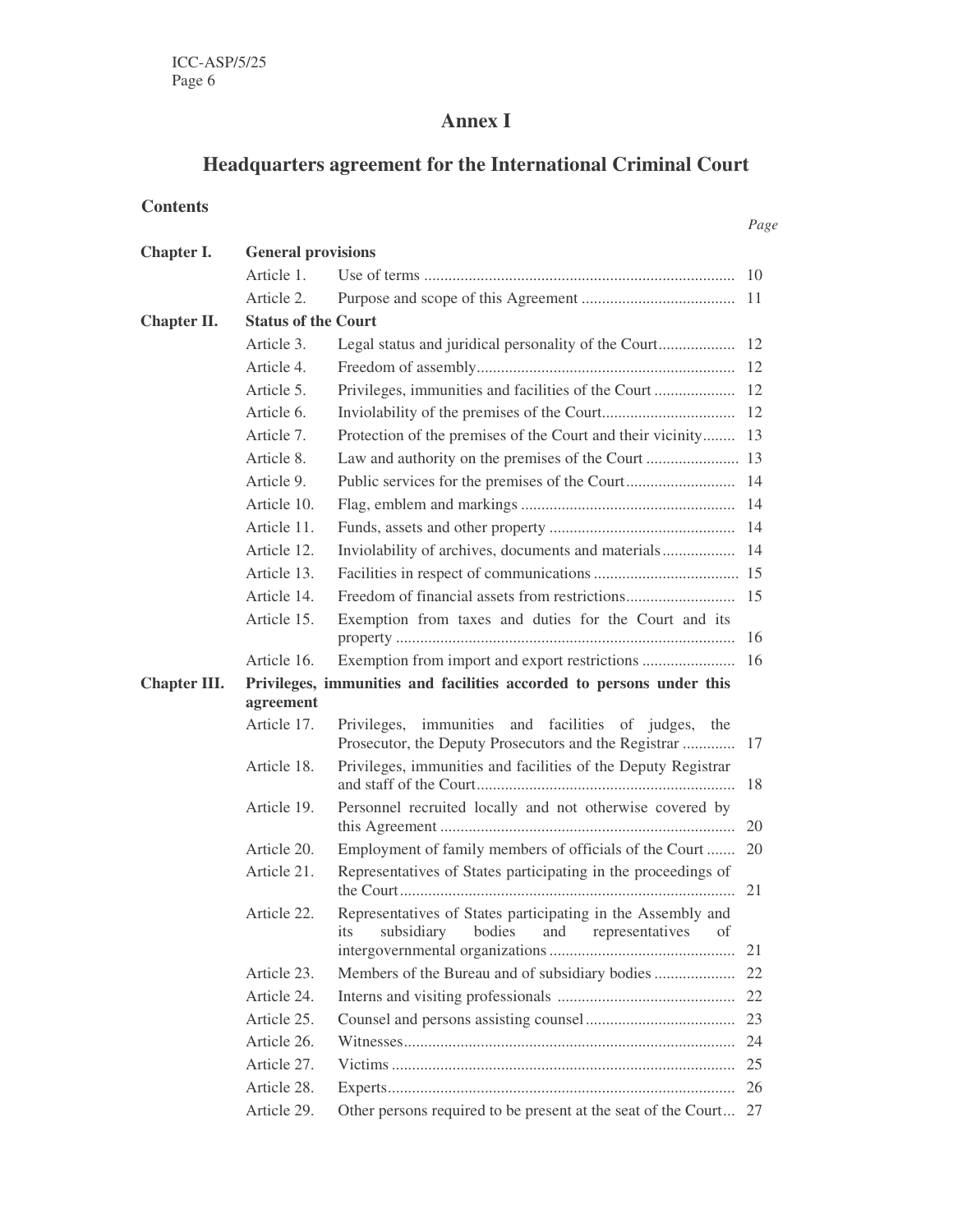# *Page*

| Chapter IV.        | Waiver of privileges and immunities         |                                                                                                                                                                                    |     |  |
|--------------------|---------------------------------------------|------------------------------------------------------------------------------------------------------------------------------------------------------------------------------------|-----|--|
|                    | Article 30.                                 | Waiver of privileges, immunities and facilities provided for                                                                                                                       |     |  |
|                    | Article 31.                                 | Waiver of privileges, immunities and facilities of<br>representatives of States and members of the Bureau                                                                          | 28  |  |
|                    | Article 32.                                 | Waiver of privileges, immunities and facilities of members<br>of subsidiary bodies and of experts for the Assembly,<br>including its Bureau and subsidiary bodies, provided for in |     |  |
| Chapter V.         |                                             | <b>Cooperation between the Court and the Host State</b>                                                                                                                            |     |  |
|                    | Section 1: General                          |                                                                                                                                                                                    |     |  |
|                    | Article 33.                                 | General cooperation between the Court and the host State 29                                                                                                                        |     |  |
|                    | Article 34.                                 |                                                                                                                                                                                    |     |  |
|                    | Article 35.                                 |                                                                                                                                                                                    |     |  |
|                    | Article 36.                                 |                                                                                                                                                                                    |     |  |
|                    |                                             | Section 2: Visas, permits and other documents                                                                                                                                      |     |  |
|                    | Article 37.                                 | Visas for the officials of the Court, visas for representatives<br>of States participating in the proceedings of the Court, and                                                    |     |  |
|                    | Article 38.                                 | Visas for witnesses, victims, experts, interns, visiting<br>professionals and other persons required to be present at the                                                          |     |  |
|                    | Article 39.                                 |                                                                                                                                                                                    |     |  |
|                    | Article 40.                                 | Independent bodies of counsel or legal associations,                                                                                                                               |     |  |
|                    | Article 41.                                 |                                                                                                                                                                                    |     |  |
|                    | Article 42.                                 |                                                                                                                                                                                    |     |  |
|                    | Section 3: Security, operational assistance |                                                                                                                                                                                    |     |  |
|                    | Article 43.                                 | Security, safety and protection of persons referred to in this                                                                                                                     |     |  |
|                    | Article 44.                                 |                                                                                                                                                                                    |     |  |
|                    | Article 45.                                 | Transport of persons appearing before the Court voluntarily                                                                                                                        | -34 |  |
|                    | Article 46.                                 |                                                                                                                                                                                    | 34  |  |
|                    | Article 47.                                 |                                                                                                                                                                                    | 34  |  |
|                    | Article 48.                                 |                                                                                                                                                                                    | 35  |  |
|                    | Article 49.                                 |                                                                                                                                                                                    | 35  |  |
|                    | Article 50.                                 |                                                                                                                                                                                    | 36  |  |
|                    | Article 51.                                 | Limitation to the exercise of jurisdiction by the host State                                                                                                                       | 36  |  |
| <b>Chapter VI.</b> | <b>Final provisions</b>                     |                                                                                                                                                                                    |     |  |
|                    | Article 52.                                 |                                                                                                                                                                                    | 36  |  |
|                    | Article 53.                                 |                                                                                                                                                                                    |     |  |
|                    | Article 54.                                 |                                                                                                                                                                                    |     |  |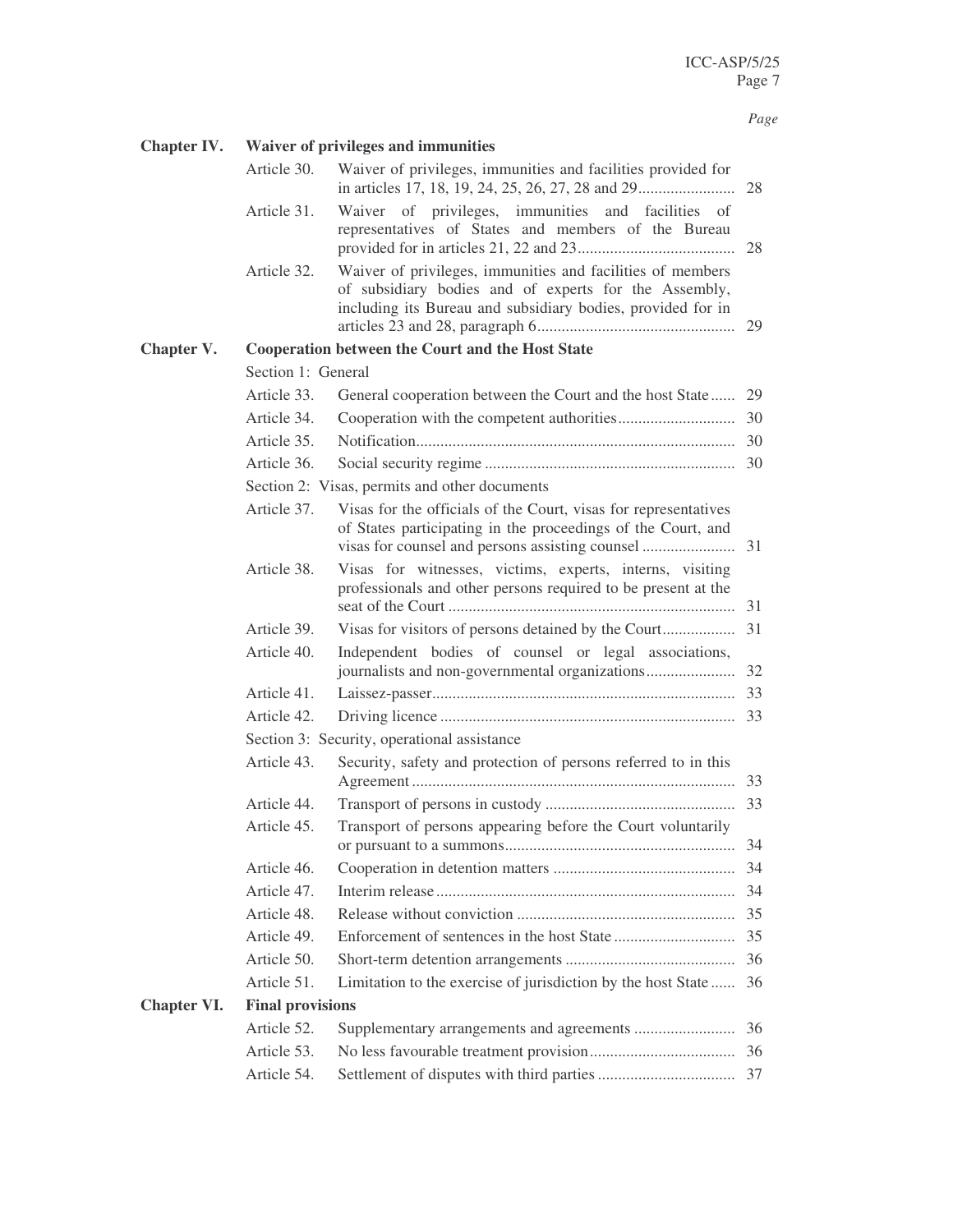# *Page*

| Article 55. Settlement of differences on the interpretation or application |  |  |  |  |  |
|----------------------------------------------------------------------------|--|--|--|--|--|
| of this Agreement or supplementary arrangements or                         |  |  |  |  |  |
|                                                                            |  |  |  |  |  |
|                                                                            |  |  |  |  |  |
|                                                                            |  |  |  |  |  |
|                                                                            |  |  |  |  |  |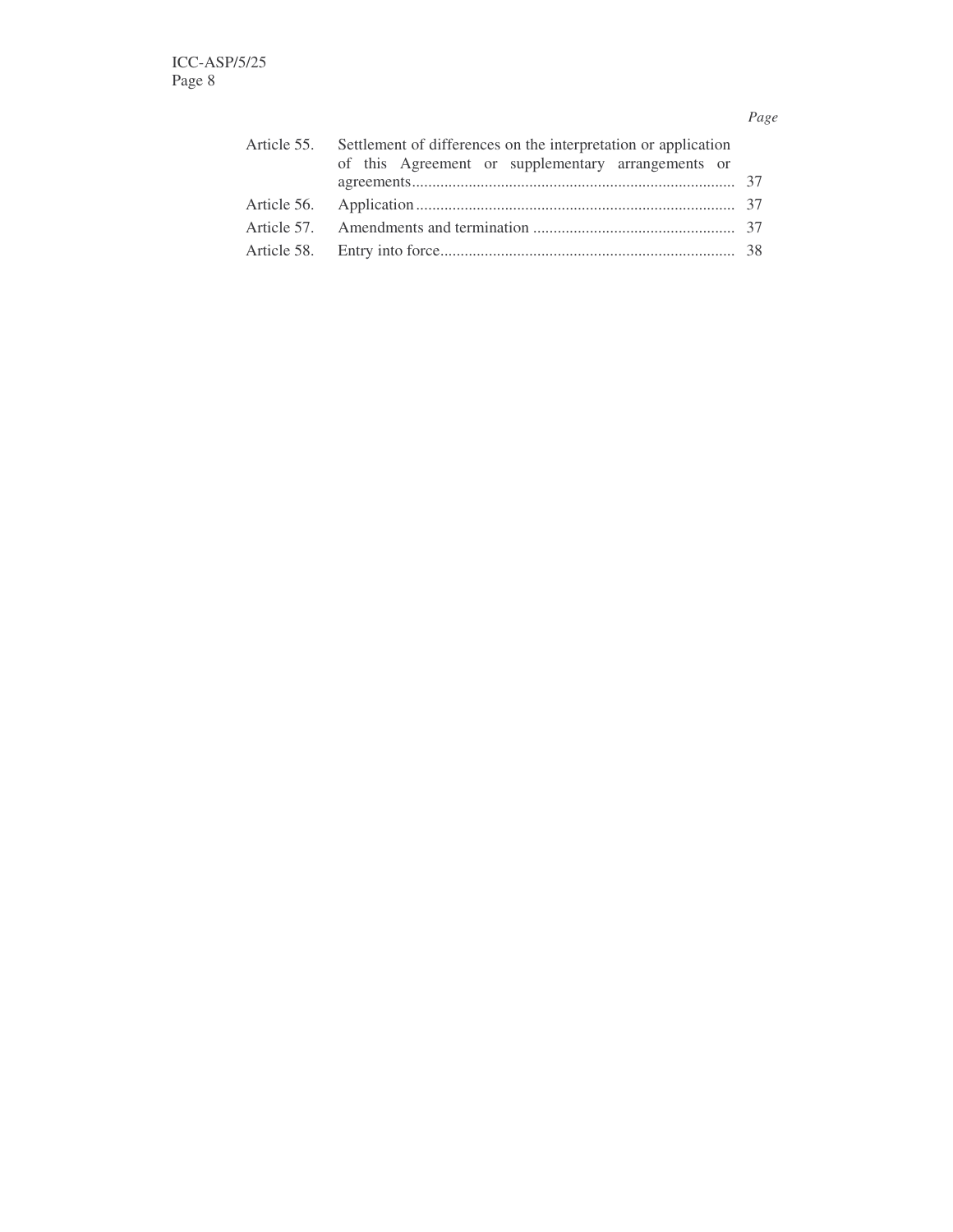#### *The International Criminal Court and the Kingdom of the Netherlands,*

*Whereas* the Rome Statute of the International Criminal Court adopted on 17 July 1998 by the United Nations Diplomatic Conference of Plenipotentiaries established the International Criminal Court with power to exercise its jurisdiction over persons for the most serious crimes of international concern;

*Whereas* article 3, paragraphs 1 and 2, of the Rome Statute respectively provide that the seat of the Court shall be established at The Hague in the Netherlands and that the Court shall enter into a headquarters agreement with the host State, to be approved by the Assembly of States Parties and thereafter concluded by the President of the Court on its behalf;

*Whereas* article 4 of the Rome Statute provides that the Court shall have international legal personality and such legal capacity as may be necessary for the exercise of its functions and the fulfilment of its purposes;

*Whereas* article 48 of the Rome Statute provides that the Court shall enjoy in the territory of each State Party such privileges and immunities as are necessary for the fulfilment of its purposes;

*Whereas* article 103, paragraph 4, of the Rome Statute provides that, if no State is designated under paragraph 1 of that article, sentences of imprisonment shall be served in a prison facility made available by the host State in accordance with the conditions set out in the headquarters agreement;

*Whereas* the Assembly of States Parties, at the third meeting of its first session held from 3 to 10 September 2002, adopted Basic principles governing a headquarters agreement to be negotiated between the Court and the host country, and adopted the Agreement on Privileges and Immunities of the International Criminal Court;

*Whereas* the Court and the host State wish to conclude an agreement to facilitate the smooth and efficient functioning of the Court in the host State;

Have *agreed* as follows: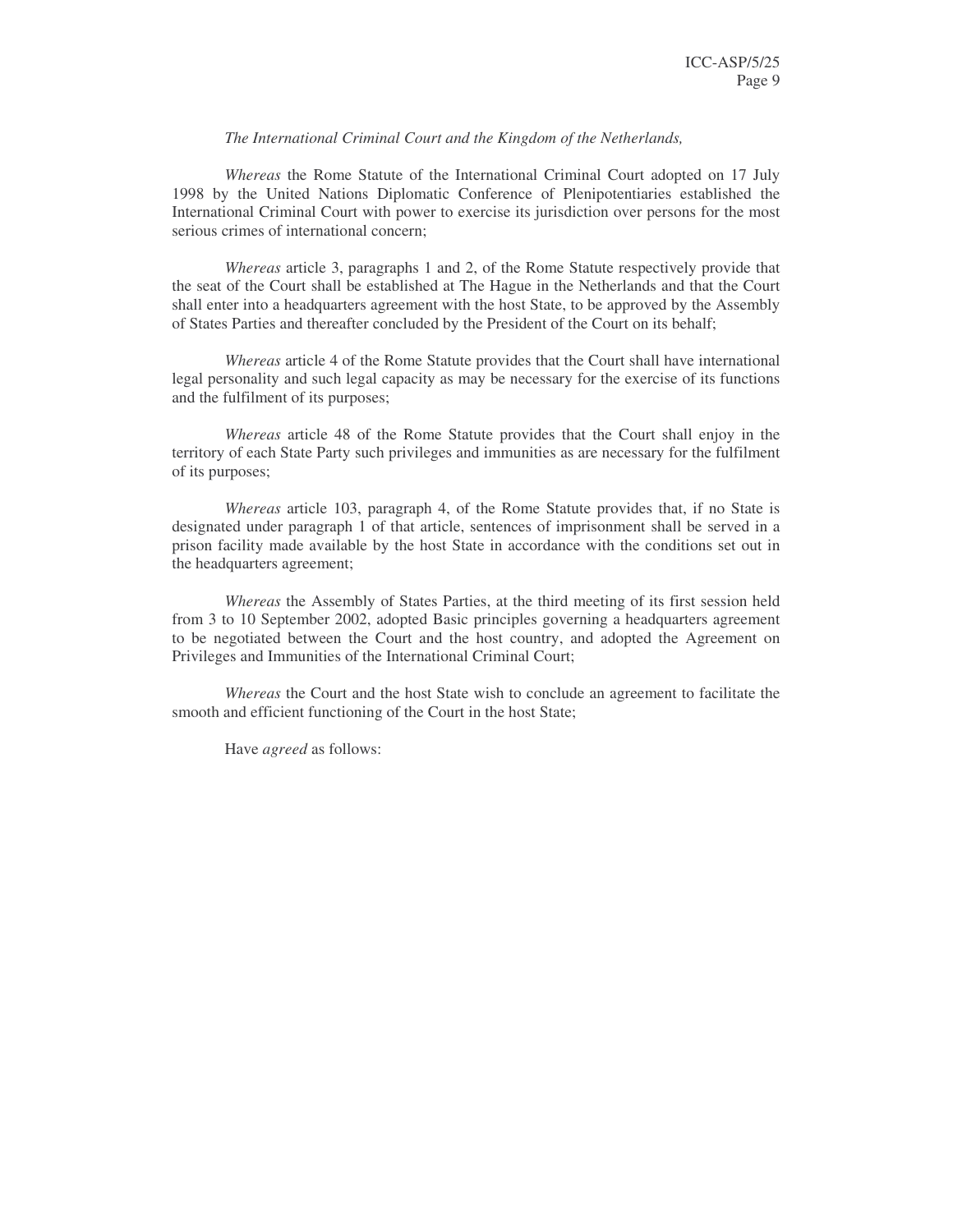# **Chapter I. General provisions**

#### **Article 1 Use of terms**

For the purpose of this Agreement:

a) "the Statute" means the Rome Statute of the International Criminal Court adopted on 17 July 1998 by the United Nations Diplomatic Conference of Plenipotentiaries on the Establishment of an International Criminal Court;

b) "the Court" means the International Criminal Court established by the Statute; for the purpose of this Agreement, the Secretariat shall be an integral part of the Court;

- c) "the host State" means the Kingdom of the Netherlands;
- d) "the parties" means the Court and the host State;
- e) "States Parties" means States Parties to the Statute;

f) "representatives of States" means all delegates, deputy delegates, advisers, technical experts, secretaries, and any other accredited members of delegations;

- g) "the Assembly" means the Assembly of States Parties;
- h) "the Bureau" means the Bureau of the Assembly;

i) "subsidiary bodies" means the bodies established by the Assembly or the Bureau;

j) "the officials of the Court" means the judges, the Prosecutor, the Deputy Prosecutors, the Registrar, the Deputy Registrar and staff of the Court;

k) "the judges" means the judges of the Court elected by the Assembly in accordance with article 36, paragraph 6, of the Statute;

l) "the Presidency" means the organ composed of the President and the First and Second Vice-Presidents of the Court in accordance with article 38, paragraph 3, of the Statute;

m) "the President" means the President of the Court elected by the judges in accordance with article 38, paragraph 1, of the Statute;

"the Prosecutor" means the Prosecutor elected by the Assembly in accordance with article 42, paragraph 4, of the Statute;

o) "the Deputy Prosecutors" means the Deputy Prosecutors elected by the Assembly in accordance with article 42, paragraph 4, of the Statute;

p) "the Registrar" means the Registrar elected by the judges in accordance with article 43, paragraph 4, of the Statute;

"the Deputy Registrar" means the Deputy Registrar elected by the judges in accordance with article 43, paragraph 4, of the Statute;

r) "staff of the Court" means the staff of the Registry and the Office of the Prosecutor as referred to in article 44 of the Statute. Staff of the Registry includes staff of the Presidency and of Chambers, and staff of the Secretariat;

s) "the Secretariat" means the Secretariat of the Assembly established by resolution ICC-ASP/2/Res.3 of 12 September 2003;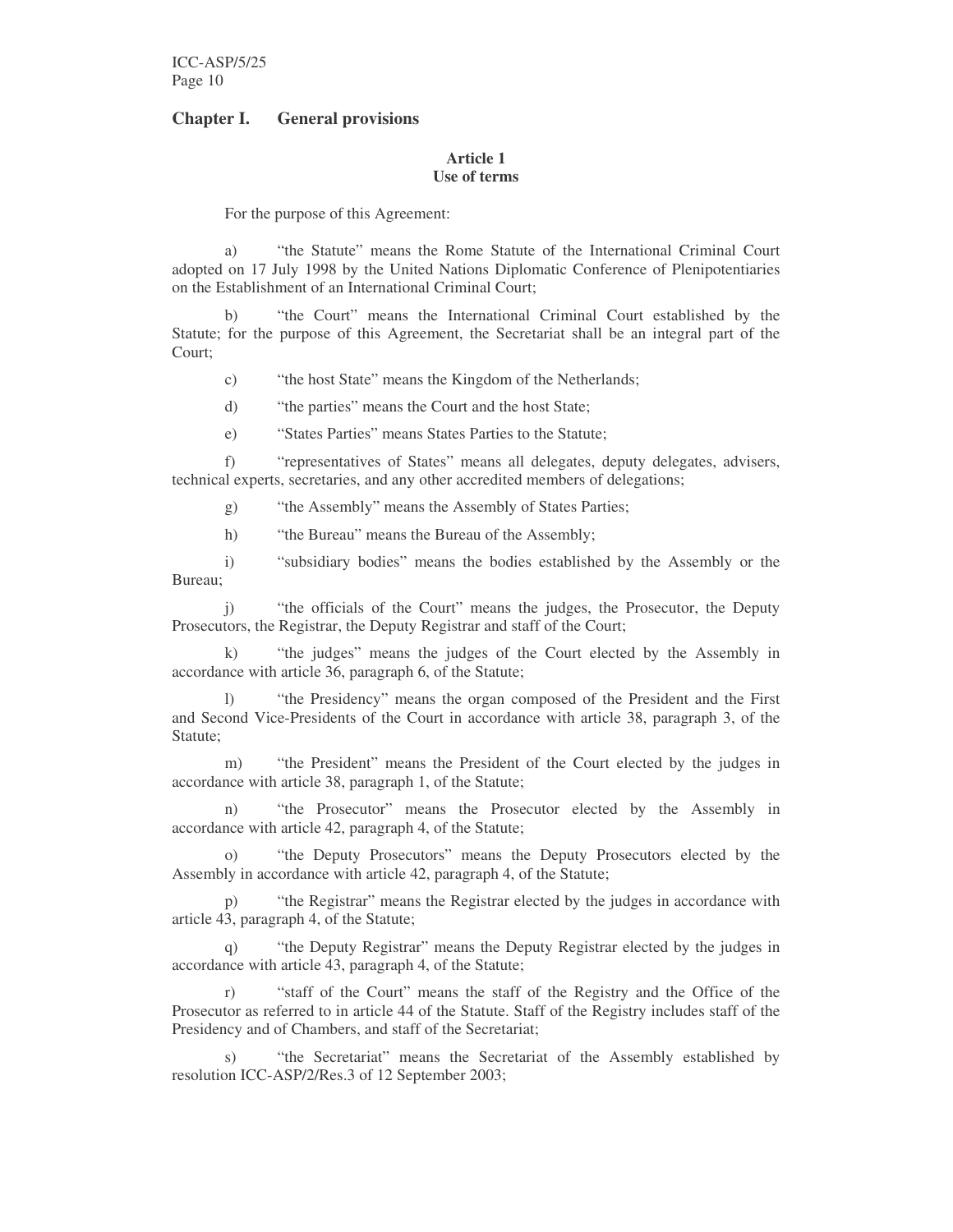t) "interns" means graduates or postgraduates who, not being members of staff of the Court, have been accepted by the Court into the internship programme of the Court for the purpose of performing certain tasks for the Court without receiving a salary from the Court;

u) "visiting professionals" means persons who, not being members of staff of the Court, have been accepted by the Court into the visiting professional programme of the Court for the purpose of providing expertise and performing certain tasks for the Court without receiving a salary from the Court;

v) "counsel" means defence counsel and the legal representatives of victims;

w) "witnesses", "victims" and "experts" means persons designated as such by the Court;

x) "the premises of the Court" means buildings, parts of buildings and areas, including installations and facilities made available to, maintained, occupied or used by the Court in the host State in connection with its functions and purposes, including detention of a person, or in connection with meetings of the Assembly, including its Bureau and subsidiary bodies;

y) "the Ministry of Foreign Affairs" means the Ministry of Foreign Affairs of the host State;

z) "the competent authorities" means national, provincial, municipal and other competent authorities under the laws, regulations and customs of the host State;

aa) "the Agreement on Privileges and Immunities of the Court" means the Agreement on Privileges and Immunities of the International Criminal Court referred to in article 48 of the Statute and adopted at the third meeting of the first session of the Assembly held from 3 to 10 September 2002 at the United Nations Headquarters in New York;

bb) "the Vienna Convention" means the Vienna Convention on Diplomatic Relations of 18 April 1961;

cc) "the Rules of Procedure and Evidence" means the Rules of Procedure and Evidence adopted in accordance with article 51 of the Statute.

#### **Article 2 Purpose and scope of this Agreement**

This Agreement shall regulate matters relating to or arising out of the establishment and the proper functioning of the Court in the host State. It shall, inter alia, provide for the long-term stability and independence of the Court and facilitate its smooth and efficient functioning, including, in particular, its needs with regard to all persons required by the Court to be present at its seat and with regard to the transfer of information, potential evidence and evidence into and out of the host State. This Agreement shall also regulate matters relating to or arising out of the establishment and proper functioning of the Secretariat in the host State, and its provisions shall apply, mutatis mutandis, to the Secretariat. This Agreement shall, as appropriate, regulate matters relating to the Assembly, including its Bureau and subsidiary bodies.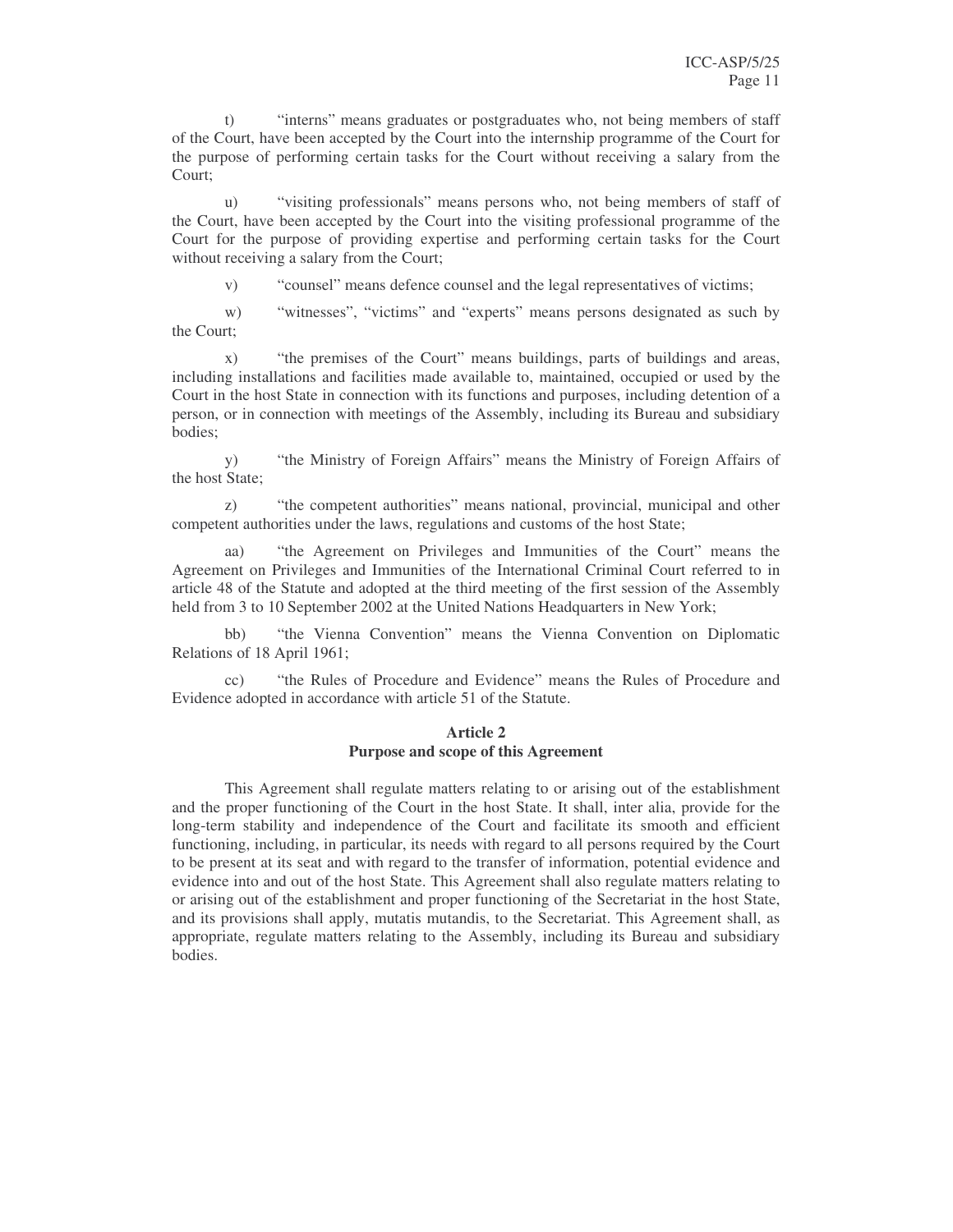# **Chapter II. Status of the Court**

# **Article 3**

# **Legal status and juridical personality of the Court**

The Court shall have international legal personality in accordance with article 4, paragraph 1, of the Statute, and shall also have such legal capacity as may be necessary for the exercise of its functions and the fulfilment of its purposes. It shall, in particular, have the capacity to contract, to acquire and to dispose of immovable and movable property and to participate in legal proceedings.

#### **Article 4 Freedom of assembly**

1. The host State guarantees to the Assembly, including its Bureau and subsidiary bodies, full freedom of assembly, including freedom of discussion, decision and publication.

2. The host State shall take all necessary measures to ensure that no impediment is placed in the way of conducting meetings convened by the Assembly, including its Bureau and subsidiary bodies.

## **Article 5 Privileges, immunities and facilities of the Court**

The Court shall enjoy, in the territory of the host State, such privileges, immunities and facilities as are necessary for the fulfilment of its purposes.

## **Article 6 Inviolability of the premises of the Court**

1. The premises of the Court shall be inviolable. The competent authorities shall ensure that the Court is not dispossessed and/or deprived of all or any part of its premises without its express consent.

2. The competent authorities shall not enter the premises of the Court to perform any official duty, except with the express consent, or at the request of the Registrar, or a member of staff of the Court designated by him or her. Judicial actions and the service or execution of legal process, including the seizure of private property, cannot be enforced on the premises of the Court except with the consent of and in accordance with conditions approved by the Registrar.

3. In case of fire or other emergency requiring prompt protective action, or in the event that the competent authorities have reasonable cause to believe that such an emergency has occurred or is about to occur on the premises of the Court, the consent of the Registrar, or a member of staff of the Court designated by him or her, to any necessary entry into the premises of the Court shall be presumed if neither of them can be contacted in time.

4. Subject to paragraphs 1, 2 and 3 of this article, the competent authorities shall take the necessary action to protect the premises of the Court against fire or other emergency.

5. The Court shall prevent its premises from being used as a refuge by persons who are avoiding arrest or the proper administration of justice under any law of the host State.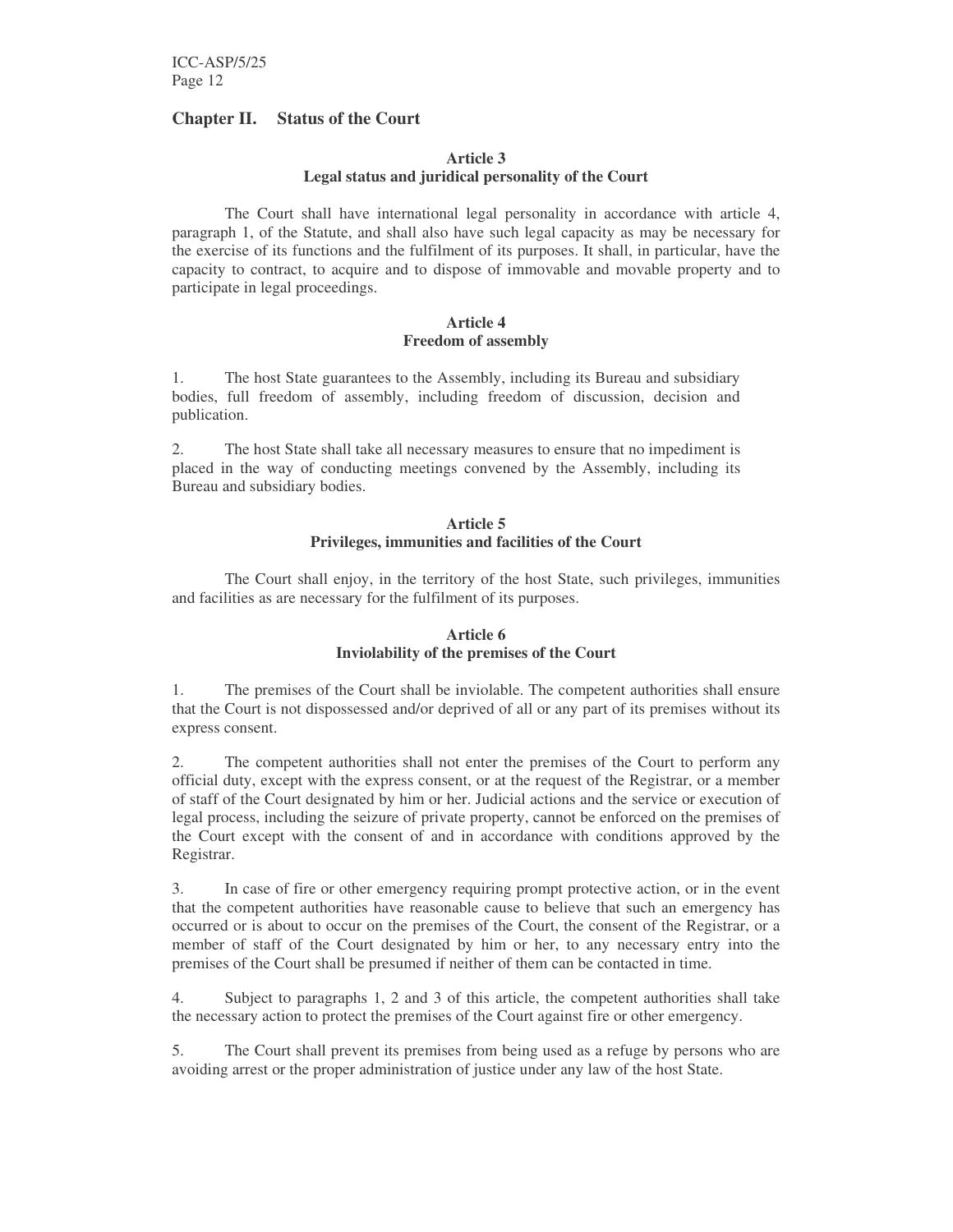#### **Article 7**

# **Protection of the premises of the Court and their vicinity**

1. The competent authorities shall take all effective and adequate measures to ensure the security and protection of the Court and to ensure that the tranquility of the Court is not disturbed by the intrusion of persons or groups from outside the premises of the Court or by disturbances in their immediate vicinity, and shall provide to the premises of the Court the appropriate protection as may be required.

2. If so requested by the Registrar, the competent authorities shall provide adequate police force necessary for the preservation of law and order on the premises of the Court or in the immediate vicinity thereof, and for the removal of persons there from.

3. The competent authorities shall take all reasonable steps to ensure that the amenities of the premises of the Court are not prejudiced and that the purposes for which the premises are required are not obstructed by any use made of the land or buildings in the vicinity of the premises. The Court shall take all reasonable steps to ensure that the amenities of the land in the vicinity of the premises are not prejudiced by any use made of the land or buildings in the premises.

# **Article 8 Law and authority on the premises of the Court**

1. The premises of the Court shall be under the control and authority of the Court, as provided under this Agreement.

2. Except as otherwise provided in this Agreement, the laws and regulations of the host State shall apply on the premises of the Court.

3**.** The Court shall have the power to make rules, operative within its premises, as are necessary for the carrying out of its functions. The Court shall promptly inform the competent authorities upon the adoption of such rules. No laws or regulations of the host State which are inconsistent with rules of the Court under this paragraph shall, to the extent of such inconsistency, be enforceable within the premises of the Court.

4. The Court may expel or exclude persons from the premises of the Court for violation of its rules and shall inform in advance the competent authorities of such measures.

5. Subject to the rules referred to in paragraph 3 of this article, and consistent with the laws and regulations of the host State, only staff of the Court shall be allowed to carry arms on the premises of the Court.

6. The Registrar shall notify the host State of the name and identity of each staff member of the Court who is entitled to carry arms on the premises of the Court, as well as the name, type, calibre and serial number of the arm or arms at his or her disposition.

7. Any dispute between the Court and the host State as to whether rules of the Court come within the ambit of this provision or as to whether laws or regulations of the host State are inconsistent with rules of the Court under this provision shall promptly be settled by the procedure set out in article 55 of this Agreement. Pending such settlement, the rule of the Court shall apply and the law and/or regulation of the host State shall be inapplicable on the premises of the Court to the extent that the Court claims it to be inconsistent with its rules.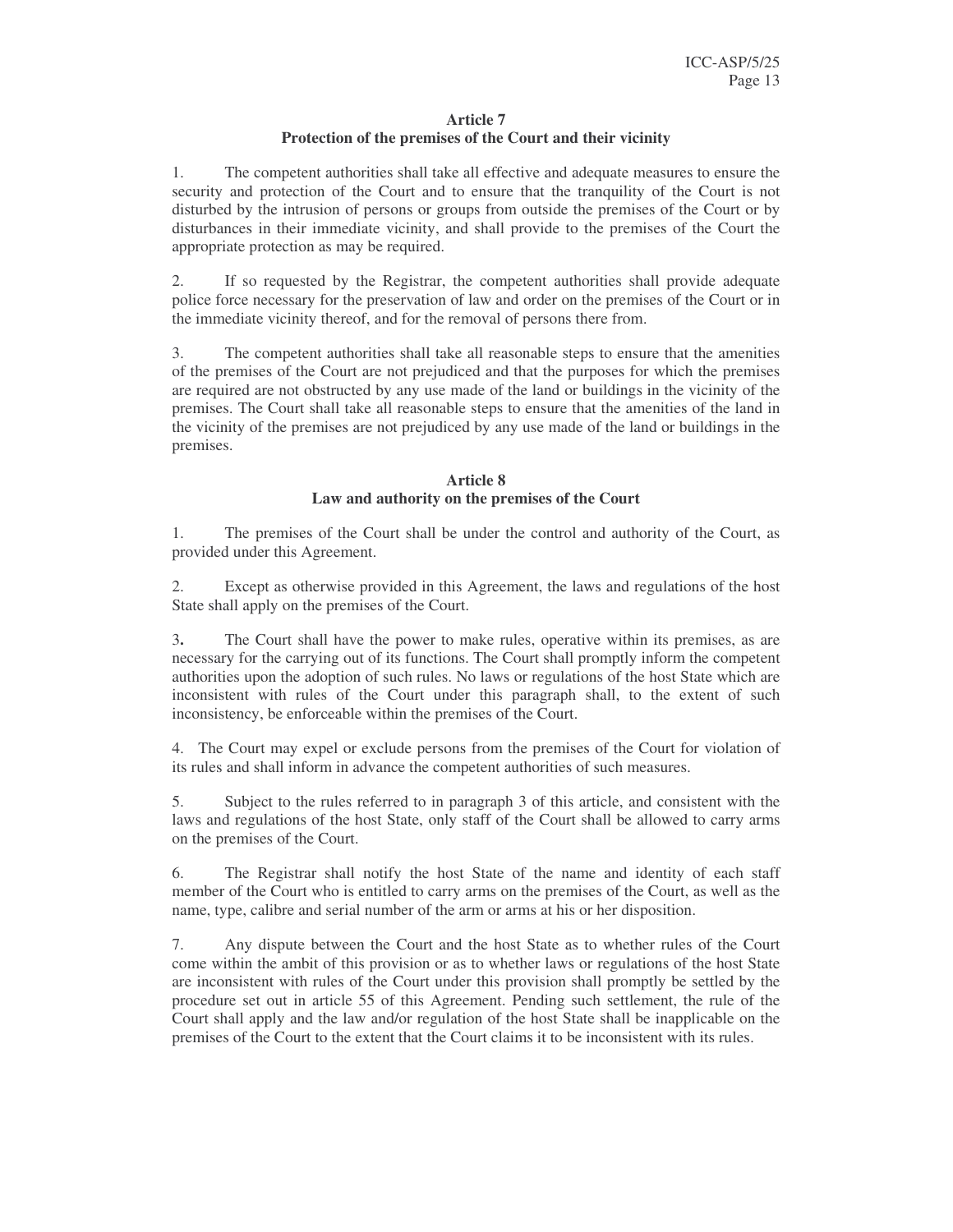#### **Article 9 Public services for the premises of the Court**

1. The competent authorities shall secure, upon the request of the Registrar or a member of staff of the Court designated by him or her, on fair and equitable conditions, the public services needed by the Court such as, but not limited to, postal, telephone, telegraphic services, any means of communication, electricity, water, gas, sewage, collection of waste, fire protection and cleaning of public streets including snow removal.

2. In cases where the services referred to in paragraph 1 of this article are made available to the Court by the competent authorities, or where the prices thereof are under their control, the rates for such services shall not exceed the lowest comparable rates accorded to essential agencies and organs of the host State.

3. In case of any interruption or threatened interruption of any such services, the Court shall be accorded the priority given to essential agencies and organs of the host State, and the host State shall take steps accordingly to ensure that the work of the Court is not prejudiced.

4. Upon request of the competent authorities, the Registrar, or a member of staff of the Court designated by him or her, shall make suitable arrangements to enable duly authorized representatives of the appropriate public services to inspect, repair, maintain, reconstruct and relocate utilities, conduits, mains and sewers on the premises of the Court under conditions which shall not unreasonably disturb the carrying out of the functions of the Court.

5. Underground constructions may be undertaken by the competent authorities on the premises of the Court only after consultation with the Registrar, or a member of staff of the Court designated by him or her, and under conditions which shall not disturb the carrying out of the functions of the Court.

# **Article 10 Flag, emblem and markings**

The Court shall be entitled to display its flag, emblem and markings at its premises and on vehicles and other means of transportation used for official purposes.

# **Article 11 Funds, assets and other property**

1. The Court, its funds, assets and other property, wherever located and by whomsoever held, shall enjoy immunity from every form of legal process, except insofar as in any particular case the Court has expressly waived its immunity. It is understood, however, that no waiver of immunity shall extend to any measure of execution.

2. Funds, assets and other property of the Court, wherever located and by whomsoever held, shall be immune from search, seizure, requisition, confiscation, expropriation and any other form of interference, whether by executive, administrative, judicial or legislative action.

3. To the extent necessary to carry out the functions of the Court, funds, assets and other property of the Court, wherever located and by whomsoever held, shall be exempt from restrictions, regulations, control or moratoria of any nature.

## **Article 12**

# **Inviolability of archives, documents and materials**

The archives of the Court, and all papers and documents in whatever form, and materials being sent to or from the Court, held by the Court or belonging to it, wherever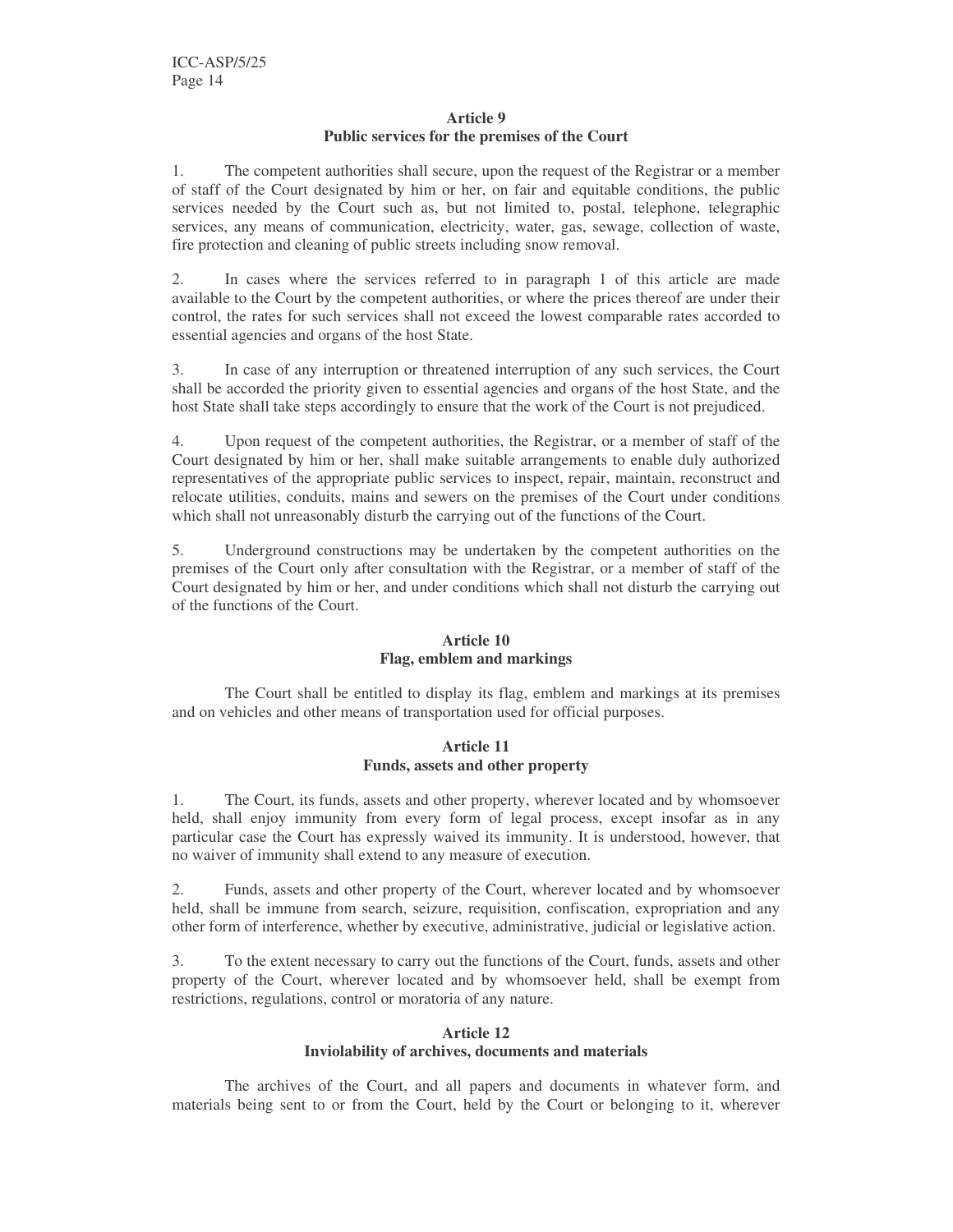located and by whomsoever held, shall be inviolable. The termination or absence of such inviolability shall not affect protective measures that the Court may order pursuant to the Statute and the Rules of Procedure and Evidence with regard to documents and materials made available to or used by the Court.

#### **Article 13 Facilities in respect of communications**

1. The Court shall enjoy in the territory of the host State for the purposes of its official communications and correspondence treatment not less favourable than that accorded by the host State to any intergovernmental organization or diplomatic mission in the matter of priorities, rates and taxes applicable to mail and the various forms of communication and correspondence.

2. No censorship shall be applied to the official communications or correspondence of the Court.

3. The Court may use all appropriate means of communication, including electronic means of communication, and shall have the right to use codes or cipher for its official communications and correspondence. The official communications and correspondence of the Court shall be inviolable.

4. The Court shall have the right to dispatch and receive correspondence and other materials or communications by courier or in sealed bags, which shall enjoy the same privileges, immunities and facilities as diplomatic couriers and bags.

5. The Court shall have the right to operate radio and receive correspondence and other telecommunication equipment on any frequencies allocated to it by the host State in accordance with its national procedures. The host State shall endeavour to allocate to the Court, to the extent possible, frequencies for which it has applied.

6. For the fulfilment of its purposes and efficient discharge of its responsibilities, the Court shall have the right to publish freely and without restrictions within the host State in conformity with this Agreement.

#### **Article 14 Freedom of financial assets from restrictions**

1. Without being subject to any financial controls, regulations, notification requirements in respect of financial transactions, or moratoria of any kind, the Court may freely:

a) purchase any currencies through authorized channels and hold and dispose of them;

b) operate accounts in any currency;

c) purchase through authorized channels, hold and dispose of funds, securities and gold;

d) transfer its funds, securities, gold and currencies to or from the host State, to or from any other country, or within the host State and convert any currency held by it in any other currency; and

e) raise funds in any manner which it deems desirable, except that with respect to the raising of funds within the host State, the Court shall obtain the concurrence of the competent authorities.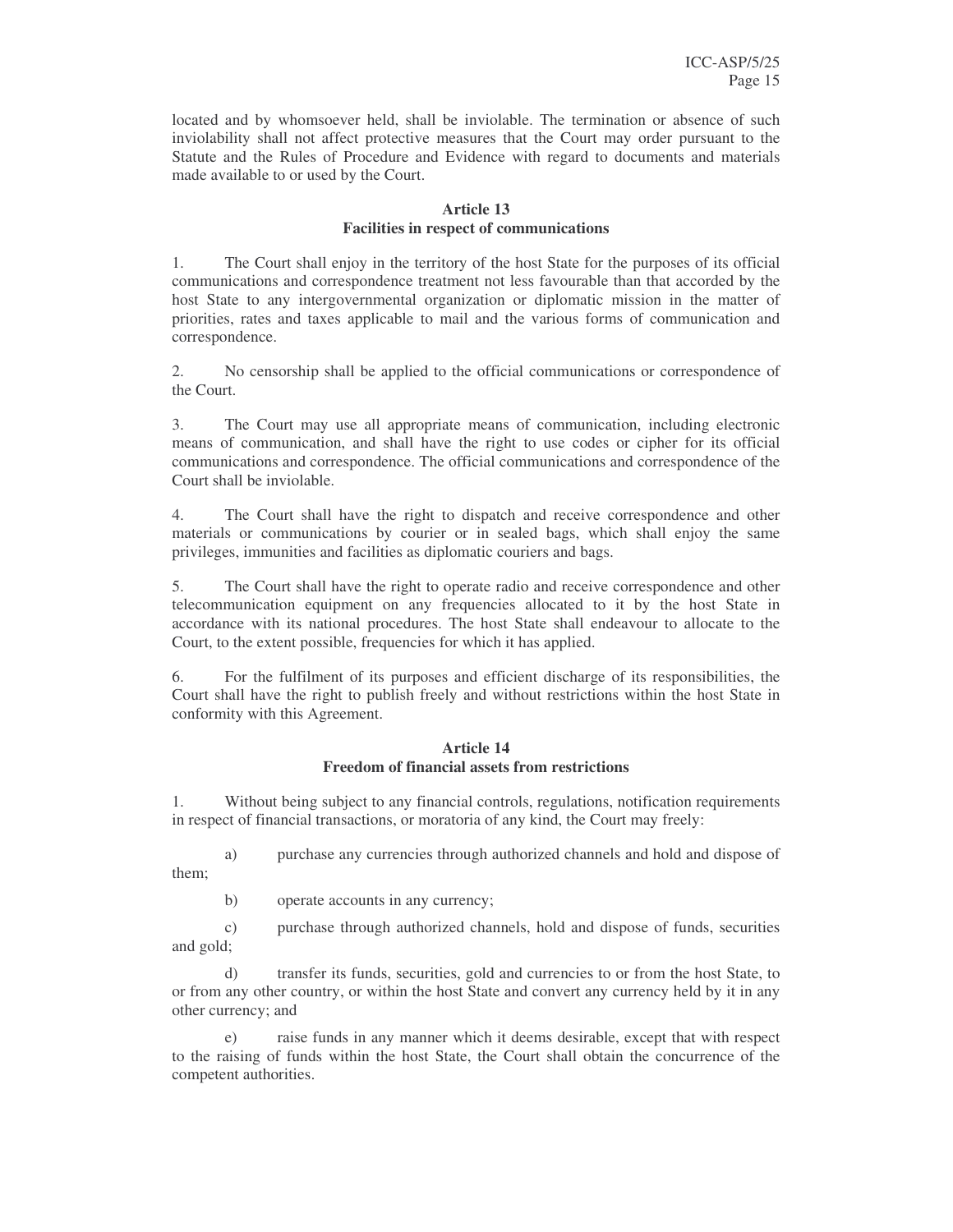2. The Court shall enjoy treatment not less favourable than that accorded by the host State to any intergovernmental organization or diplomatic mission in respect of rates of exchange for its financial transactions.

#### **Article 15 Exemption from taxes and duties for the Court and its property**

1. Within the scope of its official activities, the Court, its assets, income and other property shall be exempt from all direct taxes, whether levied by national, provincial or local authorities.

2. Within the scope of its official activities, the Court shall be exempt from:

a) import and export taxes and duties *(belastingen bij invoer en uitvoer)*;

b) motor vehicle tax *(motorrijtuigenbelasting, MRB)*;

c) tax on passenger motor vehicles and motorcycles *(belasting van personenauto's en motorrijwielen, BPM)*;

d) value added tax *(omzetbelasting, BTW)* paid on goods and services supplied on a recurring basis or involving considerable expenditure;

e) excise duties *(accijnzen)* included in the price of alcoholic beverages and hydrocarbons such as fuel oils and motor fuels;

- f) real property transfer tax *(overdrachtsbelasting)*;
- g) insurance tax *(assurantiebelasting)*;
- h) energy tax *(regulerende energiebelasting, REB)*;
- i) tax on mains water *(belasting op leidingwater, BOL)*;

j) any other taxes and duties of a substantially similar character as the taxes provided for in this paragraph, imposed by the host State subsequent to the date of signature of this Agreement.

3. The exemptions provided for in paragraph 2, subparagraphs (d), (e), (f), (g), (h), (i) and (j) of this article may be granted by way of a refund.

4. Goods acquired or imported under the terms set out in paragraph 2 of this article shall not be sold, let out, given away or otherwise disposed of, except in accordance with conditions agreed upon with the host State.

5. The Court shall not claim exemption from taxes which are, in fact, no more than charges for public utility services provided at a fixed rate according to the amount of services rendered and which can be specifically identified, described and itemized.

# **Article 16 Exemption from import and export restrictions**

The Court shall be exempted from all restrictions on imports and exports in respect of articles imported or exported by the Court for its official use and in respect of its publications.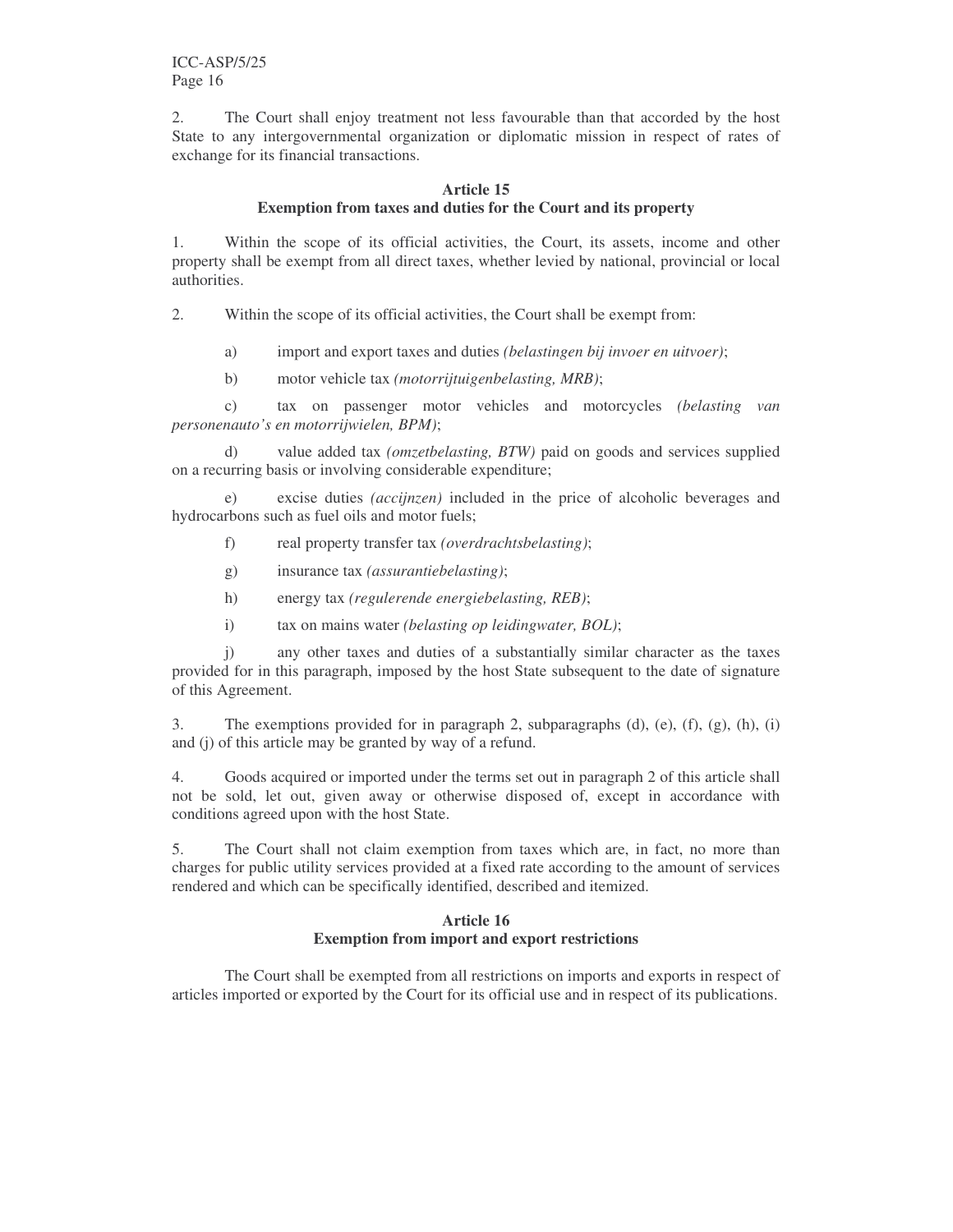# **Chapter III. Privileges, immunities and facilities accorded to persons under this Agreement**

#### **Article 17**

#### **Privileges, immunities and facilities of judges, the Prosecutor, the Deputy Prosecutors and the Registrar**

1. The judges, the Prosecutor, the Deputy Prosecutors and the Registrar shall enjoy privileges, immunities and facilities in the host State when engaged on or with respect to the business of the Court. They shall, inter alia, enjoy:

a) personal inviolability, including immunity from personal arrest or detention or any other restriction of their liberty;

- b) immunity from criminal, civil and administrative jurisdiction;
- c) inviolability of all papers, documents in whatever form and materials;
- d) exemption from national service obligations;

e) together with members of their family forming part of their household, exemption from immigration restrictions or alien registration;

f) exemption from taxation on salaries, emoluments and allowances paid to them in respect of their employment with the Court;

g) the same facilities in respect of currency and exchange facilities as are accorded to diplomatic agents;

h) together with members of their family forming part of their household, the same immunities and facilities in respect of their personal baggage as are accorded to diplomatic agents;

i) together with members of their family forming part of their household, the same repatriation facilities in time of international crisis as are accorded to diplomatic agents under the Vienna Convention;

j) together with members of their family forming part of their household, the right of unimpeded entry into, exit from or movement within the host State, as appropriate and for purposes of the Court.

2. In addition to the privileges, immunities and facilities listed in paragraph 1 of this article and the privileges and immunities that apply in accordance with article 48, paragraph 2, of the Statute, the judges, the Prosecutor, the Deputy Prosecutors and the Registrar, together with members of their family forming part of their household who do not have Netherlands nationality or permanent residence status in the host State, shall enjoy the same privileges, immunities and facilities as are accorded by the host State to heads of diplomatic missions in conformity with the Vienna Convention.

3. Where the incidence of any form of taxation depends upon residence, periods during which the judges, the Prosecutor, the Deputy Prosecutors and the Registrar are present in the host State for the discharge of their functions shall not be considered as periods of residence.

4. Paragraphs 1, 2 and 3 of this article shall also apply to judges of the Court who continue to be in office in accordance with article 36, paragraph 10, of the Statute.

5. The judges, the Prosecutor, the Deputy Prosecutors and the Registrar shall, after the expiry of their terms of office, continue to be accorded immunity from legal process of every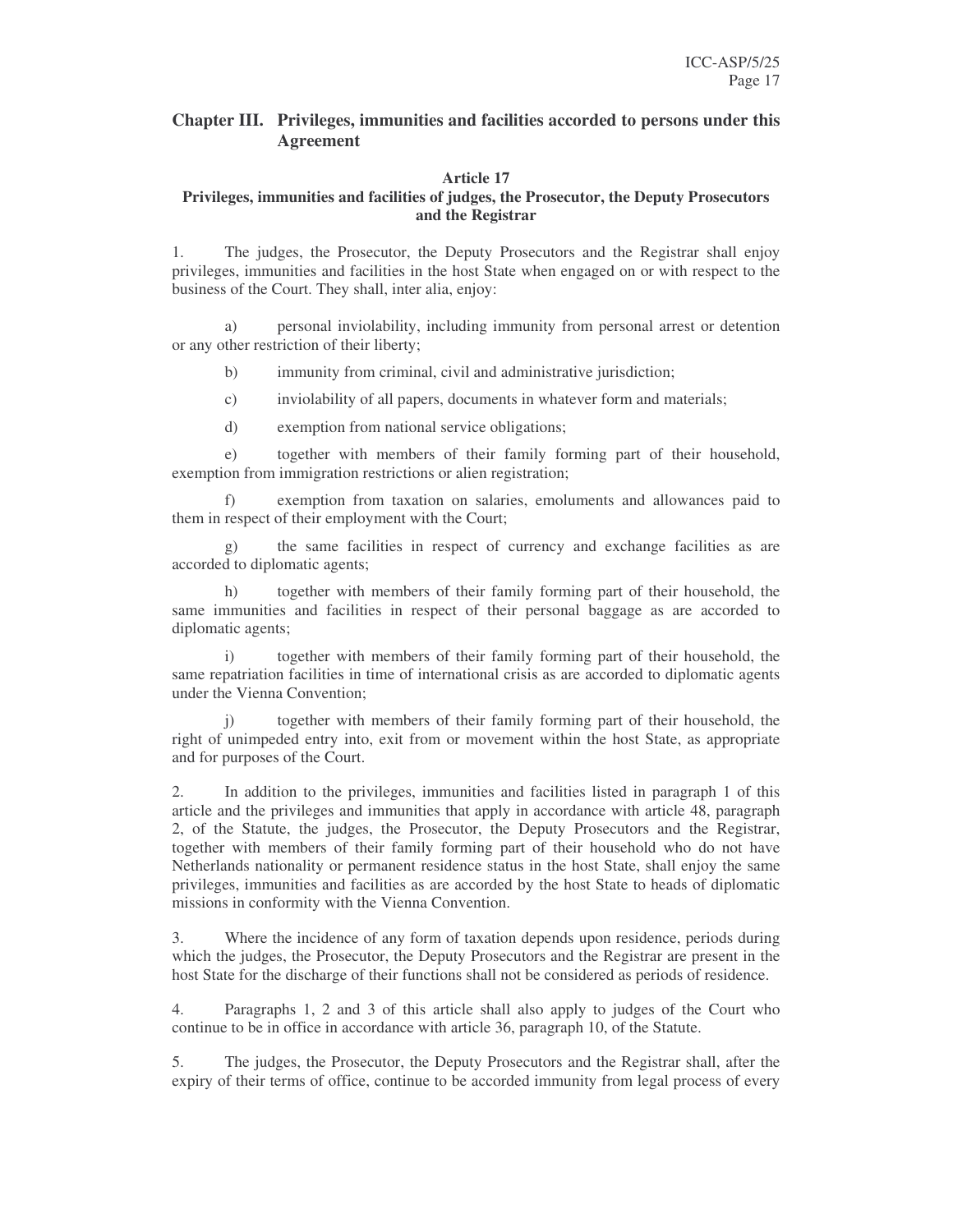kind in respect of words which had been spoken or written and acts which had been performed by them in their official capacity.

6. The host State shall not be obliged to exempt from income tax pensions or annuities paid to former judges, Prosecutors, Deputy Prosecutors, and Registrars and their dependants.

7. Without prejudice to paragraphs 1(f) and 3 of this article, persons referred to in this article who are nationals or permanent residents of the host State shall enjoy only the following privileges, immunities and facilities to the extent necessary for the independent performance of their functions:

a) immunity from personal arrest or detention or any other restriction of their liberty;

b) immunity from legal process of every kind in respect of words spoken or written and all acts performed by them in the performance of their functions for the Court, which immunity shall continue to be accorded even after they have ceased to perform their functions for the Court;

c) inviolability of all papers, documents in whatever form and materials relating to the performance of their functions for the Court;

for the purpose of their communications with the Court the right to receive and send papers in whatever form;

e) the right to import free of duties and taxes, except payments for services, their furniture and effects at the time of first taking up their post in the host State.

Persons referred to in this paragraph shall not be subjected by the host State to any measure which may affect the free and independent performance of their functions before the Court.

## **Article 18**

## **Privileges, immunities and facilities of the Deputy Registrar and staff of the Court**

1. The Deputy Registrar and staff of the Court shall enjoy such privileges, immunities and facilities as are necessary for the independent performance of their functions. They shall be accorded:

a) immunity from personal arrest or detention or any other restriction of their liberty, and from seizure of their personal baggage;

b) immunity from legal process of every kind in respect of words spoken or written and all acts performed by them in their official capacity, which immunity shall continue to be accorded even after termination of their employment with the Court;

c) inviolability of all official papers, documents in whatever form and materials;

d) exemption from taxation on salaries, emoluments and allowances paid to them in respect of their employment with the Court;

e) exemption from national service obligations;

f) together with members of their family forming part of their household, exemption from immigration restrictions or alien registration;

g) exemption from inspection of their personal baggage, unless there are serious grounds for believing that the baggage contains articles the import or export of which is prohibited by the law or controlled by the quarantine regulations of the host State; an inspection in such a case shall be conducted in the presence of the official concerned;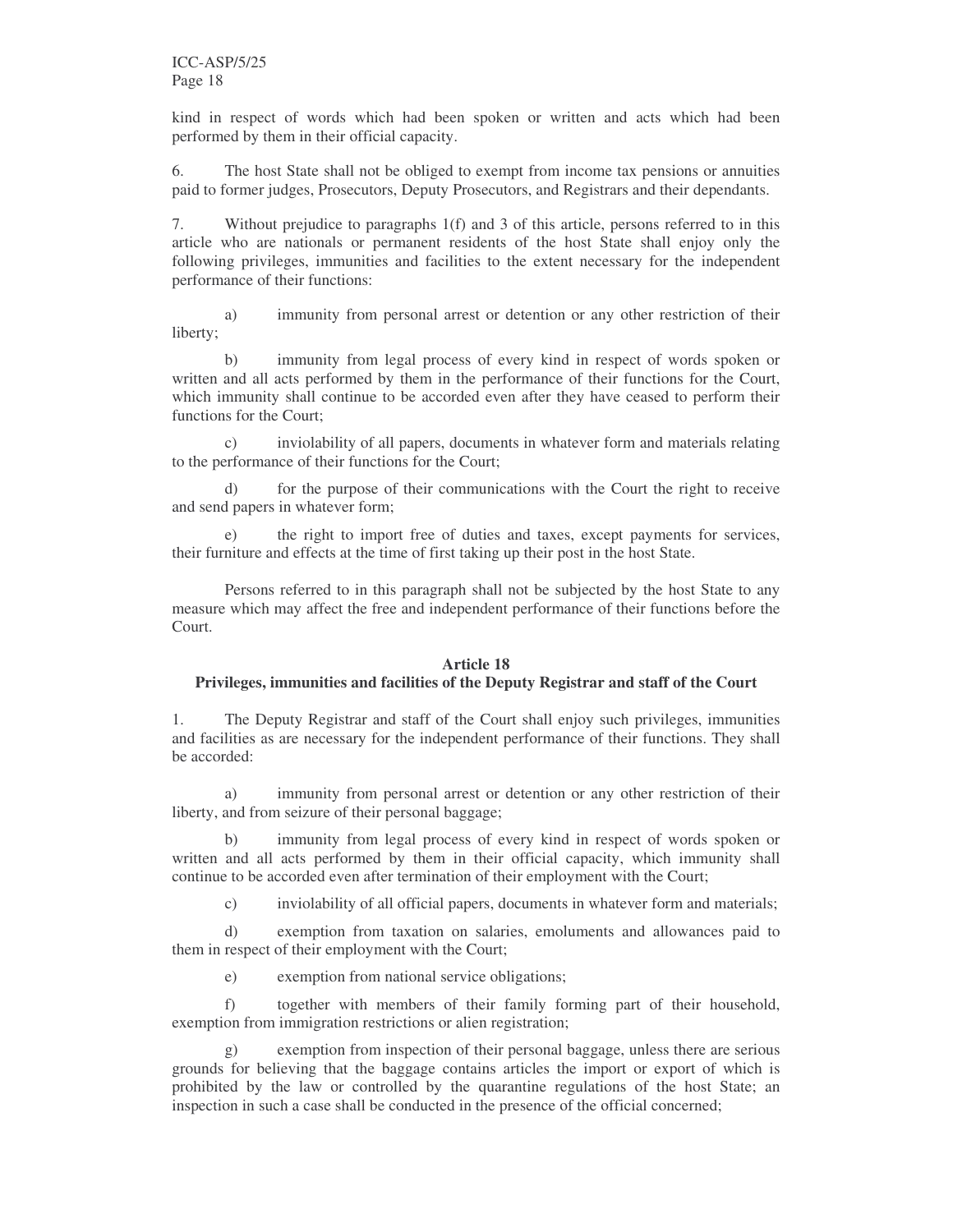h) the same privileges in respect of currency and exchange facilities as are accorded to the officials of comparable rank of diplomatic missions established in the host State;

i) together with members of their family forming part of their household, the same repatriation facilities in time of international crisis as are accorded to diplomatic agents under the Vienna Convention;

j) the right to import free of duties and taxes, except payments for services, their furniture and effects at the time of first taking up their post in the host State, and to reexport their furniture and effects free of duties and taxes to their country of permanent residence.

2. Staff of the Court of P-5 level and above, and such additional categories of staff of the Court as may be designated, in agreement with the host State, by the Registrar, in consultation with the President and the Prosecutor, together with members of their family forming part of their household who are not nationals or permanent residents of the host State, shall be accorded the same privileges, immunities and facilities as the host State accords to diplomatic agents of comparable rank of the diplomatic missions established in the host State in conformity with the Vienna Convention.

3. Staff of the Court of P-4 level and below shall be accorded the same privileges, immunities and facilities as the host State accords to members of the administrative and technical staff of diplomatic missions established in the host State, in conformity with the Vienna Convention, provided that the immunity from criminal jurisdiction and personal inviolability shall not extend to acts performed outside the course of their official duties.

4. Where the incidence of any form of taxation depends upon residence, periods during which the Deputy Registrar and staff of the Court are present in the host State for the discharge of their functions shall not be considered as periods of residence.

5. The host State shall not be obliged to exempt from income tax pensions or annuities paid to former Deputy Registrars, members of staff of the Court and their dependants.

6. Without prejudice to paragraphs 1(d) and 4 of this article, persons referred to in this article who are nationals or permanent residents of the host State shall enjoy only the following privileges, immunities and facilities to the extent necessary for the independent performance of their functions:

a) immunity from personal arrest or detention or any other restriction of their liberty;

b) immunity from legal process of every kind in respect of words spoken or written and all acts performed by them in the performance of their functions for the Court, which immunity shall continue to be accorded even after they have ceased to perform their functions for the Court;

c) inviolability of all papers, documents in whatever form and materials relating to the performance of their functions for the Court;

d) for the purposes of their communications with the Court the right to receive and send papers in whatever form;

e) the right to import free of duties and taxes, except payments for services, their furniture and effects at the time of first taking up their post in the host State.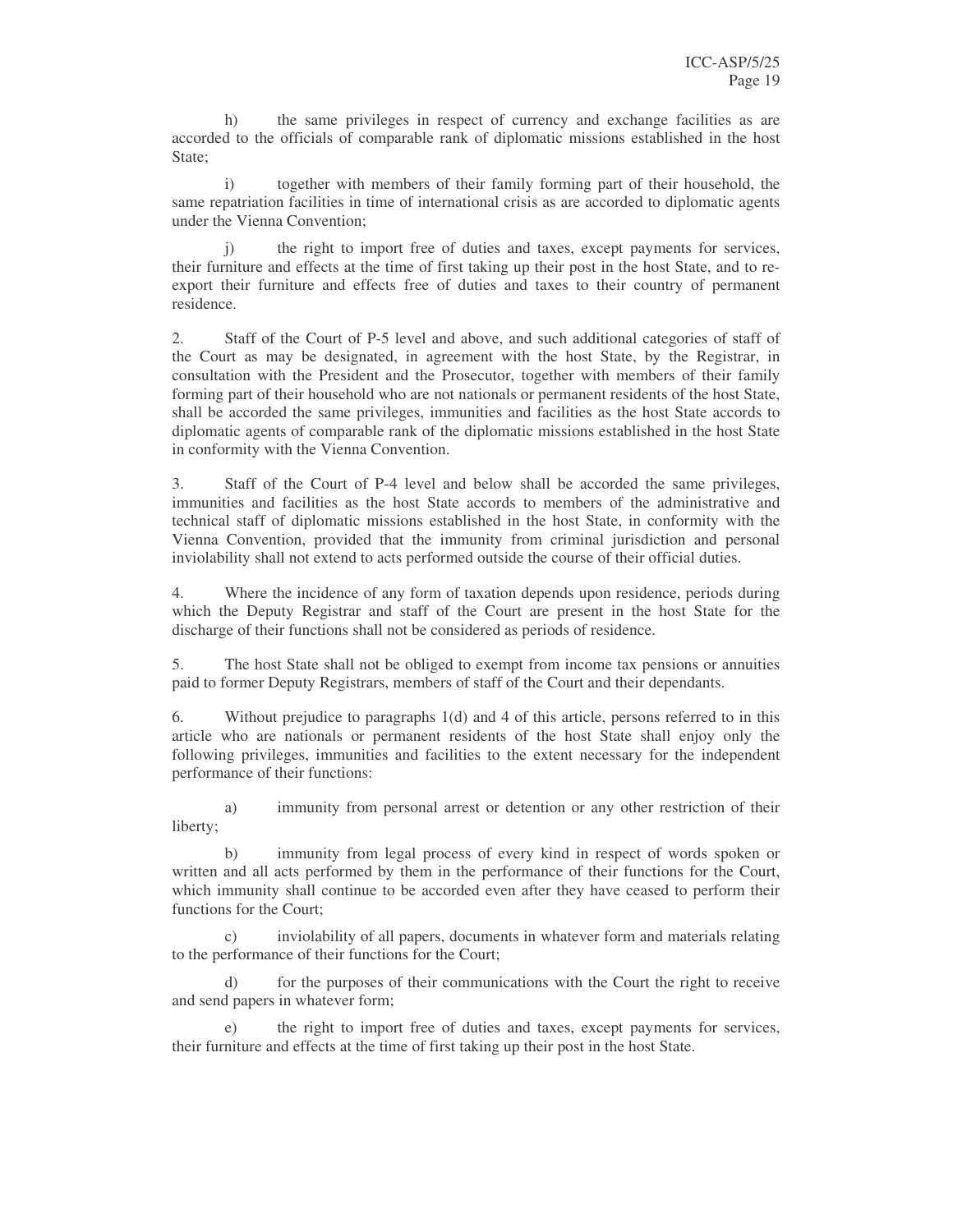ICC-ASP/5/25 Page 20

Persons referred to in this paragraph shall not be subjected by the host State to any measure which may affect the free and independent performance of their functions before the Court.

#### **Article 19**

#### **Personnel recruited locally and not otherwise covered by this Agreement**

Personnel recruited locally by the Court and not otherwise covered by this Agreement shall be accorded immunity from legal process in respect of words spoken or written and all acts performed by them in their official capacity for the Court. Such immunity shall continue to be accorded even after termination of their employment with the Court. During their employment, they shall also be accorded such other facilities as may be necessary for the independent performance of their functions for the Court.

#### **Article 20 Employment of family members of officials of the Court**

1. Members of the family forming part of the household of any official of the Court shall be authorized to engage in gainful employment in the host State for the duration of the term of office of the official of the Court concerned.

2. The following persons shall be authorized to engage in gainful employment in the host State:

- a) the spouses or registered partners of officials of the Court;
- b) children of officials of the Court who are under the age of 18;

c) children of the officials of the Court aged 18 or over, but not older than 27, provided that they formed part of the household prior to their first entry into the host State and still form part of this household, and that they are unmarried, financially dependent on the official of the Court concerned and are attending an educational institution in the host State;

d) any other persons who, in exceptional cases or for humanitarian reasons, the Court and the host State agree to treat as members of the family forming part of the household.

3. Persons mentioned in paragraph 2 of this article who obtain gainful employment shall enjoy no immunity from criminal, civil or administrative jurisdiction with respect to matters arising in the course of or in connection with such employment. However, any measures of execution shall be taken without infringing the inviolability of their person or of their residence, if they are entitled to such inviolability.

4. In case of the insolvency of a person aged under 18 with respect to a claim arising out of gainful employment of that person, the immunity of officials of the Court of whose family the person concerned is a member shall be waived for the purpose of settlement of the claim, in accordance with the provisions of article 30 of this Agreement.

5. The employment referred to in paragraph 1 of this article shall be in accordance with the legislation of the host State, including fiscal and social security legislation.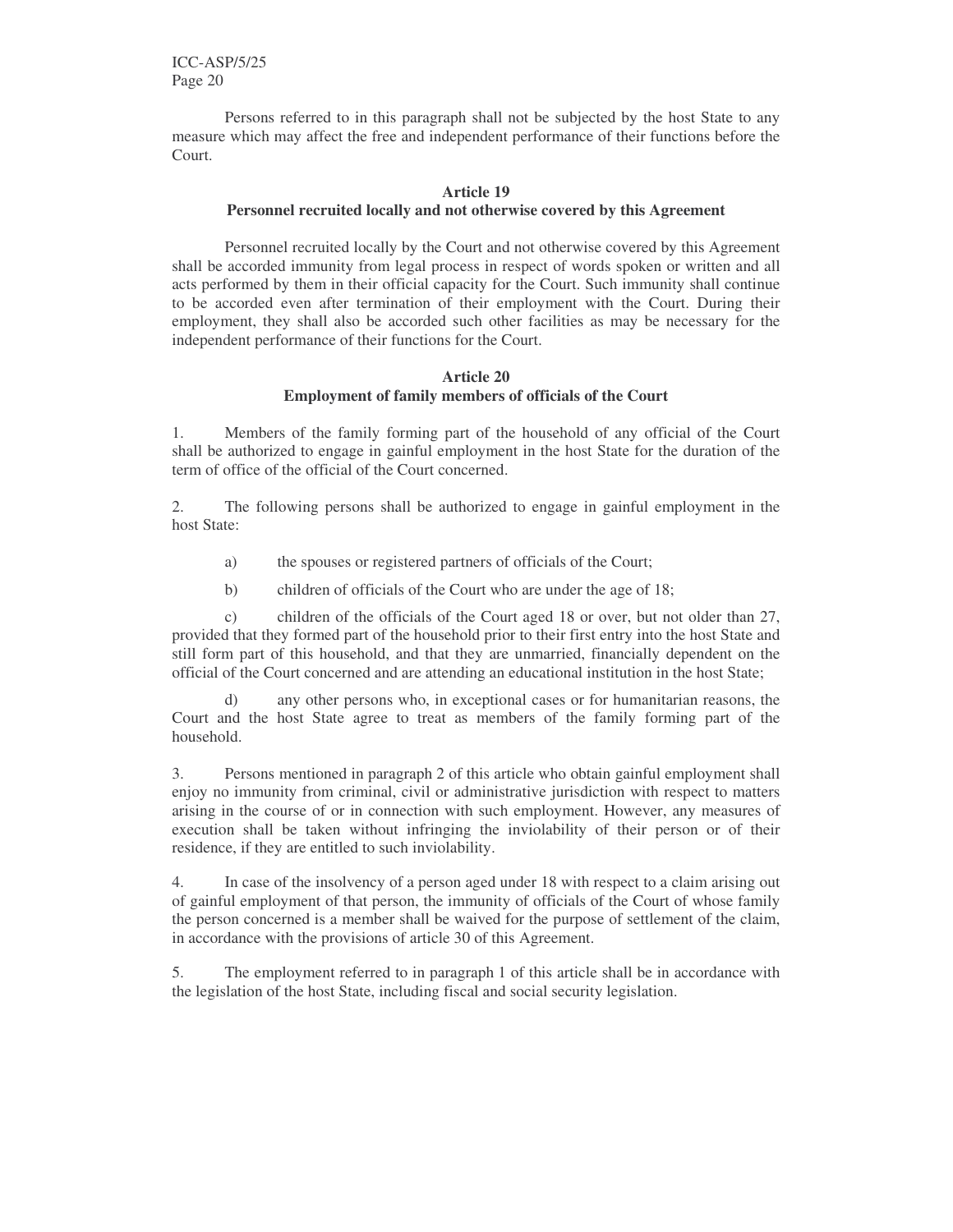#### **Article 21**

# **Representatives of States participating in the proceedings of the Court**

1. Representatives of States participating in the proceedings of the Court shall, while performing their official functions in the host State, enjoy the following privileges, immunities and facilities:

a) immunity from personal arrest or detention or any other restriction of their liberty;

b) immunity from legal process of every kind in respect of words spoken or written, and all acts performed by them in their official capacity; such immunity shall continue to be accorded even after they have ceased to perform their functions as representatives;

c) inviolability of all papers, documents in whatever form and materials;

d) the right to use codes or cipher, to receive papers and documents or correspondence by courier or in sealed bags and to receive and send electronic communications;

e) exemption from immigration restrictions, alien registration requirements and national service obligations;

the same privileges in respect of currency and exchange facilities as are accorded to representatives of foreign governments on temporary official missions;

g) the same immunities and facilities in respect of their personal baggage as are accorded to diplomatic agents under the Vienna Convention;

h) the same protection and repatriation facilities in time of international crisis as are accorded to diplomatic agents under the Vienna Convention;

such other privileges, immunities and facilities not inconsistent with the foregoing as diplomatic agents enjoy, except that they shall have no right to claim exemption from customs duties on goods imported (otherwise as part of their personal baggage) or from excise duties or sales taxes.

2. Where the incidence of any form of taxation depends upon residence, periods during which the representatives referred to in paragraph 1 of this article are present in the host State for the discharge of their functions shall not be considered as periods of residence.

3. The provisions of paragraphs 1 and 2 of this article are not applicable as between a representative and the authorities of the host State if he or she is a national or permanent resident of the host State or if he or she is or has been a representative of the host State.

4. Representatives of States referred to in paragraph 1 of this article shall not be subjected by the host State to any measure which may affect the free and independent performance of their functions before the Court.

# **Article 22**

## **Representatives of States participating in the Assembly and its subsidiary bodies and representatives of intergovernmental organizations**

Representatives of States Parties attending meetings of the Assembly, of the Bureau and of subsidiary bodies, representatives of other States that may be attending such meetings as observers in accordance with article 112, paragraph 1, of the Statute, and representatives of States and of intergovernmental organizations invited to such meetings shall, while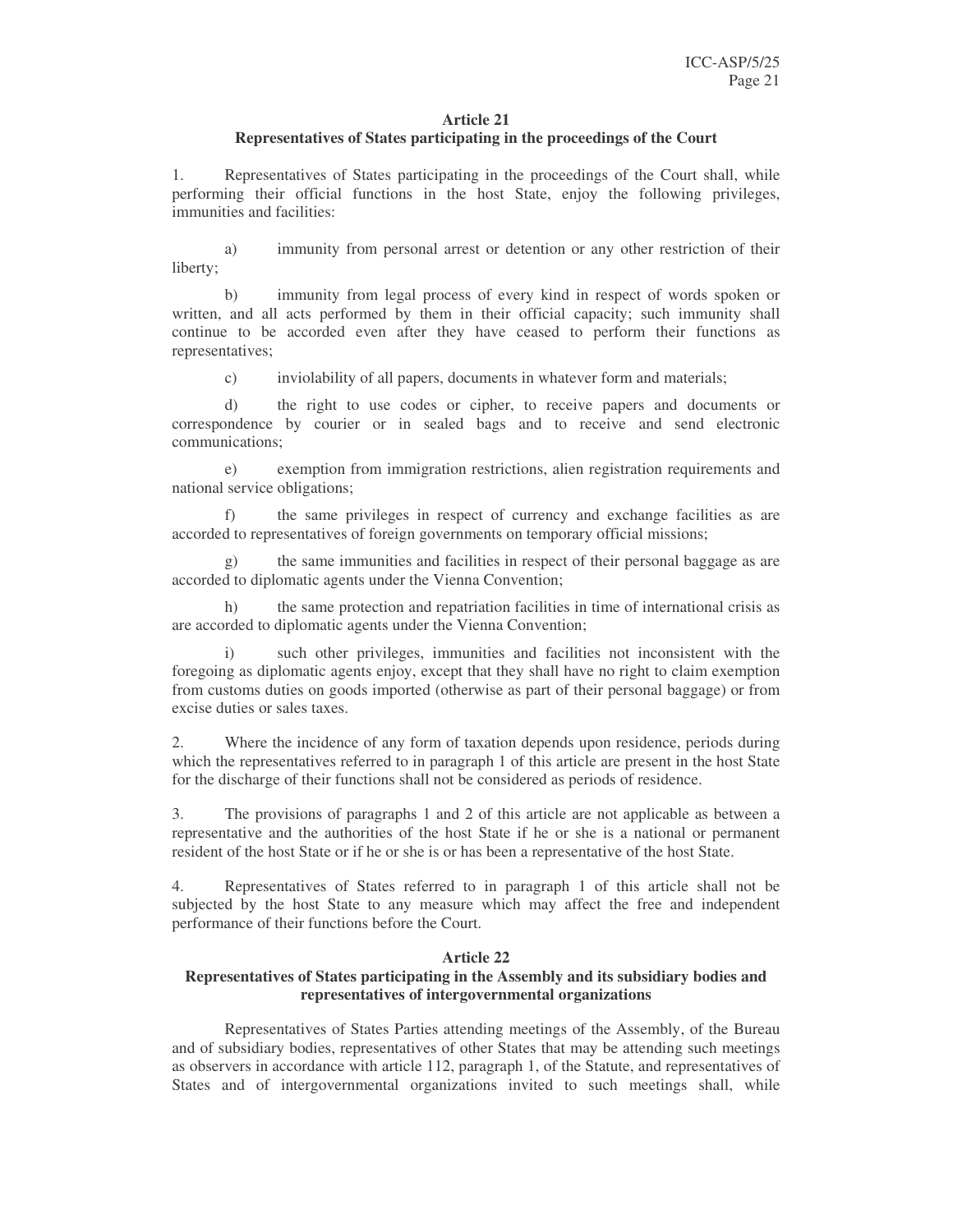ICC-ASP/5/25 Page 22

performing their official functions and during their journey to and from the place of meeting, enjoy the privileges, immunities and facilities referred to in article 21 of this Agreement**.**

#### **Article 23 Members of the Bureau and of subsidiary bodies**

The provisions of article 21 of this Agreement shall be applicable, mutatis mutandis, to members of the Bureau and members of subsidiary bodies of the Assembly whose presence is required in the host State, in connection with the work of the Assembly, including its Bureau and subsidiary bodies.

#### **Article 24 Interns and visiting professionals**

1. Within eight days after the first arrival of interns or visiting professionals in the host State the Court shall request the Ministry of Foreign Affairs to register them in accordance with paragraph 2 of this article.

2. The Ministry of Foreign Affairs shall register interns or visiting professionals for a maximum period of one year, provided that the Court supplies the Ministry of Foreign Affairs with a declaration signed by them, accompanied by adequate proof, to the effect that:

a) the intern or visiting professional entered the host State in accordance with the applicable immigration procedures;

b) the intern or visiting professional has sufficient financial means for living expenses and for repatriation, as well as sufficient medical insurance (including coverage of costs of hospitalization for at least the duration of the internship or visiting professional programme plus one month) and third party liability insurance, and will not be a charge on the public purse in the host State;

c) the intern or visiting professional will not work in the host State during his or her internship or visiting professional programme other than as an intern or a visiting professional for the Court;

d) the intern or visiting professional will not bring any family members to reside with him or her in the host State other than in accordance with the applicable immigration procedures;

the intern or visiting professional will leave the host State within fifteen days after the end of the internship or visiting professional programme.

3. Upon registration of the intern or visiting professional in accordance with paragraph 2 of this article, the Ministry of Foreign Affairs shall issue an identity card to the intern or visiting professional.

4. The Court shall not incur liability for damage resulting from non-fulfilment of the conditions of the declaration referred to in paragraph 2 of this article by interns or visiting professionals registered in accordance with that paragraph.

5. Interns and visiting professionals shall not enjoy privileges, immunities and facilities, except:

a) immunity from legal process in respect of words spoken or written and all acts performed by them in their official capacity for the Court, which immunity shall continue to be accorded even after termination of the internship or visiting professional programme with the Court for activities carried out on its behalf;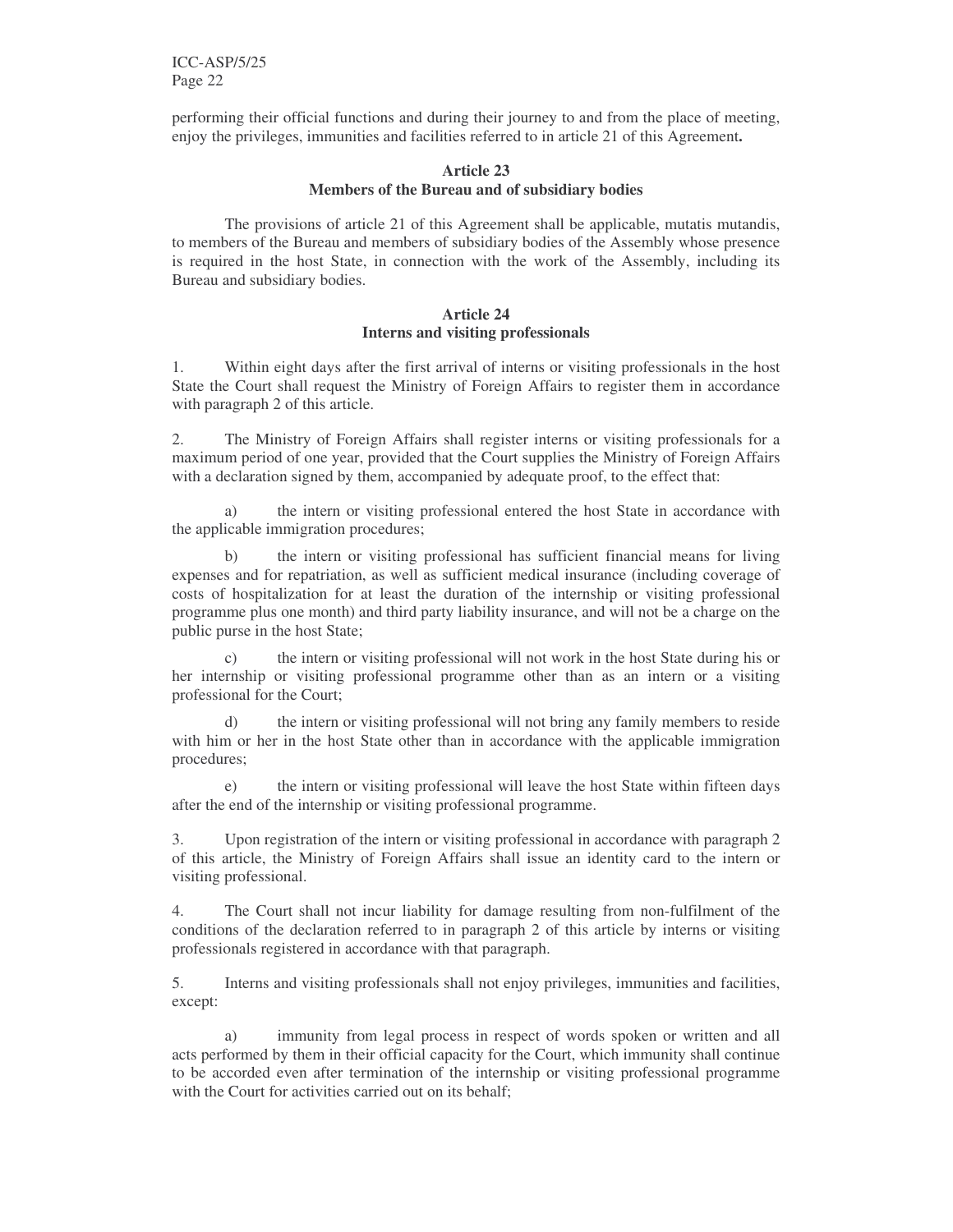b) inviolability of all papers, documents in whatever form and materials relating to the performance of their functions for the Court.

6. The Court shall notify the Ministry of Foreign Affairs of the final departure of the intern or visiting professional from the host State within eight days after such departure, and shall at the same time return the intern's or visiting professional's identity card.

In exceptional circumstances the maximum period of one year mentioned in paragraph 2 of this article may be extended once by a maximum period of one year.

#### **Article 25 Counsel and persons assisting counsel**

1. Counsel shall enjoy the following privileges, immunities and facilities to the extent necessary for the independent performance of their functions, subject to production of the certificate referred to in paragraph 2 of this article:

a) immunity from personal arrest or detention or any other restriction of their liberty in respect of acts or convictions prior to their entry into the territory of the host State;

b) immunity from seizure of their personal baggage;

c) immunity from legal process of every kind in respect of words spoken or written and all acts performed by them in their official capacity, which immunity shall continue to be accorded even after they have ceased to perform their functions;

d) inviolability of all papers, documents in whatever form and materials relating to the performance of their functions;

for the purposes of communications in pursuance of their functions as counsel, the right to receive and send papers and documents in whatever form;

f) together with members of their family forming part of their household, exemption from immigration restrictions or alien registration;

g) exemption from inspection of personal baggage, unless there are serious grounds for believing that the baggage contains articles the import or export of which is prohibited by law or controlled by the quarantine regulations of the host State; an inspection in such a case shall be conducted in the presence of the counsel concerned;

the same privileges in respect of currency and exchange facilities as are accorded to representatives of foreign governments on temporary official missions;

the same repatriation facilities in time of international crisis as are accorded to diplomatic agents under the Vienna Convention.

2. Upon appointment of counsel in accordance with the Statute, the Rules of Procedure and Evidence and the Regulations of the Court, counsel shall be provided with a certificate under the signature of the Registrar for the period required for the performance of their functions. This certificate shall be withdrawn if the power or mandate is terminated prior to the expiry of the certificate.

3. Where the incidence of any form of taxation depends upon residence, periods during which counsel are present in the host State for the discharge of their functions shall not be considered as periods of residence.

4. Counsel who are nationals or permanent residents of the host State shall enjoy only the following privileges, immunities and facilities to the extent necessary for the independent performance of their functions before the Court: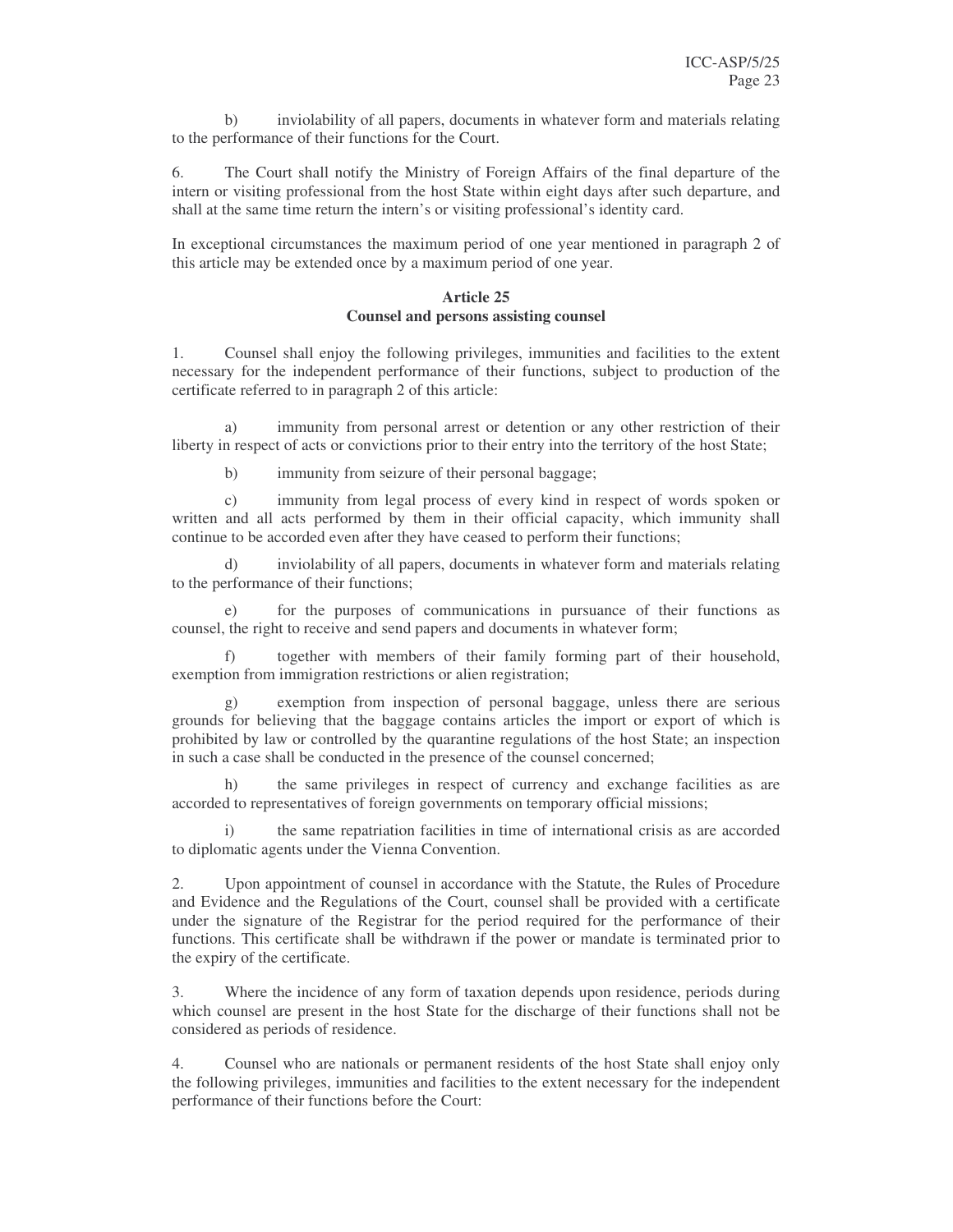a) immunity from personal arrest or detention or any other restriction of their liberty;

b) immunity from legal process of every kind in respect of words spoken or written and all acts performed by them in the performance of their functions, which immunity shall continue to be accorded even after they have ceased to perform their functions;

inviolability of all papers, documents in whatever form and materials relating to the performance of their functions;

d) for the purpose of their communications with the Court the right to receive and send papers in whatever form.

5. Counsel shall not be subjected by the host State to any measure which may affect the free and independent performance of their functions before the Court.

6. The provisions of this article shall apply, mutatis mutandis, to persons assisting counsel in accordance with rule 22 of the Rules of Procedure and Evidence.

# **Article 26 Witnesses**

1. Witnesses shall enjoy the following privileges, immunities and facilities to the extent necessary for their appearance before the Court for purposes of giving evidence, subject to the production of the document referred to in paragraph 2 of this article:

a) immunity from personal arrest or detention or any other restriction of their liberty in respect of acts or convictions prior to their entry into the territory of the host State;

b) immunity from seizure of their personal baggage unless there are serious grounds for believing that the baggage contains articles the import or export of which is prohibited by law or controlled by the quarantine regulations of the host State;

immunity from legal process of every kind in respect of words spoken or written and all acts performed by them in the course of their testimony, which immunity shall continue to be accorded even after their appearance and testimony before the Court;

d) inviolability of all papers, documents in whatever form and materials relating to their testimony;

for purposes of their communications with the Court and counsel in connection with their testimony, the right to receive and send papers and documents in whatever form;

f) exemption from immigration restrictions or alien registration when they travel for purposes of their testimony;

g) the same repatriation facilities in time of international crisis as are accorded to diplomatic agents under the Vienna Convention.

2. Witnesses shall be provided by the Court with a document certifying that their appearance is required by the Court and specifying a time period during which such appearance is necessary. This document shall be withdrawn prior to its expiry if the witness's appearance before the Court, or his or her presence at the seat of the Court is no longer required.

3. The privileges, immunities and facilities referred to in paragraph 1 of this article shall cease to apply after fifteen consecutive days following the date on which the presence of the witness concerned is no longer required by the Court, provided such witness had an opportunity to leave the host State during that period.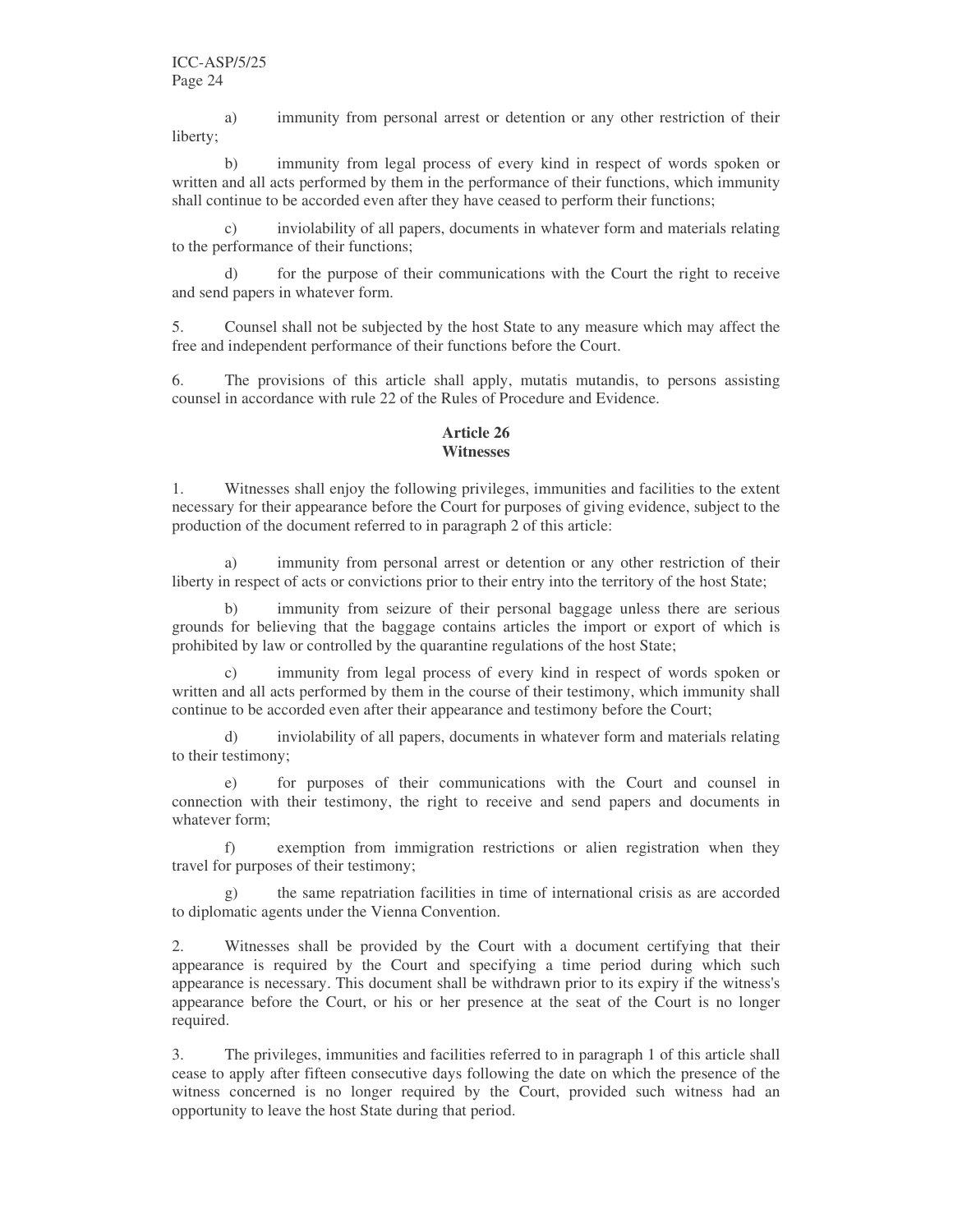4. Witnesses who are nationals or permanent residents of the host State shall enjoy only the following privileges, immunities and facilities to the extent necessary for their appearance or testimony before the Court:

a) immunity from personal arrest or detention or any other restriction of their liberty;

b) immunity from legal process of every kind in respect of words spoken or written and all acts performed by them in the course of their appearance or testimony, which immunity shall continue to be accorded even after their appearance or testimony;

c) inviolability of all papers, documents in whatever form and materials relating to their appearance or testimony;

d) for the purpose of their communications with the Court and with their counsel in connection with their appearance or testimony, the right to receive and send papers in whatever form.

5. Witnesses shall not be subjected by the host State to any measure which may affect their appearance or testimony before the Court.

## **Article 27 Victims**

1. Victims participating in the proceedings in accordance with rules 89 to 91 of the Rules of Procedure and Evidence shall enjoy the following privileges, immunities and facilities to the extent necessary for their appearance before the Court, subject to the production of the document referred to in paragraph 2 of this article:

a) immunity from personal arrest or detention or any other restriction of their liberty in respect of acts or convictions prior to their entry into the territory of the host State;

immunity from seizure of their personal baggage unless there are serious grounds for believing that the baggage contains articles the import or export of which is prohibited by law or controlled by the quarantine regulations of the host State;

immunity from legal process of every kind in respect of words spoken or written and all acts performed by them in the course of their appearance before the Court, which immunity shall continue to be accorded even after their appearance before the Court;

d) inviolability of all papers, documents in whatever form and materials relating to their participation in proceedings before the Court;

exemption from immigration restrictions or alien registration when they travel to and from the Court for purposes of their appearance.

2. Victims shall be provided by the Court with a document certifying their participation in the proceedings of the Court and specifying a time period for that participation. Such document shall be withdrawn prior to its expiry if the victim is no longer participating in the proceedings of the Court, or if the victim's presence at the seat of the Court is no longer required.

3. The privileges, immunities and facilities referred to in paragraph 1 of this article shall cease to apply after fifteen consecutive days following the date on which the presence of the victim concerned is no longer required by the Court, provided such victim had an opportunity to leave the host State during that period.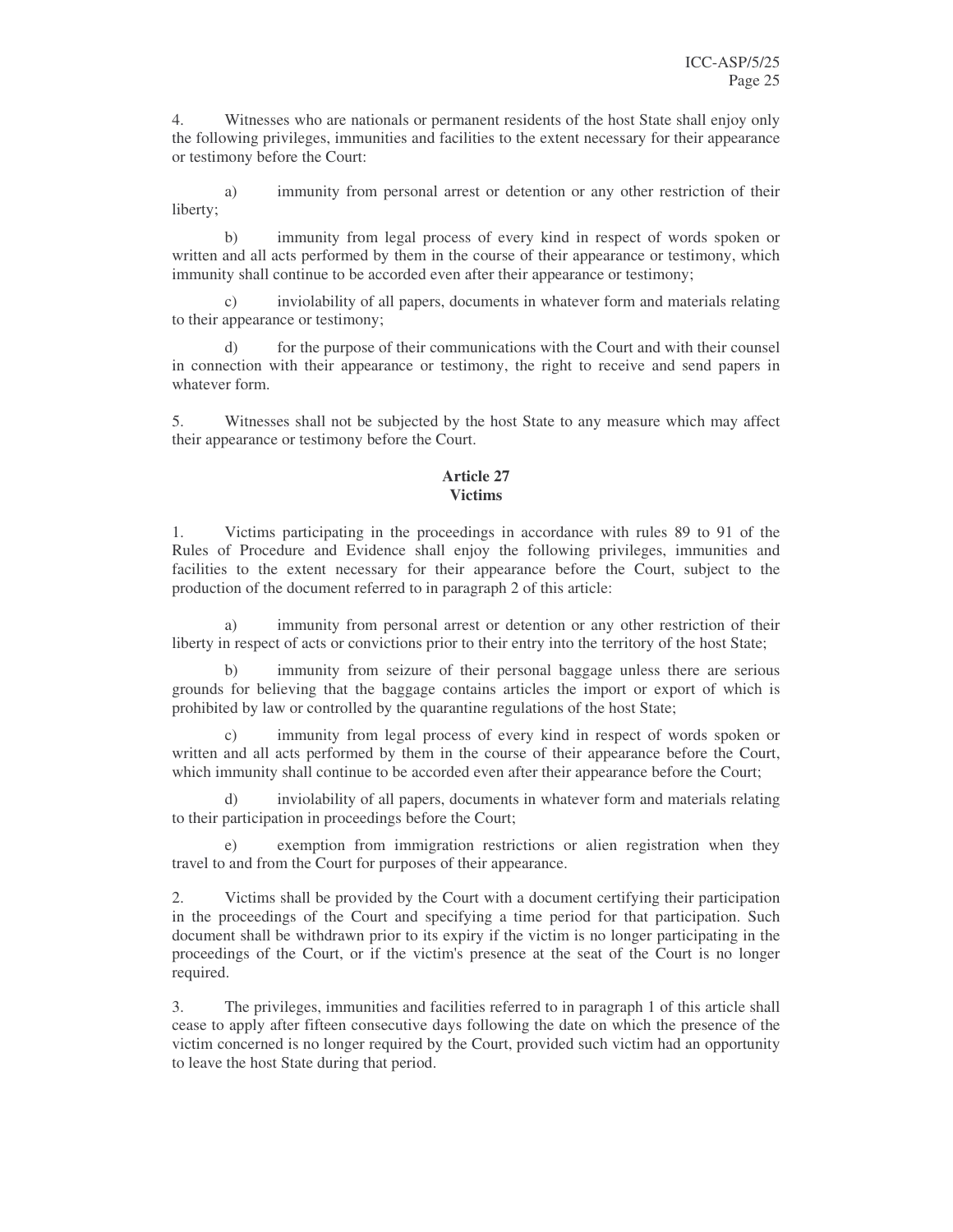4. Victims who are nationals or permanent residents of the host State shall enjoy no privileges, immunities and facilities, except, to the extent necessary for their appearance before the Court, immunity from legal process in respect of words spoken or written and all acts performed by them in the course of their appearance before the Court, which immunity shall continue to be accorded even after their appearance before the Court.

5. Victims shall not be subjected by the host State to any measure which may affect their appearance before the Court.

# **Article 28 Experts**

1. Experts, including gratis personnel, performing functions for the Court shall be accorded the following privileges, immunities and facilities to the extent necessary for the independent performance of their functions, subject to production of the document referred to in paragraph 2 of this article:

a) immunity from personal arrest or detention or any other restriction of their liberty in respect of acts or convictions prior to their entry into the territory of the host State;

b) immunity from seizure of their personal baggage;

c) immunity from legal process of every kind in respect of words spoken or written and all acts performed by them in the course of the performance of their functions for the Court, which immunity shall continue to be accorded even after the termination of their functions;

d) inviolability of all papers, documents in whatever form and materials relating to the performance of their functions for the Court;

e) for the purposes of their communications with the Court, the right to receive and send papers and documents in whatever form and materials relating to the performance of their functions for the Court by courier or in sealed bags;

f) exemption from inspection of their personal baggage, unless there are serious grounds for believing that the baggage contains articles the import or export of which is prohibited by law or controlled by the quarantine regulations of the host State; an inspection in such a case shall be conducted in the presence of the expert concerned;

g) the same privileges in respect of currency and exchange facilities as are accorded to representatives of foreign governments on temporary official missions;

h) the same repatriation facilities in time of international crisis as are accorded to diplomatic agents under the Vienna Convention;

i) exemption from immigration restrictions or alien registration in relation to their functions as specified in the document referred to in paragraph 2 of this article.

2. Experts shall be provided by the Court with a document certifying that they are performing functions for the Court and specifying a time period for which their functions will last. Such document shall be withdrawn prior to its expiry if the expert is no longer performing functions for the Court, or if the expert's presence at the seat of the Court is no longer required.

3. The privileges, immunities and facilities referred to in paragraph 1 of this article shall cease to apply after fifteen consecutive days following the date on which the presence of the expert concerned is no longer required by the Court, provided such expert had an opportunity to leave the host State during that period.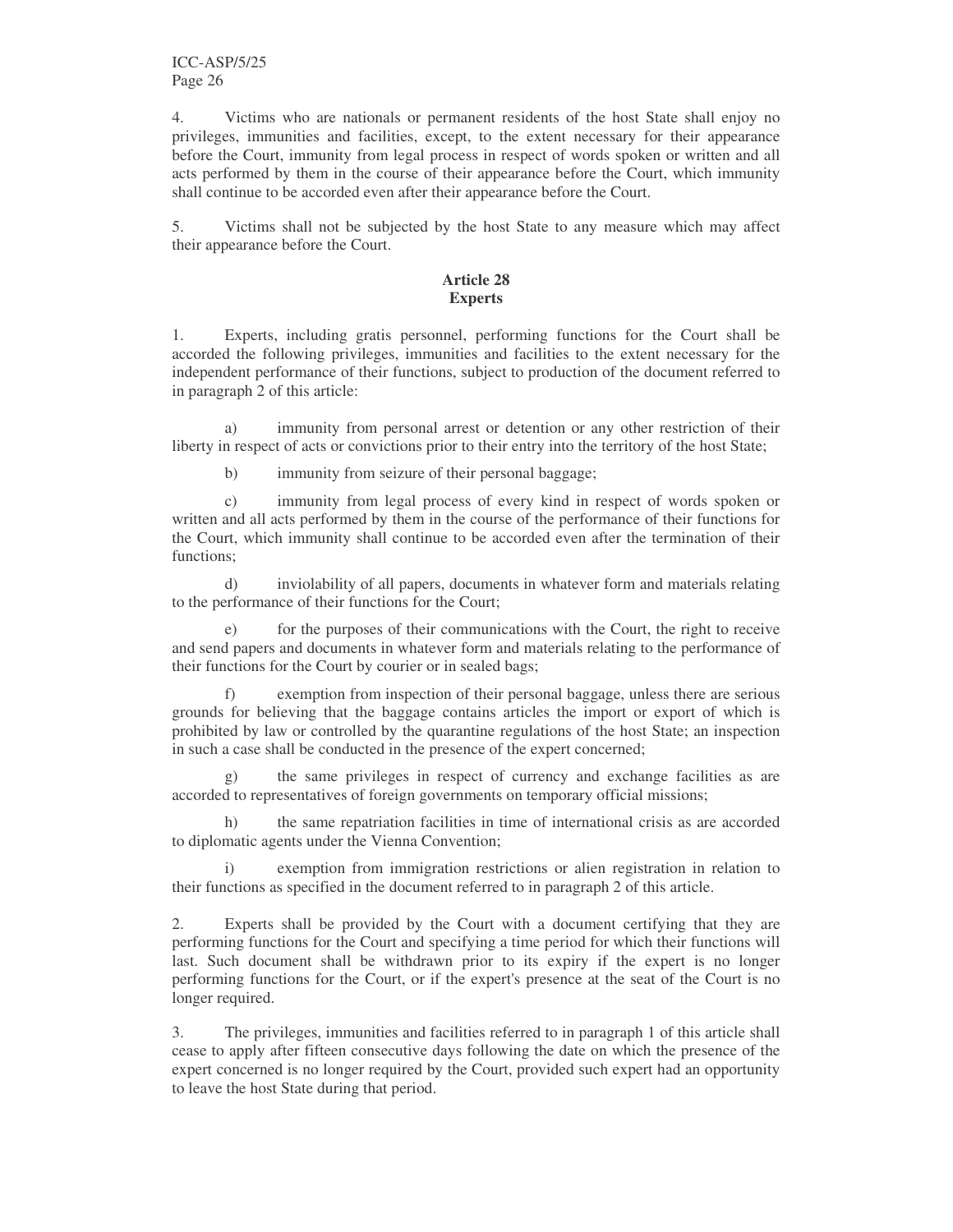4. Experts who are nationals or permanent residents of the host State shall enjoy only the following privileges, immunities and facilities to the extent necessary for the independent performance of their functions or their appearance or testimony for the Court:

a) immunity from personal arrest or detention or any other restriction of their liberty;

b) immunity from legal process of every kind in respect of words spoken or written and all acts performed by them in the performance of their functions or in the course of their appearance or testimony, which immunity shall continue to be accorded even after they have ceased to perform their functions or their appearance or testimony;

inviolability of all papers, documents in whatever form and materials relating to the performance of their functions or their appearance or testimony;

d) for the purpose of their communications with the Court the right to receive and send papers in whatever form.

5. Experts shall not be subjected by the host State to any measure which may affect the independent performance of their functions for the Court.

6. This article shall apply, mutatis mutandis, to experts of the Assembly, including its Bureau and subsidiary bodies, whose presence is required in the host State, in connection with the work of the Assembly, including its Bureau and subsidiary bodies.

## **Article 29 Other persons required to be present at the seat of the Court**

1. Other persons required to be present at the seat of the Court shall, to the extent necessary for their presence at the seat of the Court, be accorded the privileges, immunities and facilities provided for in article 27 of this Agreement, subject to production of the document referred to in paragraph 2 of this article.

2. Persons referred to in this article shall be provided by the Court with a document certifying that their presence is required at the seat of the Court and specifying a time period during which such presence is necessary. Such document shall be withdrawn prior to its expiry if their presence at the seat of the Court is no longer required.

3. The privileges, immunities and facilities referred to in paragraph 1 of this article shall cease to apply after fifteen consecutive days following the date on which the presence of such other person concerned is no longer required by the Court, provided that such other person had an opportunity to leave the host State during that period.

4. Persons referred to in this article who are nationals or permanent residents of the host State shall enjoy no privileges, immunities and facilities, except, to the extent necessary for their presence at the seat of the Court, immunity from legal process in respect of words spoken or written and all acts performed by them in the course of their presence at the seat of the Court. Such immunity shall continue to be accorded even after their presence at the seat of the Court is no longer required.

5. Persons referred to in this article shall not be subjected by the host State to any measures which may affect their presence before the Court.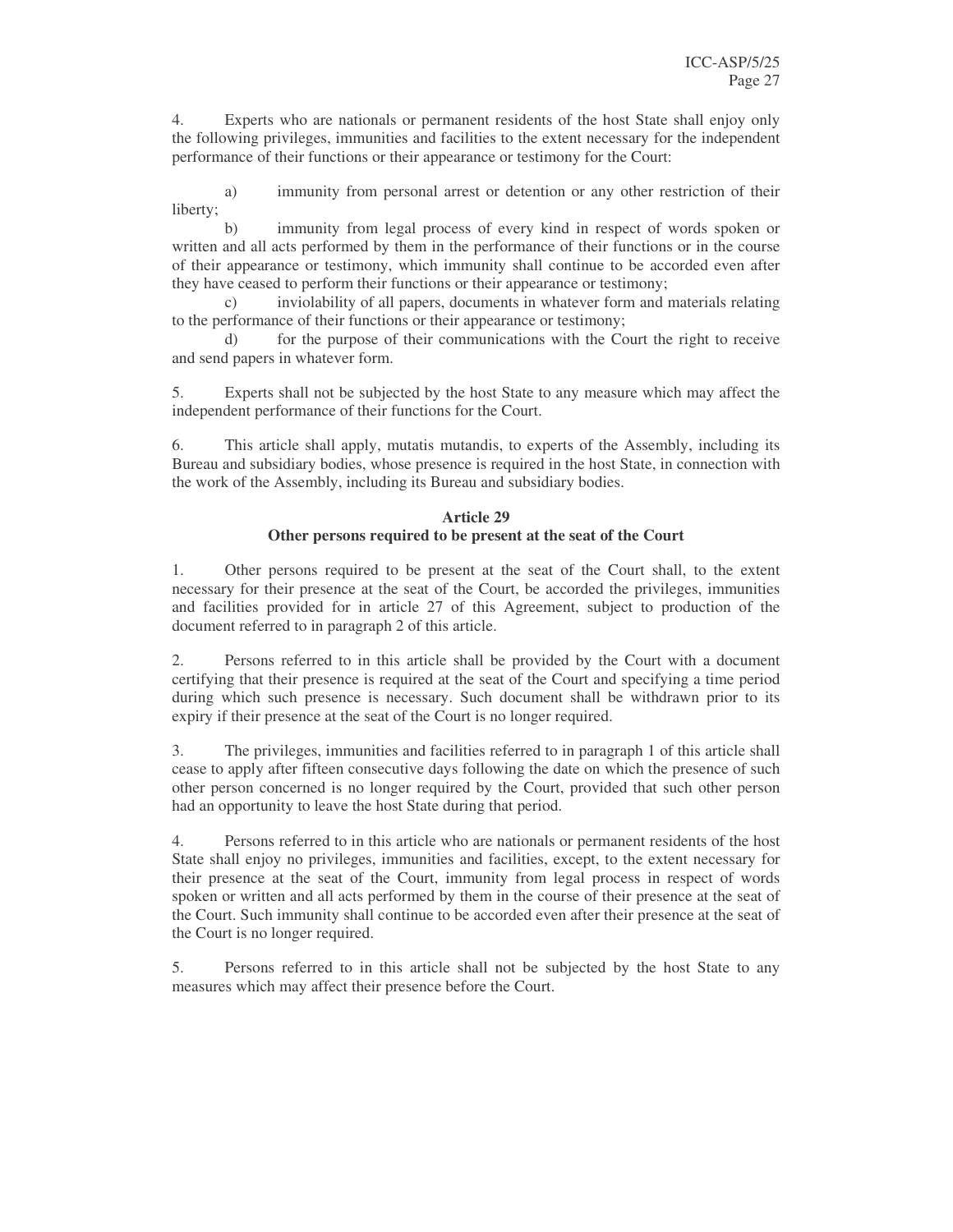# **Chapter IV. Waiver of privileges and immunities**

# **Article 30**

#### **Waiver of privileges, immunities and facilities provided for in articles 17, 18, 19, 24, 25, 26, 27, 28 and 29**

1. The privileges, immunities and facilities provided for in articles 17, 18, 19, 24, 25, 26, 27, 28 and 29 of this Agreement are granted in the interests of the good administration of justice and not for the personal benefit of the individuals themselves. Such privileges and immunities may be waived in accordance with article 48, paragraph 5, of the Statute and the provisions of this article and there is a duty to do so in any particular case where they would impede the course of justice and can be waived without prejudice to the purpose for which they are accorded.

- 2. The privileges, immunities and facilities may be waived:
	- a) by an absolute majority of the judges:
		- (i) in the case of a judge or the Prosecutor;
	- b) by the Presidency:
		- (i) in the case of the Registrar;
		- (ii) in the case of counsel and persons assisting counsel;
		- (iii) in the case of witnesses and victims; or
		- (iv) in the case of other persons required to be present at the seat of the Court;
	- c) by the Prosecutor:
		- (i) in the case of the Deputy Prosecutors and staff of the Office of the Prosecutor; or
		- (ii) in the case of interns and visiting professionals of the Office of the Prosecutor;
	- d) by the Registrar:
		- (i) in the case of the Deputy Registrar and staff of the Registry;
		- (ii) in the case of interns and visiting professionals not covered by paragraph  $2(c)(ii)$  and  $(g)$  of this article;

e) by the head of the organ of the Court with which they are employed, in the case of personnel referred to in article 19 of this Agreement;

f) by the President of the Assembly, in the case of the Director of the Secretariat;

g) by the Director of the Secretariat, in the case of staff, experts, interns and visiting professionals of the Secretariat;

h) by the head of the organ of the Court appointing the expert, in the case of experts.

## **Article 31**

# **Waiver of privileges, immunities and facilities of representatives of States and members of the Bureau provided for in articles 21, 22 and 23**

Privileges, immunities and facilities provided for in articles 21, 22 and 23 of this Agreement are accorded to the representatives of States*,* members of the Bureau and intergovernmental organizations not for the personal benefit of the individuals themselves, but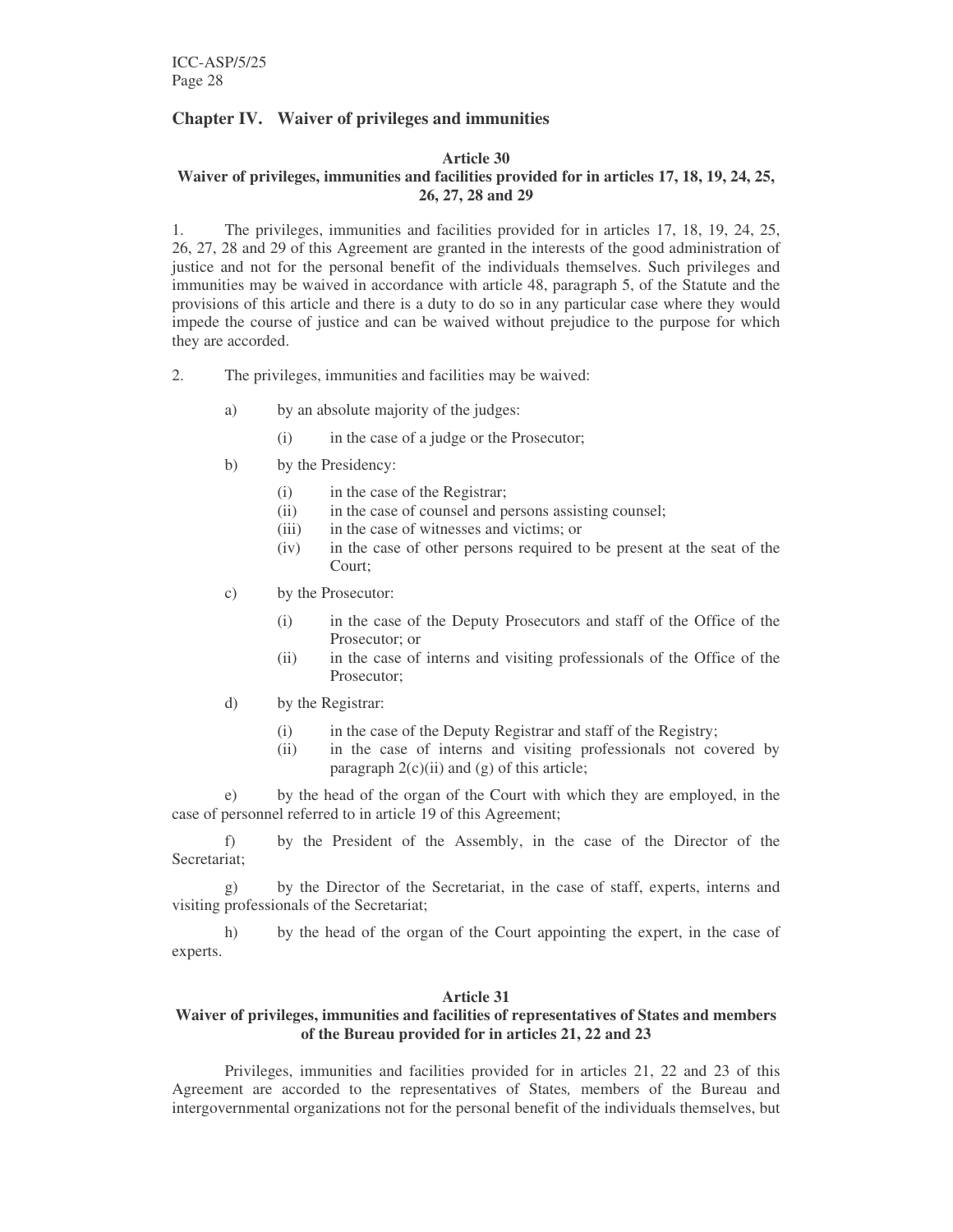in order to safeguard the independent performance of their functions in connection with the work of the Assembly, including its Bureau and subsidiary bodies, and the Court. Consequently, States Parties to the Agreement on Privileges and Immunities of the Court not only have the right but are under a duty to waive the privileges, immunities and facilities of their representatives in any case where, in the opinion of those States, they would impede the course of justice and can be waived without prejudice to the purpose for which the privileges, immunities and facilities are accorded. States not party to the Agreement on Privileges and Immunities of the Court and intergovernmental organizations are granted the privileges, immunities and facilities provided for in articles 21, 22 and 23 of this Agreement on the understanding that they undertake the same duty regarding waiver.

#### **Article 32**

# **Waiver of privileges, immunities and facilities of members of subsidiary bodies and of experts for the Assembly, including its Bureau and subsidiary bodies, provided for in articles 23 and 28, paragraph 6**

Privileges, immunities and facilities provided for in articles 23 and 28, paragraph 6 of this Agreement are accorded to the members of subsidiary bodies and to experts, respectively, not for the personal benefit of the individuals themselves, but in order to safeguard the independent performance of their functions in connection with the work of the Assembly, including its Bureau and subsidiary bodies, and the Court. Consequently, the President of the Assembly not only has the right but is under a duty to waive the privileges, immunities and facilities of the members of subsidiary bodies or of experts in any case where, in the opinion of the President of the Assembly, they would impede the course of justice and can be waived without prejudice to the purpose for which they are accorded.

## **Chapter V. Cooperation between the Court and the host State**

**Section 1: General**

# **Article 33 General cooperation between the Court and the host State**

1. Whenever this Agreement imposes obligations on the competent authorities, the ultimate responsibility for the fulfilment of such obligations shall rest with the Government of the host State.

2. The host State shall promptly inform the Court of the office designated to serve as the official contact point and to be primarily responsible for all matters in relation to this Agreement, as well as of any subsequent changes in this regard.

3. Without prejudice to the powers of the Prosecutor under article 42, paragraph 2, of the Statute, the Registrar, or a member of staff of the Court designated by him or her, shall serve as the official contact point for the host State, and shall be primarily responsible for all matters in relation to this Agreement. The host State shall be informed promptly about this designation and of any subsequent changes in this regard.

4. The Court will use its best efforts, without prejudice to the functions and powers of the Assembly, including its Bureau and subsidiary bodies, to facilitate the observance of articles 21, 22, 23, 31 and 32 of this Agreement.

5. Communications relating to the Assembly and the host State regarding the waiver of privileges, immunities and facilities referred to in article 32 of this Agreement shall be conveyed through the Secretariat.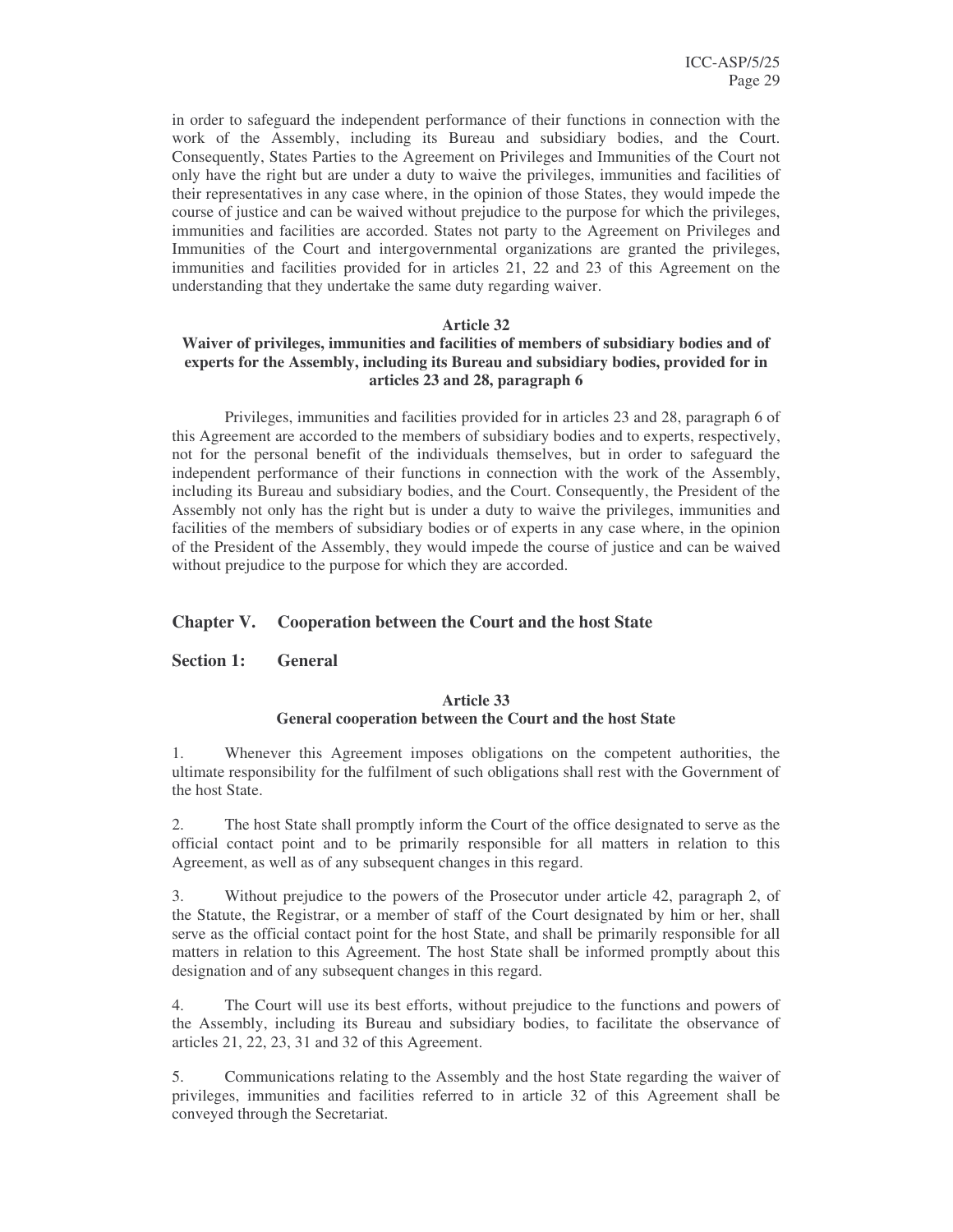#### **Article 34 Cooperation with the competent authorities**

1. The Court shall cooperate with the competent authorities to facilitate the enforcement of the laws of the host State, to secure the observance of police regulations and to prevent the occurrence of any abuse in connection with the privileges, immunities and facilities accorded under this Agreement.

2. The Court and the host State shall cooperate on security matters, taking into account the public order and national security of the host State.

3. Without prejudice to their privileges, immunities and facilities, it is the duty of all persons enjoying such privileges, immunities and facilities to respect the laws and regulations of the host State. They also have the duty not to interfere in the internal affairs of the host State.

4. The Court shall cooperate with the competent authorities responsible for health, safety at work, electronic communications and fire prevention.

5. The Court shall observe all security directives as agreed with the host State, as well as all directives of the competent authorities responsible for fire prevention regulations.

6. The host State will use its best efforts to notify the Court of any proposed or enacted national laws and regulations having a direct impact on the privileges, immunities, facilities, rights and obligations of the Court and its officials. The Court shall have the right to provide observations as to proposed national laws and regulations.

# **Article 35 Notification**

1. The Court shall promptly notify the host State of:

a) the appointment of its officials, their arrival and their final departure or the termination of their functions with the Court;

b) the arrival and final departure of members of the family forming part of the household of the persons referred to in subparagraph 1(a) of this article and, where appropriate, the fact that a person has ceased to form part of the household;

c) the arrival and final departure of private or domestic servants of persons referred to in subparagraph 1(a) of this article and, where appropriate, the fact that they are leaving the employ of such persons.

2. The host State shall issue to the officials of the Court and to members of their family forming part of their household and to private or domestic servants an identity card bearing the photograph of the holder. This card shall serve to identify the holder in relation to the competent authorities.

3. At the final departure of the persons referred to in paragraph 2 of this article or when these persons have ceased to perform their functions, the identity card referred to in paragraph 2 of this article shall be promptly returned by the Court to the Ministry of Foreign Affairs.

## **Article 36 Social security regime**

1. The social security system of the Court offers coverage comparable to the coverage under the legislation of the host State. Accordingly, the Court and its officials to whom the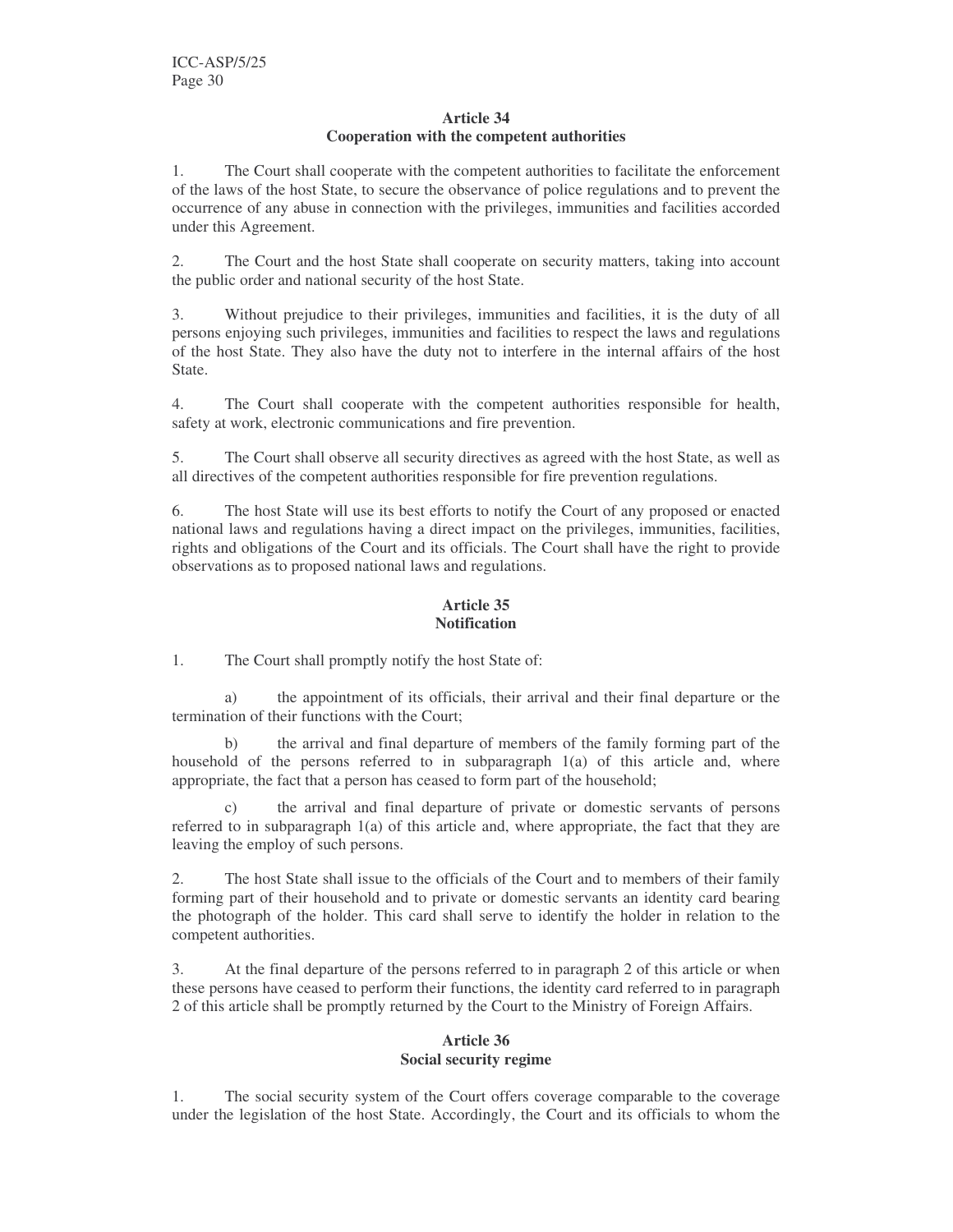aforementioned scheme applies shall be exempt from social security provisions of the host State. Consequently, such officials shall not be covered against the risks described in the social security provisions of the host State. This exemption applies to such officials, unless they take up gainful activity in the host State.

2. Paragraph 1 of this article shall apply, mutatis mutandis, to members of the family forming part of the household of the persons referred to in paragraph 1, unless they are engaged in gainful employment in the host State, or are self-employed, or receive social security benefits from the host State.

# **Section 2: Visas, permits and other documents**

#### **Article 37**

#### **Visas for the officials of the Court, visas for representatives of States participating in the proceedings of the Court, and visas for counsel and persons assisting counsel**

1. The officials of the Court, representatives of States participating in the proceedings of the Court, and counsel and persons assisting counsel, as notified as such by the Registrar to the host State, shall have the right of unimpeded entry into, exit from and movement within the host State including unimpeded access to the premises of the Court.

2. Visas, where required, shall be granted free of charge and as promptly as possible.

3. Applications for visas where required from members of the family forming part of the household of the persons referred to in paragraph 1 of this article shall be processed by the host State as promptly as possible and granted free of charge.

## **Article 38**

# **Visas for witnesses, victims, experts, interns, visiting professionals and other persons required to be present at the seat of the Court**

1. All persons referred to in articles 24, 26, 27, 28 and 29 of this Agreement, as notified as such by the Registrar to the host State, shall have the right of unimpeded entry into, exit from and, subject to paragraph 3 of this article, movement within the host State, as appropriate and for the purposes of the Court.

2. Visas, where required, shall be granted free of charge and as promptly as possible. The same facilities shall be accorded to persons accompanying witnesses and victims, who have been notified as such by the Registrar to the host State.

3. The host State may attach such conditions or restrictions to the visa as may be necessary to prevent violations of its public order or to protect the safety of the person concerned.

4. Before applying paragraph 3 of this article, the host State will seek observations from the Court.

#### **Article 39 Visas for visitors of persons detained by the Court**

1. The host State shall make adequate arrangements by which visas for visitors of persons detained by the Court are processed promptly. Visas for visitors who are family members of a person detained by the Court shall be processed promptly and, where appropriate, free of charge or for a reduced fee.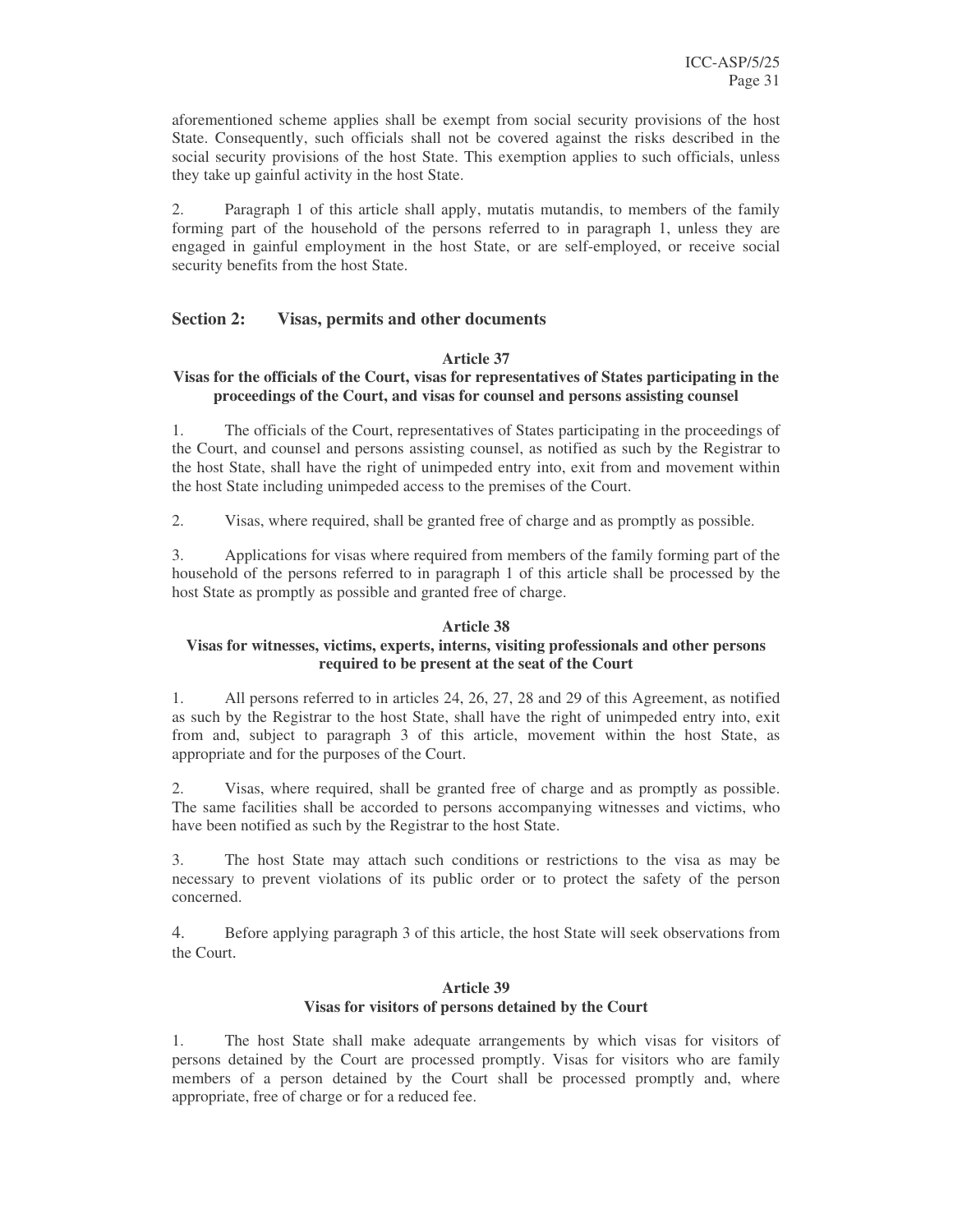2. Visas for the visitors referred to in paragraph 1 of this article may be subjected to territorial limitations. Visas may be refused in the event that:

a) the visitors referred to in paragraph 1 of this article cannot produce documents justifying the purpose and conditions of the intended stay and demonstrating that they have sufficient means of subsistence, both for the period of the intended stay and for the return to the country of origin or transfer to a third State into which they are certain to be admitted, or that they are in a position to acquire such means lawfully;

b) an alert has been issued against them for the purpose of refusing entry; or

c) they must be considered a threat to public order, national security or the international relations of any of the Contracting Parties to the Convention implementing the Schengen Agreement of 14 June 1985 between the Governments of the States of the Benelux Economic Union, the Federal Republic of Germany and the French Republic on the Gradual Abolition of Checks at their Common Borders.

3. The host State may attach such conditions or restrictions to the visa as may be necessary to prevent violations of its public order or to protect the safety of the person concerned.

4. Before applying paragraph 2 or 3 of this article, the host State will seek observations from the Court.

#### **Article 40 Independent bodies of counsel or legal associations, journalists and non-governmental organizations**

1. The parties recognize the role of:

a) independent representative bodies of counsel or legal associations, including any such body the establishment of which may be facilitated by the Assembly of States Parties in accordance with rule 20, sub-rule 3, of the Rules of Procedure and Evidence;

b) press, radio, film, television or other information media reporting on the Court; and

c) non-governmental organizations that support the fulfilment of the mandate of the Court.

2. The host State shall take all necessary measures to facilitate the entry into, stay and employment in the host State of representatives of bodies or organizations referred to in paragraph 1 of this article, deployed in, or visiting the host State in connection with activities relating to the Court. The host State shall also take all necessary measures to facilitate the entry into and stay of members of the family forming part of the household of such representatives who are deployed in the host State.

3. For the purpose of facilitating the procedure of entry into, stay and employment in the host State of the representatives of bodies or organizations referred to in paragraph 1 of this article, the host State and the Court shall consult, as appropriate, with each other, and with any independent representative bodies of counsel or legal associations, media, or nongovernmental organizations. Each of the groups referred to in paragraph 1 of this article shall promptly inform the host State and the Court of the office designated to serve as the official contact point of that group for such consultations, and of any subsequent changes in this regard.

4. Following the consultations referred to in paragraph 3 of this article, the Court shall, on the basis of verifiable information available to it, indicate whether the representative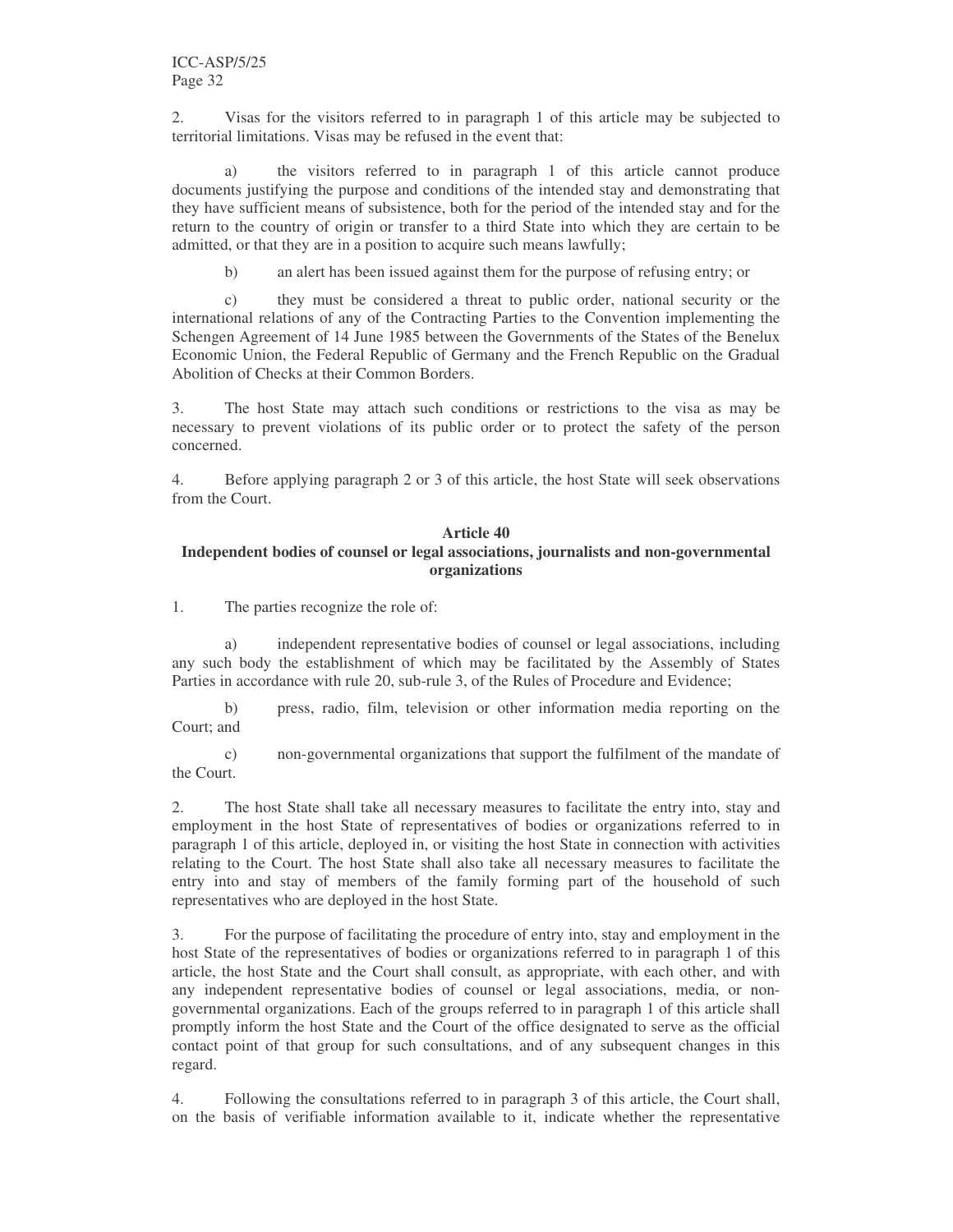concerned may be regarded as representing a body or organization referred to in paragraph 1 of this article.

5. The host State may attach such conditions or restrictions to the visas as are necessary to prevent violations of its public order or to protect the safety of the person concerned.

6. Visas and residence permits shall be granted to persons referred to in this article in accordance with the relevant laws and regulations of the host State, taking into account the obligations of the host State referred to in paragraph 2 of this article.

7. Visas and residence permits granted in accordance with this article shall be issued as promptly as possible.

# **Article 41 Laissez-passer**

The host State shall recognize and accept the United Nations laissez-passer or a travel document issued by the Court to its officials as valid travel documents.

# **Article 42 Driving licence**

During their period of employment, officials of the Court, members of their family forming part of their household and their private or domestic servants shall be allowed to obtain from the host State a driving licence on presentation of their valid foreign driving licence or to continue to drive using their own valid foreign driving licence, provided the holder is in possession of an identity card issued by the host State in accordance with article 35 of this Agreement.

## **Section 3: Security, operational assistance**

# **Article 43 Security, safety and protection of persons referred to in this Agreement**

1. The competent authorities shall take effective and adequate action which may be required to ensure the security, safety and protection of persons referred to in this Agreement, indispensable for the proper functioning of the Court, free from interference of any kind.

2. The Court shall cooperate with the competent authorities to ensure that all persons referred to in this Agreement observe the directives necessary for their security and safety, as given to them by the competent authorities.

3. Without prejudice to their privileges, immunities and facilities, it is the duty of all persons referred to in this Agreement to observe the directives necessary for their security and safety, as given to them by the competent authorities.

#### **Article 44 Transport of persons in custody**

1. The transport, pursuant to the Statute and the Rules of Procedure and Evidence, of a person in custody from the point of arrival in the host State to the premises of the Court shall, at the request of the Court, be carried out by the competent authorities in consultation with the Court.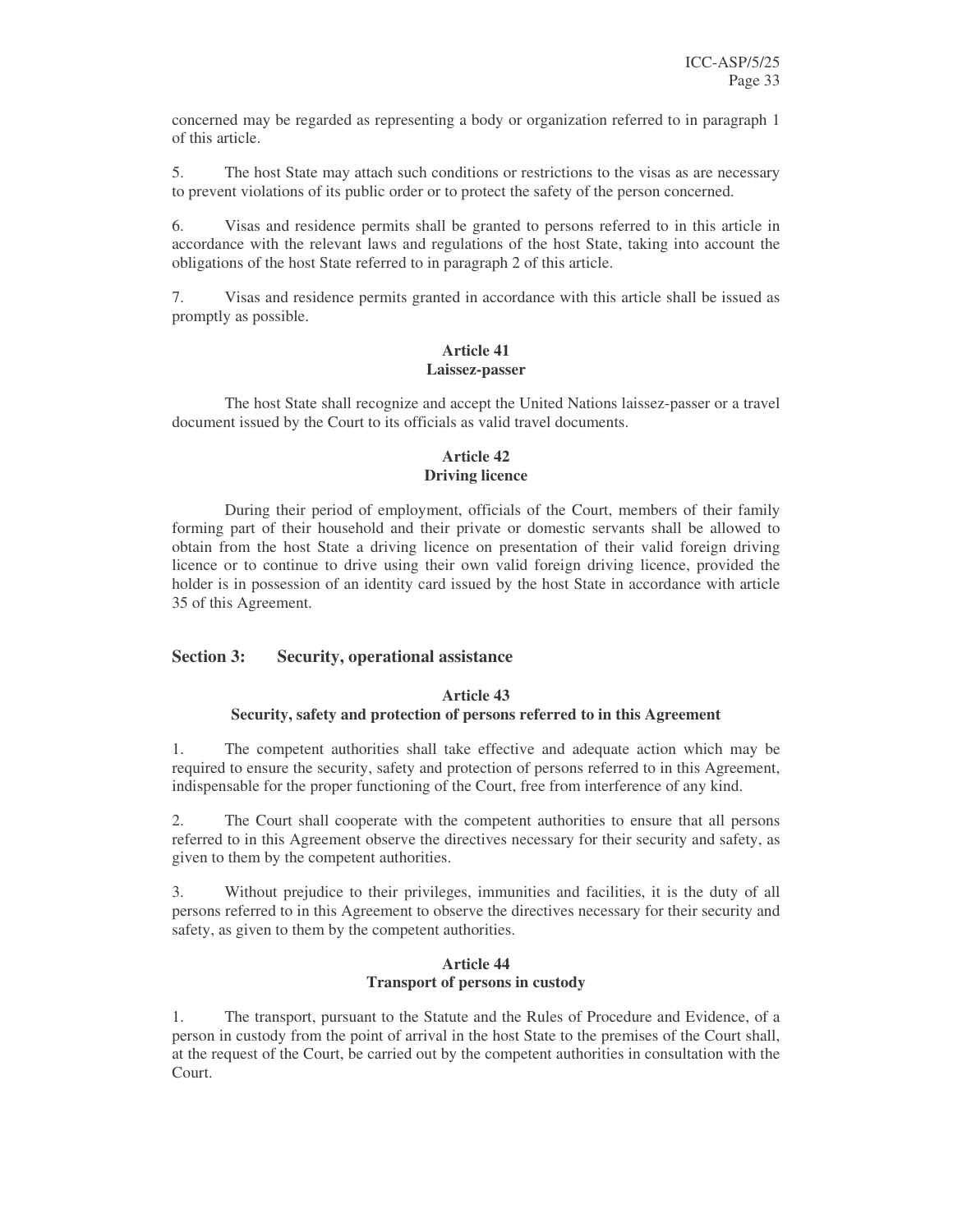2. The transport, pursuant to the Statute and the Rules of Procedure and Evidence, of a person in custody from the premises of the Court to the point of departure from the host State shall, at the request of the Court, be carried out by the competent authorities in consultation with the Court.

3. Any transport of persons in custody in the host State outside the premises of the Court shall, at the request of the Court, be carried out by the competent authorities in consultation with the Court.

4. The Court shall give reasonable notice to the competent authorities of the arrival of persons referred to in this article. Whenever possible, 72 hours' advance notice will be given.

5. Where the host State receives a request under this article and identifies problems in relation to the execution of the request, it shall consult with the Court, without delay, in order to resolve the matter. Such problems may include, inter alia,

a) insufficient time and/or information to execute the request;

b) the impossibility, despite best efforts, to make adequate security arrangements for the transport of the persons;

c) the existence of a threat to public order and security in the host State.

6. A person in custody shall be transported directly and without impediment to the destination specified in paragraphs 1 and 2 of this article or to any other destination as requested by the Court under paragraph 3 of this article.

7. The Court and the host State shall, as appropriate, make practical arrangements for the transport of persons in custody in accordance with this article.

## **Article 45**

#### **Transport of persons appearing before the Court voluntarily or pursuant to a summons**

The provisions of article 44 of this Agreement shall apply, mutatis mutandis, to the transport of persons appearing before the Court voluntarily or pursuant to a summons.

## **Article 46 Cooperation in detention matters**

1. The host State shall cooperate with the Court to facilitate the detention of persons and to allow the Court to perform its functions within its detention centre.

2. Where the presence of a person in custody is required for the purpose of giving testimony or other assistance to the Court and where, for security reasons, such a person cannot be maintained in custody in the detention centre of the Court, the Court and the host State shall consult and, where necessary, make arrangements to transport the person to a prison facility or other place made available by the host State.

# **Article 47 Interim release**

1. The host State shall facilitate the transfer of persons granted interim release into a State other than the host State.

2. The host State shall facilitate the re-entry into the host State of persons granted interim release and their short-term stay in the host State for any purpose related to proceedings before the Court.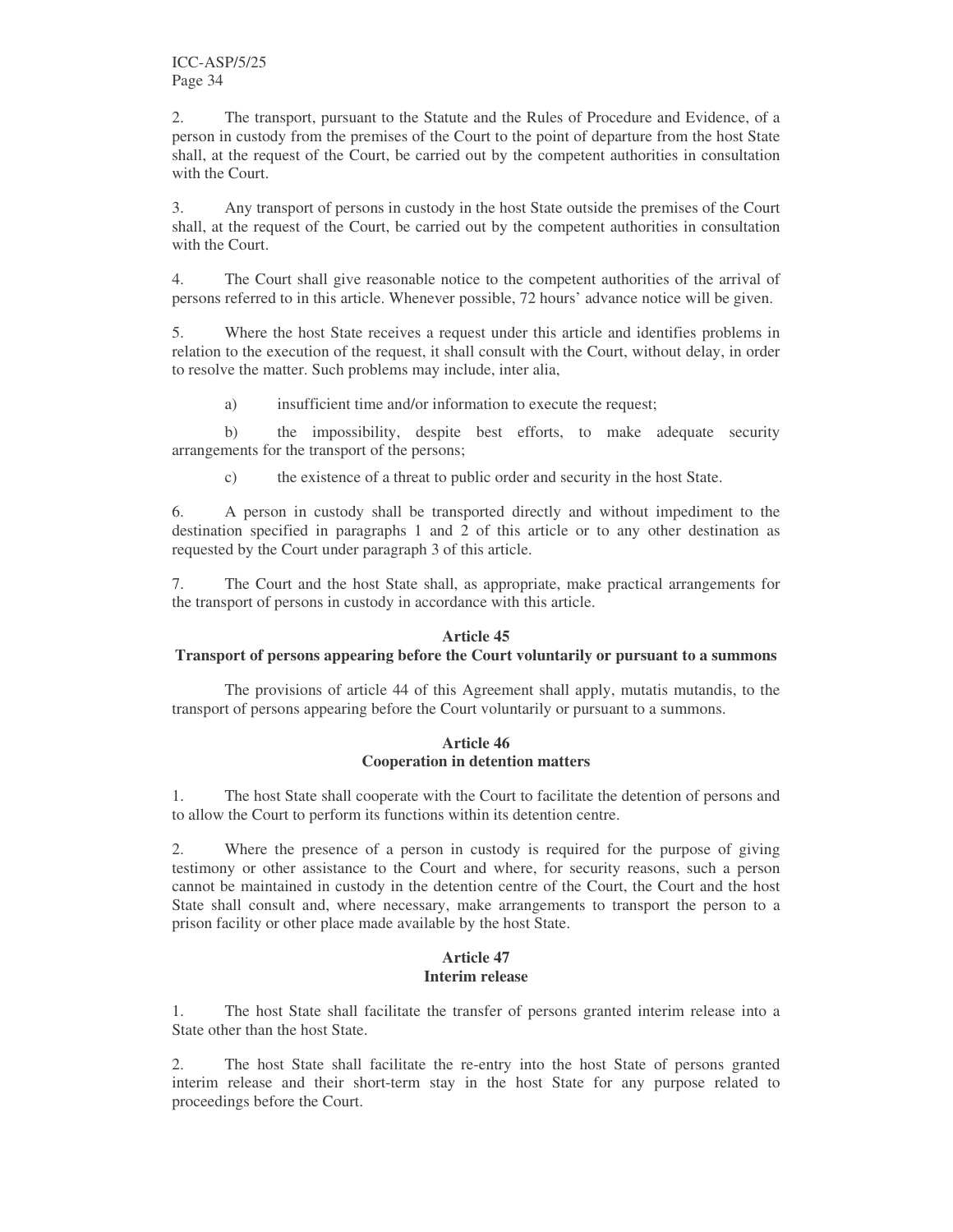3. The Court and the host State shall make practical arrangements as to the implementation of this article.

# **Article 48 Release without conviction**

1. Subject to paragraph 2 of this article, where a person surrendered to the Court is released from the custody of the Court because the Court does not have jurisdiction, the case is inadmissible under article 17, paragraph  $1(b)$ , (c) or (d), of the Statute, the charges have not been confirmed under article 61 of the Statute, the person has been acquitted at trial or on appeal, or for any other reason, the Court shall, as soon as possible, make such arrangements as it considers appropriate for the transfer of the person, taking into account the views of the person, to a State which is obliged to receive him or her, to another State which agrees to receive him or her, or to a State which has requested his or her extradition with the consent of the original surrendering State.

2. Where the Court has determined that the case is inadmissible under article 17, paragraph 1(a), of the Statute, the Court shall make arrangements, as appropriate, for the transfer of the person to a State whose investigation or prosecution has formed the basis of the successful challenge to admissibility, unless the State that originally surrendered the person requests his or her return.

3. The provisions of article 44 of this Agreement shall apply, mutatis mutandis, to the transport of persons referred to in this article within the host State.

#### **Article 49 Enforcement of sentences in the host State**

1. The Court shall endeavour to designate a State of enforcement in accordance with article 103, paragraph 1, of the Statute.

2. If no State is designated under article 103, paragraph 1, of the Statute, the Court shall inform the host State about the necessity to enforce a sentence in a prison facility made available by the host State in accordance with article 103, paragraph 4, of the Statute.

3. After the commencement of the enforcement of a sentence under article 103, paragraph 4, of the Statute the Court shall continue its endeavours to designate a State of enforcement under article 103, paragraph 1, of the Statute. The Court will communicate to the host State developments that it considers relevant, which relate to the list referred to in article 103, paragraph 1, of the Statute*.* The Court shall inform the host State as soon as a State of enforcement has accepted the Court's designation under article 103, paragraph 1, of the Statute.

4. The enforcement of a sentence shall be governed by the Statute, in particular the provisions of Part 10, and the Rules of Procedure and Evidence, in particular the relevant provisions of Chapter 12. The conditions of imprisonment shall be governed by the law of the host State, as provided in article 106, paragraph 2, of the Statute.

5. The host State may communicate to the Court for its consideration humanitarian concerns or other concerns related to the conditions or modalities of enforcement for the purposes of supervision of enforcement of sentences and conditions of imprisonment.

6. Further conditions of enforcement, as well as other arrangements, shall be laid down in a separate agreement between the Court and the host State. The Court and the host State shall make practical arrangements as to the implementation of enforcement in each case referred to in paragraph 2 of this article.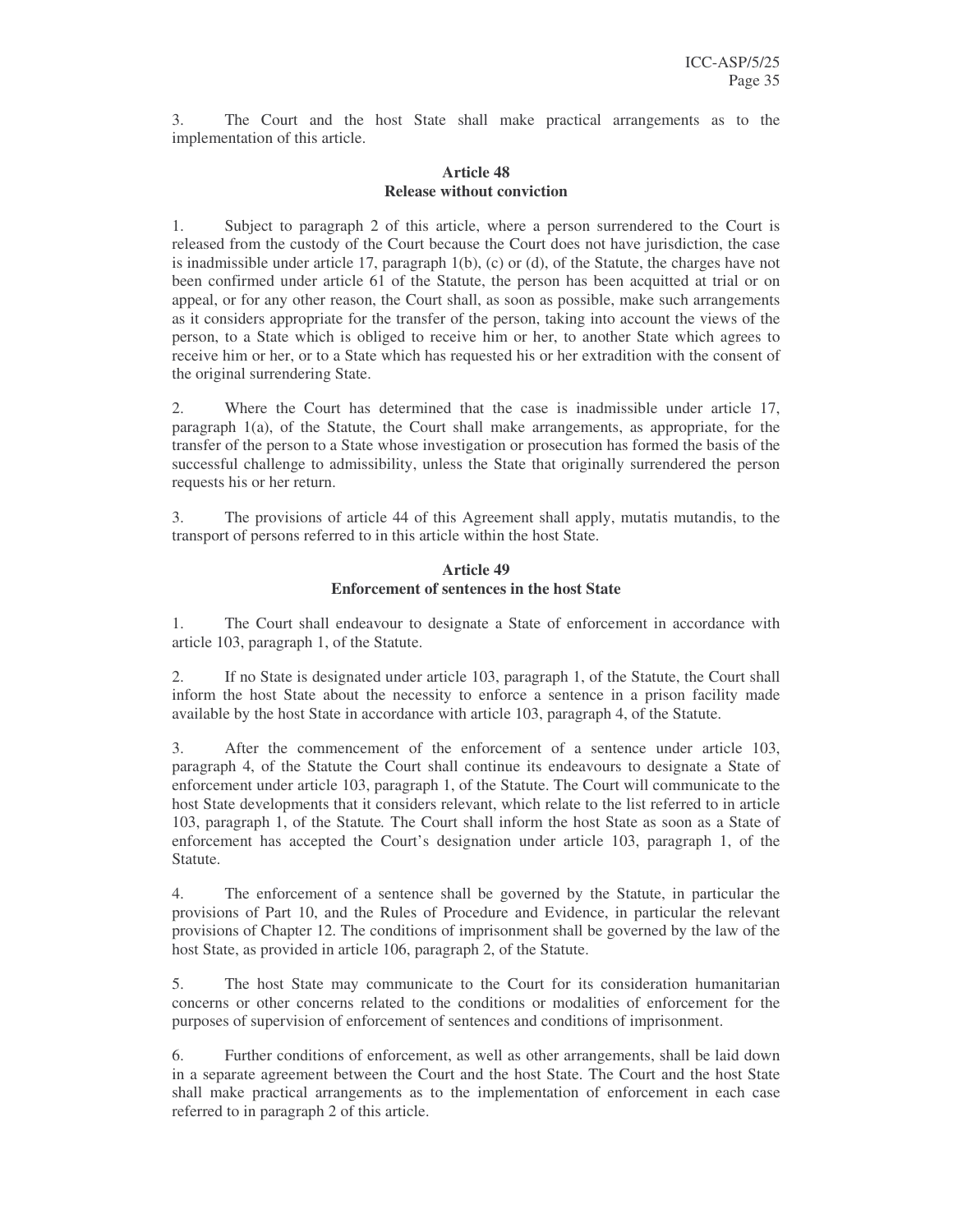#### **Article 50 Short-term detention arrangements**

1. If, after conviction and final sentence, or after reduction of a sentence in accordance with article 110 of the Statute, the time remaining to be served under the sentence of the Court is less than six months, the Court shall consider whether the sentence may be enforced in the detention centre of the Court.

2. Where there is a need for a change in designation of the State of enforcement and where the period pending transfer to another State of enforcement does not exceed six months, the Court and the host State shall consult as to whether the sentenced person may be transferred to a prison facility made available by the host State under article 103, paragraph 4, of the Statute. Where the period pending transfer exceeds six months, the sentenced person shall be transferred from the detention centre of the Court to a prison facility made available by the host State under article 103, paragraph 4, of the Statute upon a request by the Court to that effect.

# **Article 51**

# **Limitation to the exercise of jurisdiction by the host State**

1. The host State shall not exercise its jurisdiction or proceed with a request for assistance or extradition from another State with regard to persons surrendered to the Court in accordance with Part 9 of the Statute, persons granted interim release or persons who appear before the Court voluntarily or pursuant to a summons, for any acts, omissions or convictions prior to the surrender, the transfer or the appearance before the Court except as provided for in the Statute and the Rules of Procedure and Evidence.

2. Where a person referred to in paragraph 1 of this article is, for any reason, released from the custody of the Court without conviction, that paragraph shall continue to apply for a period of fifteen consecutive days from the date of his or her release.

# **Chapter VI. Final provisions**

#### **Article 52 Supplementary arrangements and agreements**

1. The provisions of this Agreement shall be supplemented at the time of signature by an exchange of letters which confirms the joint interpretation of the Agreement by the parties.

2. The Court and the host State may, for the purpose of implementing this Agreement or of addressing matters not foreseen in this Agreement, make other supplementary agreements and arrangements as appropriate.

#### **Article 53 No less favourable treatment provision**

If and to the extent that the host State, at any time in the future, accords privileges, immunities and treatment more favourable to any international organization or tribunal than comparable privileges, immunities and treatment in this Agreement, the Court or any person entitled to privileges and immunities under this Agreement shall enjoy these more favourable privileges, immunities and treatment.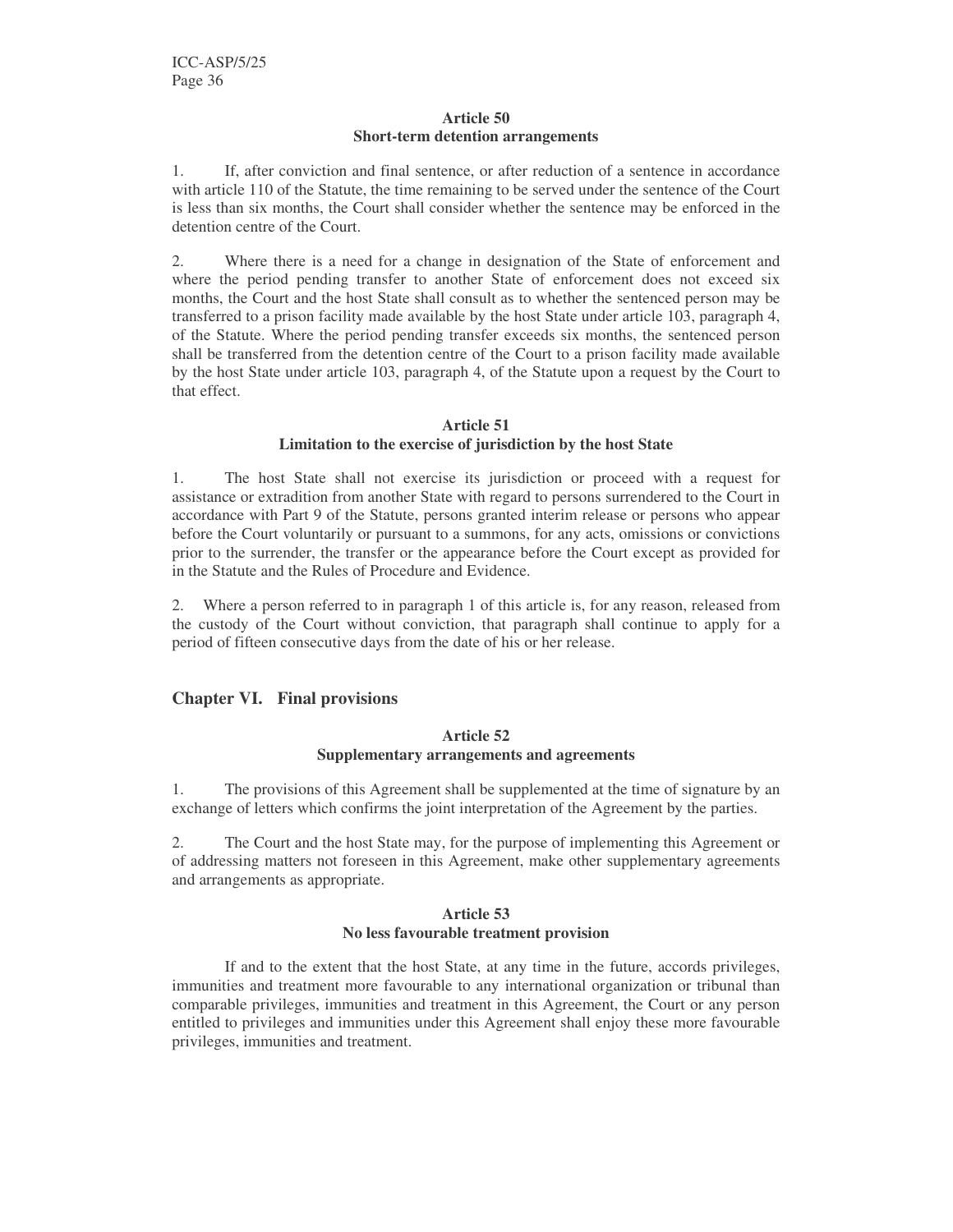#### **Article 54 Settlement of disputes with third parties**

The Court shall, without prejudice to the powers and responsibilities of the Assembly under the Statute, make provisions for appropriate modes of settlement of:

a) disputes arising out of contracts and other disputes of a private-law character to which the Court is a party;

b) disputes involving any person referred to in this Agreement who, by reason of his or her official position or function in connection with the Court, enjoys immunity, if such immunity has not been waived.

# **Article 55**

# **Settlement of differences on the interpretation or application of this Agreement or supplementary arrangements or agreements**

1. All differences arising out of the interpretation or application of this Agreement or supplementary arrangements or agreements between the Court and the host State shall be settled by consultation, negotiation or other agreed mode of settlement.

2. If the difference is not settled in accordance with paragraph 1 of this article within three months following a written request by one of the parties to the difference, it shall, at the request of either party, be referred to an arbitral tribunal according to the procedure set forth in paragraphs 3 to 5 of this article.

3. The arbitral tribunal shall be composed of three members: one to be chosen by each party and the third, who shall be the chairman of the tribunal, to be chosen by the other two members. If either party has failed to make its appointment of a member of the tribunal within two months of the appointment of a member by the other party, that other party may invite the President of the International Court of Justice to make such appointment. Should the first two members fail to agree upon the appointment of the chairman of the tribunal within two months following their appointment, either party may invite the President of the International Court of Justice to choose the chairman.

4. Unless the parties otherwise agree, the arbitral tribunal shall determine its own procedure and the expenses shall be borne by the parties as assessed by the tribunal.

5. The arbitral tribunal, which shall decide by a majority of votes, shall reach a decision on the difference on the basis of the provisions of this Agreement and subsequent arrangements or agreements and the applicable rules of international law. The decision of the arbitral tribunal shall be final and binding on the parties.

#### **Article 56 Application**

With respect to the Kingdom of the Netherlands, this Agreement shall apply to the part of the Kingdom in Europe only.

#### **Article 57 Amendments and termination**

- 1. This Agreement may be amended or terminated by mutual consent of the parties.
- 2. This Agreement shall cease to be in force by mutual consent of the parties.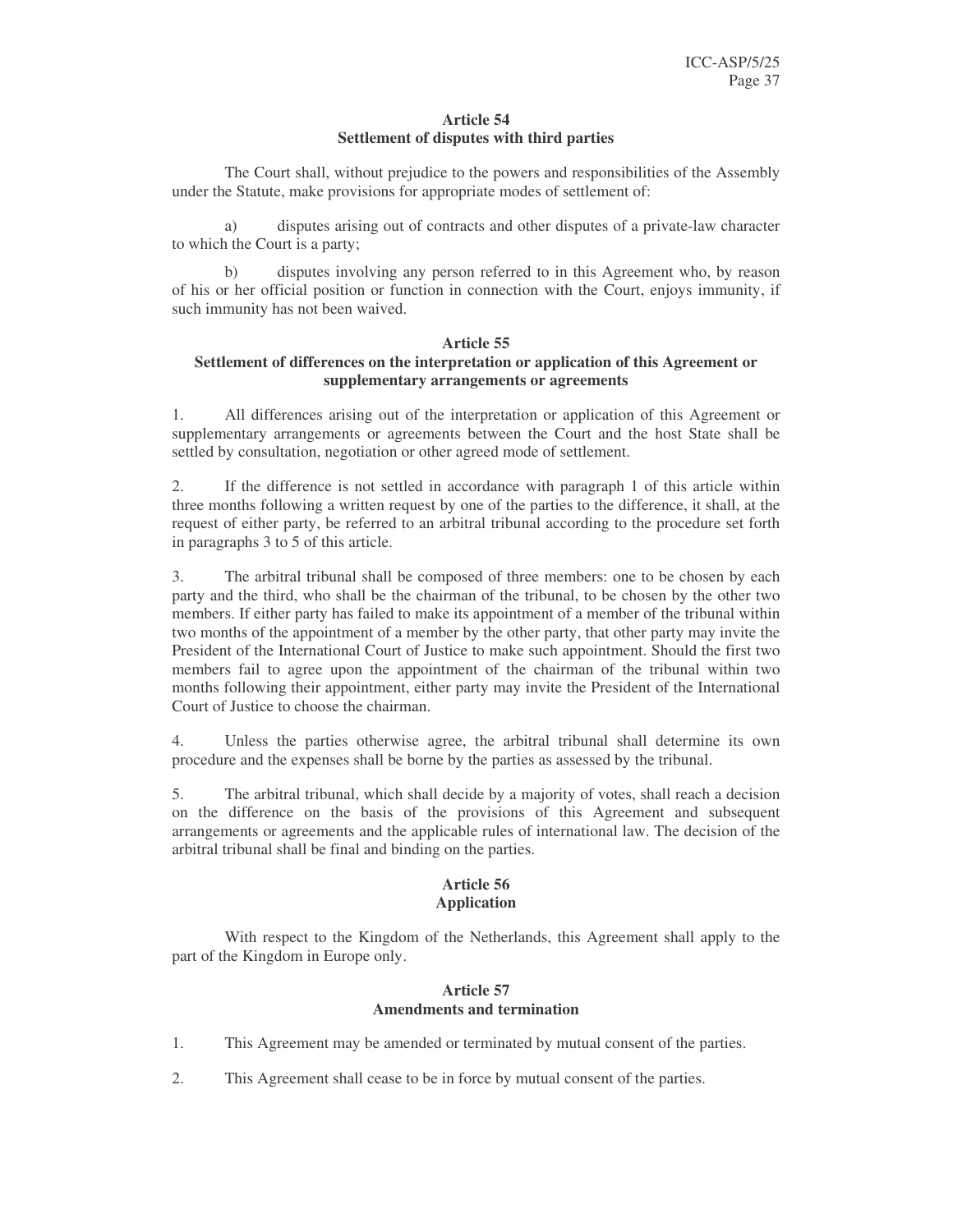# **Article 58 Entry into force**

This Agreement shall enter into force on the first day of the second month after both parties have notified each other in writing that the legal requirements for entry into force have been complied with.

DONE at The Hague on […] in duplicate, in the English language.

*For the Kingdom of the Netherlands*

(sd.) MFA

*For the International Criminal Court*

(sd.) President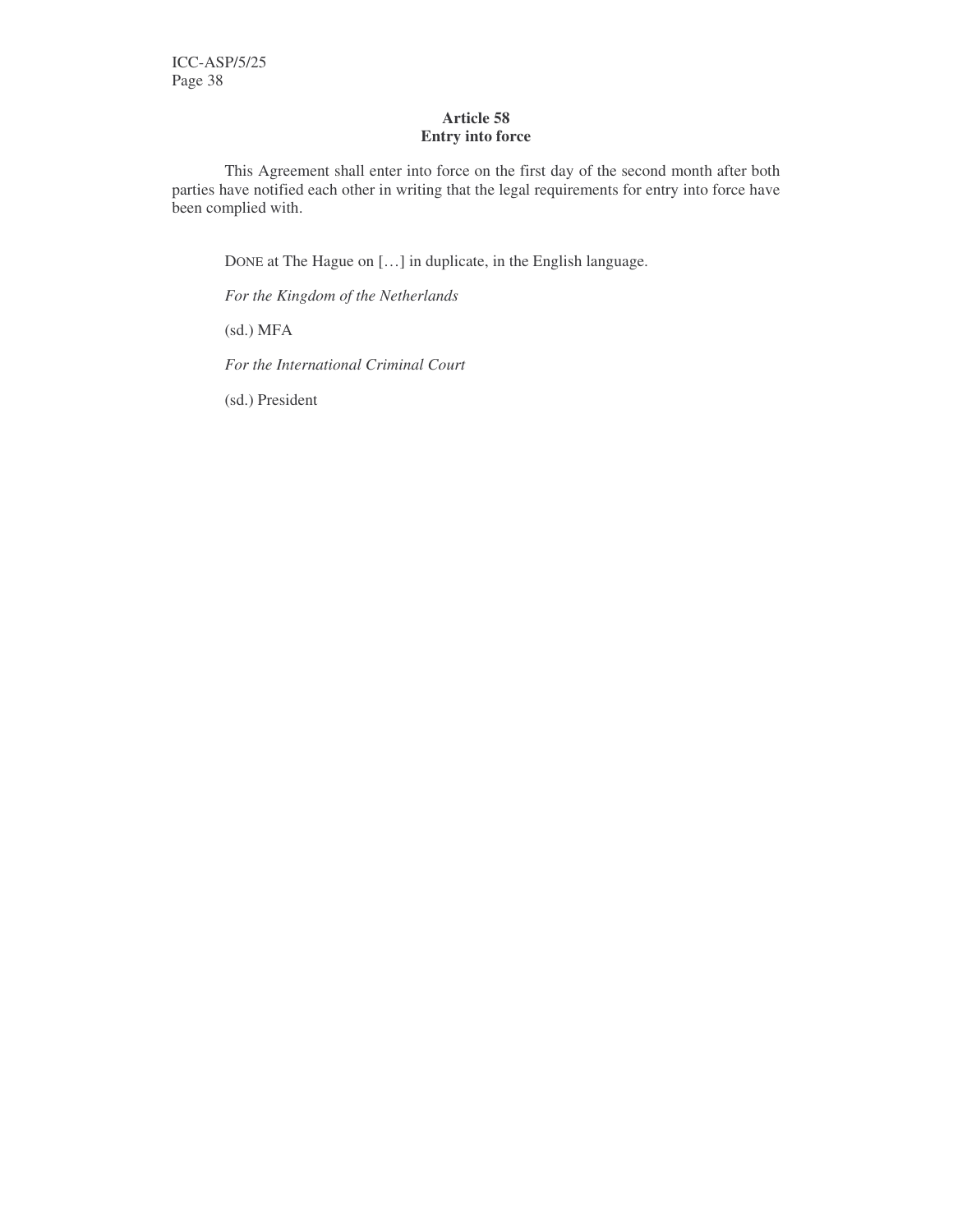# **Annex II**

# **Draft exchange of letters**

…………….2006

H.E. […] Minister of Foreign Affairs Bezuidenhoutseweg 67 2594 AC The Hague

Excellency,

On the occasion of the signing of the Headquarters Agreement between the International Criminal Court and the Kingdom of the Netherlands, I would like to refer to negotiations held between representatives of the Court in which agreement was reached on the following explanatory notes constituting a joint interpretation by the parties of the provisions of the Headquarters Agreement to which the notes refer.

#### **Article 1(i) The meaning of "subsidiary bodies"**

In the Headquarters Agreement, there is frequent reference to "the Assembly, including its Bureau and subsidiary bodies". It is the common understanding of the parties that the words "subsidiary bodies" include subgroups which can be established by the Assembly or its Bureau. It is understood that the members of such "subgroups" would be entitled to, and that the host State would accordingly extend to them, the same privileges, immunities and facilities accorded to the members of the respective parent body. Examples of such groups are the Working Groups established by the Bureau, in both The Hague and New York, on 1 December 2004.

## **Article 17**

# **Privileges, immunities and facilities of judges, the Prosecutor, the Deputy Prosecutors and the Registrar**

#### **Article 18**

#### **Privileges, immunities and facilities of the Deputy Registrar and staff of the Court**

During their term of office, the judges, the Prosecutor, the Deputy Prosecutors, the Registrar, the Deputy Registrar and staff of the Court are exempted from taxation in the host State under article 17, paragraphs 1 and 2, and article 18, paragraphs 1, 2 and 3. Article 17, paragraph 3, and article 18, paragraph 4, specify that periods during which these persons are present in the host State for the discharge of their functions "shall not be considered as periods of residence". These two provisions are not designed to create tax exemptions in addition to the exemptions accorded under article 17, paragraphs 1 and 2, and article 18, paragraphs 1, 2 and 3. They clarify that, in situations where the judges, the Prosecutor, the Deputy Prosecutors, the Registrar, the Deputy Registrar or staff of the Court maintain residence in the host State after the expiry of their term of office, no taxes will be due in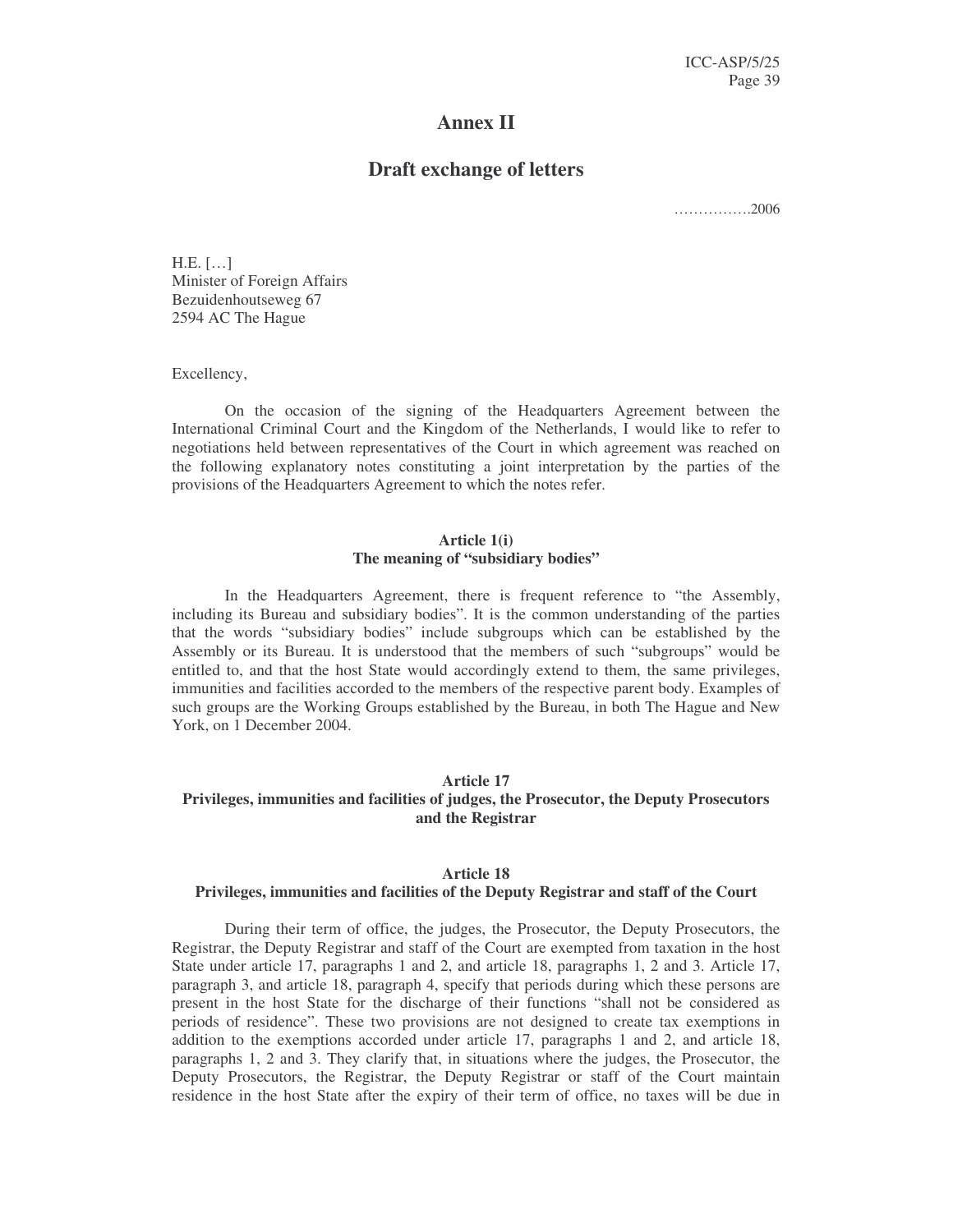ICC-ASP/5/25 Page 40

relation to exemptions which were applicable during the period in which these persons held office.

Article 17, paragraph 6, according to which the "host State shall not be obliged to exempt from income tax pensions or annuities paid to former judges, Prosecutors, Deputy Prosecutors, and Registrars and their dependants", is based on the wording of article 15, paragraph 7, of the Agreement on the Privileges and Immunities of the International Criminal Court. It is understood by both parties that former judges, Prosecutors, Deputy Prosecutors, and Registrars and their dependants would only be subject to taxation by the host State if, upon expiry of their respective terms of office, they reside in the territory of the host State or are nationals of the host State. This explanation also applies, *mutatis mutandis*, to article 18, paragraph 5, which contains a provision similar to article 16, paragraph 2, with respect to former Deputy Registrars, members of staff of the Court and their dependants.

#### **Article 27 Victims**

Both parties understand that this provision applies also to victims participating in proceedings for reparation.

#### **Article 39 Visas for visitors of persons detained by the Court**

Both parties understand that visas will be issued in accordance with the national laws of the host State. It is also the understanding of both parties that in exceptional cases, such as where the applicant is unable to pay, visas for visitors who are family members of a detained person, shall, at the discretion of the national authorities of the host State, be issued free of charge or for a reduced fee.

#### **Article 40 Independent bodies of counsel or legal associations, journalists and non-governmental organizations**

The presence of representatives of independent bodies of counsel or legal associations, journalists and non-governmental organizations (NGOs) in the host State is fundamental to the fulfilment of the roles of the bodies, associations or organizations referred to in article 40, paragraph 1, in relation to the Court. Therefore, it has been decided to address in this Agreement issues relating to the entry into, stay and employment in the host State of representatives of independent bodies of counsel or legal associations, journalists and NGOs. This procedure will allow representatives of these three groups to fulfil their roles in relation to the functioning of the Court and to gain transparent and timely access to the host State.

At the heart of these obligations is a consultation mechanism that establishes channels of cooperation and dialogue between the host State, the Court and dedicated contact points of independent bodies of counsel or legal associations, journalists and NGOs in order to determine whether a person may be regarded as representing a body or organization within the meaning of article 40, paragraph 1. This dialogue will assist all stakeholders in gaining reliable assurances as to whether that person is linked to an institution, association or organization that performs functions related to the work of the Court.

The outcome of the consultations will allow the relevant authorities of the host State to handle requests from such representatives, relating to their entry into, stay and employment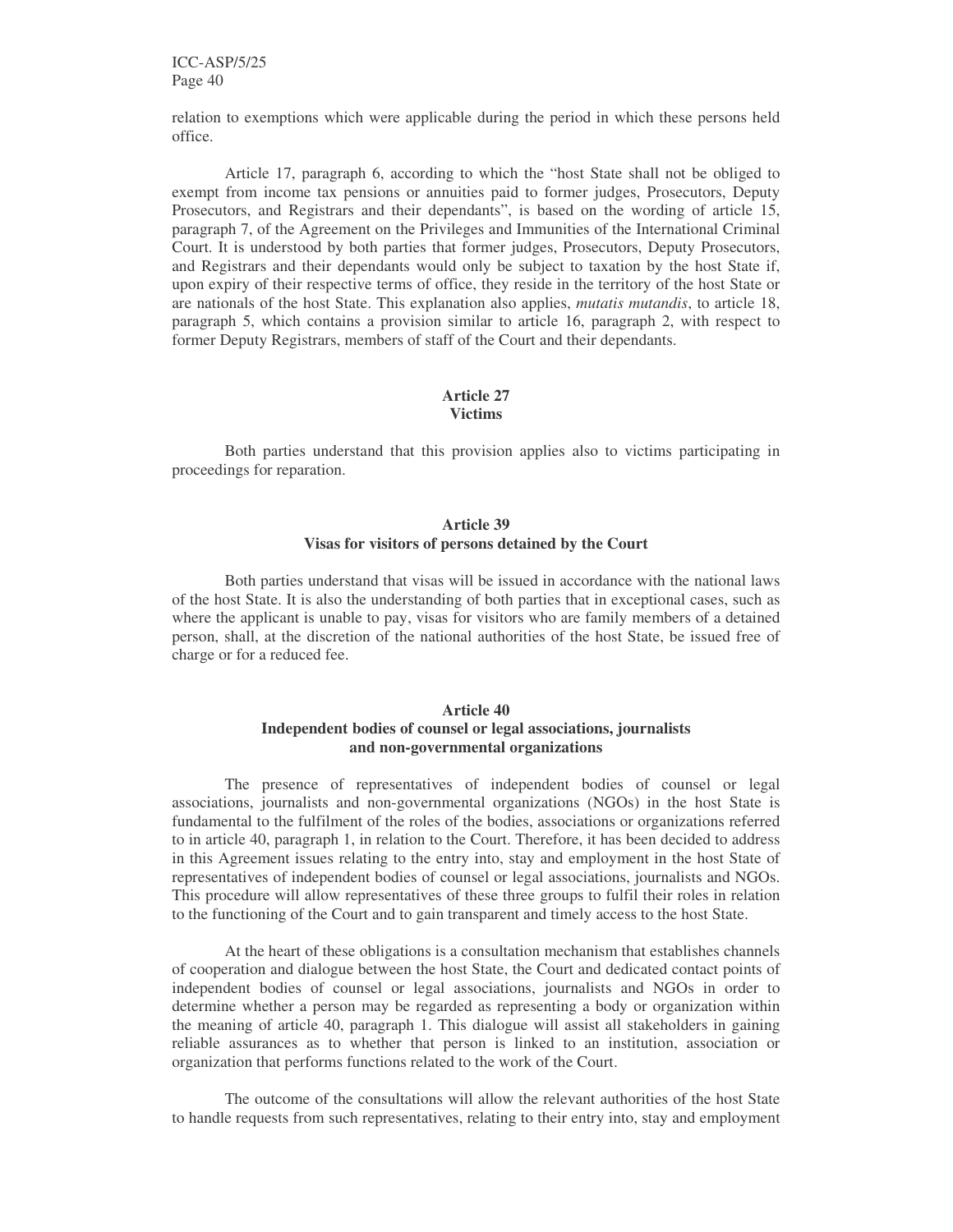in the host State, in a way which duly reflects the importance for the functioning of the Court of the presence in the host State of the bodies, associations or organizations referred to in article 40, paragraph 1.

The procedure offers several benefits compared to the procedures that would normally apply when such persons come to the host State in a private capacity. Paragraph 2 of article 40 indicates that the host State has a special responsibility to facilitate the entry into, stay and employment in the host State of representatives of bodies, associations or organizations referred to in article 40, paragraph 1. Paragraph 6 of article 40 clarifies that the host State shall take into account this special responsibility when determining requests for visas and residence permits in accordance with the laws and regulations of the host State. Taken together, these two provisions provide a treaty basis for corresponding domestic practice. The information obtained through the consultation process envisaged under article 40, paragraph 3 may facilitate the practical aspects of the issuance of visas and residence permits. Moreover, it is important to note that persons who are considered as representing a body, association or organization referred to in article 40, paragraph 1 would not be obliged to obtain work permits. They are eligible for an exemption from the requirement of a work permit following their identification as representatives of the bodies, associations or organizations referred to in article 40, paragraph 1, and would thus be entitled to carry out their duties in the host State consistent with the roles of the bodies, associations or organizations referred to in article 40, paragraph 1.

It is understood by both parties that the host State will, where appropriate, assist the Court in obtaining information from countries other than the host State, where such information is necessary for the consultations under article 40, paragraph 3.

It is essential, as article 40, paragraph 3 emphasizes, that each of the groups specified under subparagraphs (a), (b) and (c) of paragraph 1 of article 40 must have an official contact in order to be able to participate in the consultations. Both parties understand that each of the groups should, in principle, have one single point of contact only (e.g. one for the bodies of counsel or legal associations, one for the media and one for the NGO community) in order to facilitate the consultations.

Further details concerning the implementation of the procedure envisaged in this article shall be clarified by way of subsequent practical arrangements.

#### **Article 44 Transport of persons in custody**

Paragraph 6 of article 44 ensures that the transport of persons in the custody of the Court for purposes of the Court will not be delayed by any impediment, such as the immigration and asylum procedures of the host State. The asylum law and procedures of the host State require that asylum seekers lodge a claim for asylum in person at an asylum seeker centre within the host State. As this procedure would hamper the immediate transport of the person for purposes of the Court, its application would be undesirable in this context. It is understood that article 44, paragraph 6 does not deny a person in the custody of the Court the ability to lodge a claim for asylum or another legal basis to remain in the Netherlands under the laws of the host State at a time other than during transport.

The term "transport" in this article refers to the transportation of a person within the territory of the host State.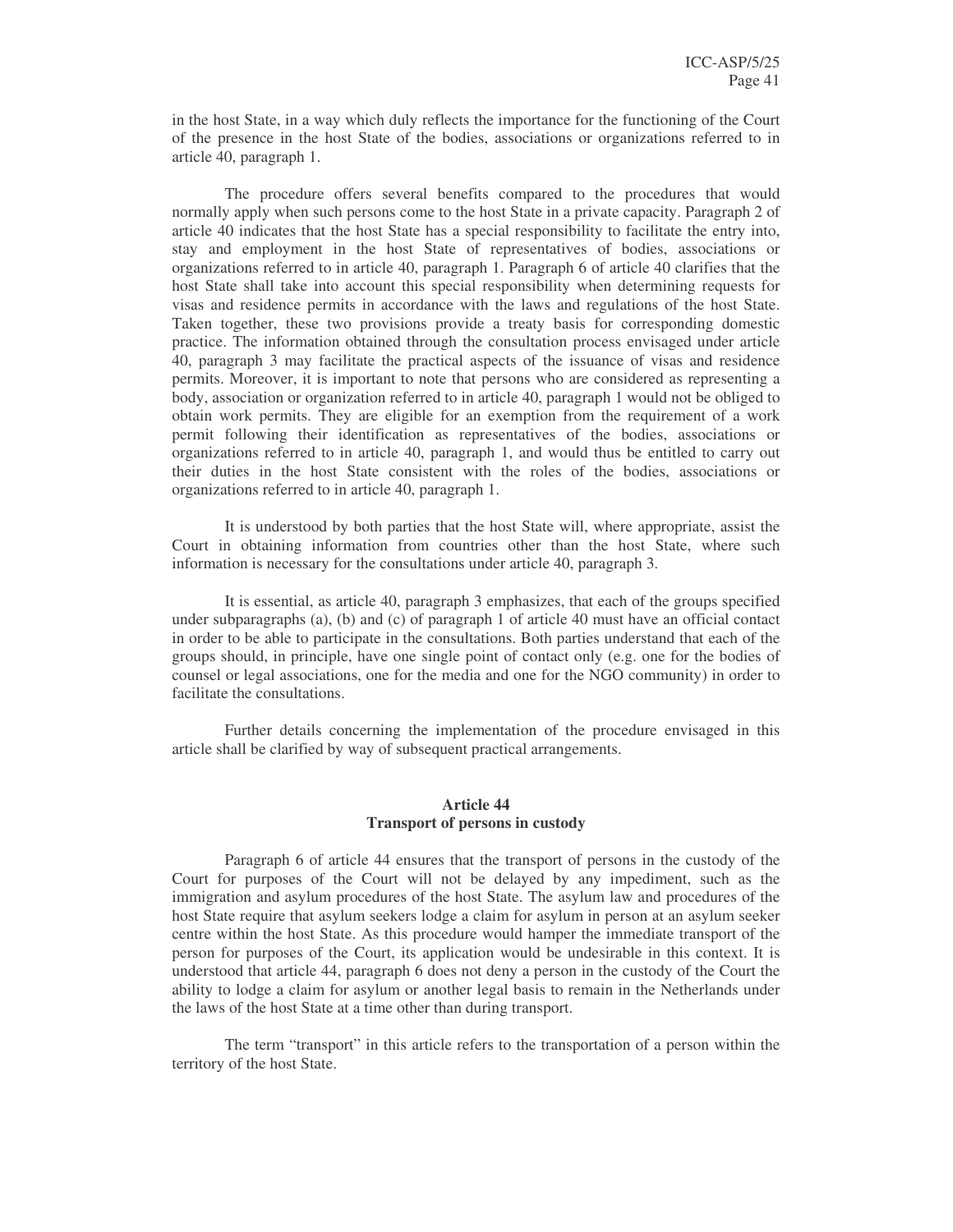ICC-ASP/5/25 Page 42

The term "transfer" in this article refers to the transportation of a person from one State to another.

#### **Article 47 Interim release**

Article 47 addresses the issue of interim release. Both sides agreed to regulate only those aspects relating to interim release into a State other than the host State in this Agreement. This is reflected in the language of paragraph 1 of article 47. The Agreement does not address the conditions and modalities of interim release into the host State. This matter must be solved by future practice. Both sides acknowledge that it is for the Court to determine whether a request for interim release should be honoured and, if so, under what conditions, in accordance with the principle of judicial discretion reflected in article 60, paragraph 2, of the Statute, rule 119 of the Rules of Procedure and Evidence, and regulation 51 of the Regulations of the Court. It is understood that the host State will have an opportunity to present its views on this matter to the Court in accordance with regulation 51 of the Regulations of the Court before a decision on interim release is made, and that the views of the host State will be given full attention by the Court in the exercise of its judicial discretion.

Paragraph 2 of article 47 governs the re-entry into the host State of persons granted interim release. The practice of the International Criminal Tribunal for the former Yugoslavia (ICTY) has shown that there may be situations in which persons granted interim release may need to return to the host State for purposes related to proceedings before the Court. Article 47, paragraph 2 clarifies that the host State shall facilitate the transfer of such persons. The host State has entered into an arrangement to that effect with the ICTY, by way of an exchange of letters of December 2003, which governs "short-term stays on Dutch soil" of persons granted interim release by the ICTY. Paragraph 3 of this article provides a basis for both sides to conclude such and other types of practical arrangements concerning the implementation of article 47.

#### **Article 49 Enforcement of sentences in the host State**

Article 49, paragraph 5, provides that the "host State may communicate to the Court for its consideration humanitarian concerns or other concerns related to the conditions or modalities of enforcement for the purposes of supervision of enforcement of sentences and conditions of imprisonment". Relevant concerns may relate to aspects such as the detained person's mental or physical health or well-being. Both parties understand that a communication under article 49, paragraph 5, would be considered by the Court for the purposes of supervision of enforcement of sentences and conditions of imprisonment. It is the common understanding of both parties that article 106, paragraphs 1 and 2, of the Statute and rule 211 of the Rules of Procedure and Evidence would apply, as appropriate, to a communication under article 49, paragraph 5. The provision is also designed to facilitate dialogue between the host State and the Court in accordance with rule 216 of the Rules of Procedure and Evidence.

#### **Articles 17, 18, 25, 26 and 28 Nationals and permanent residents**

According to subparagraph 7(a) of article 17, subparagraph 6(a) of article 18, subparagraph 4(a) of article 25, subparagraph 4(a) of article 26 and subparagraph 4(a) of article 28, the persons concerned shall enjoy immunity from personal arrest or detention or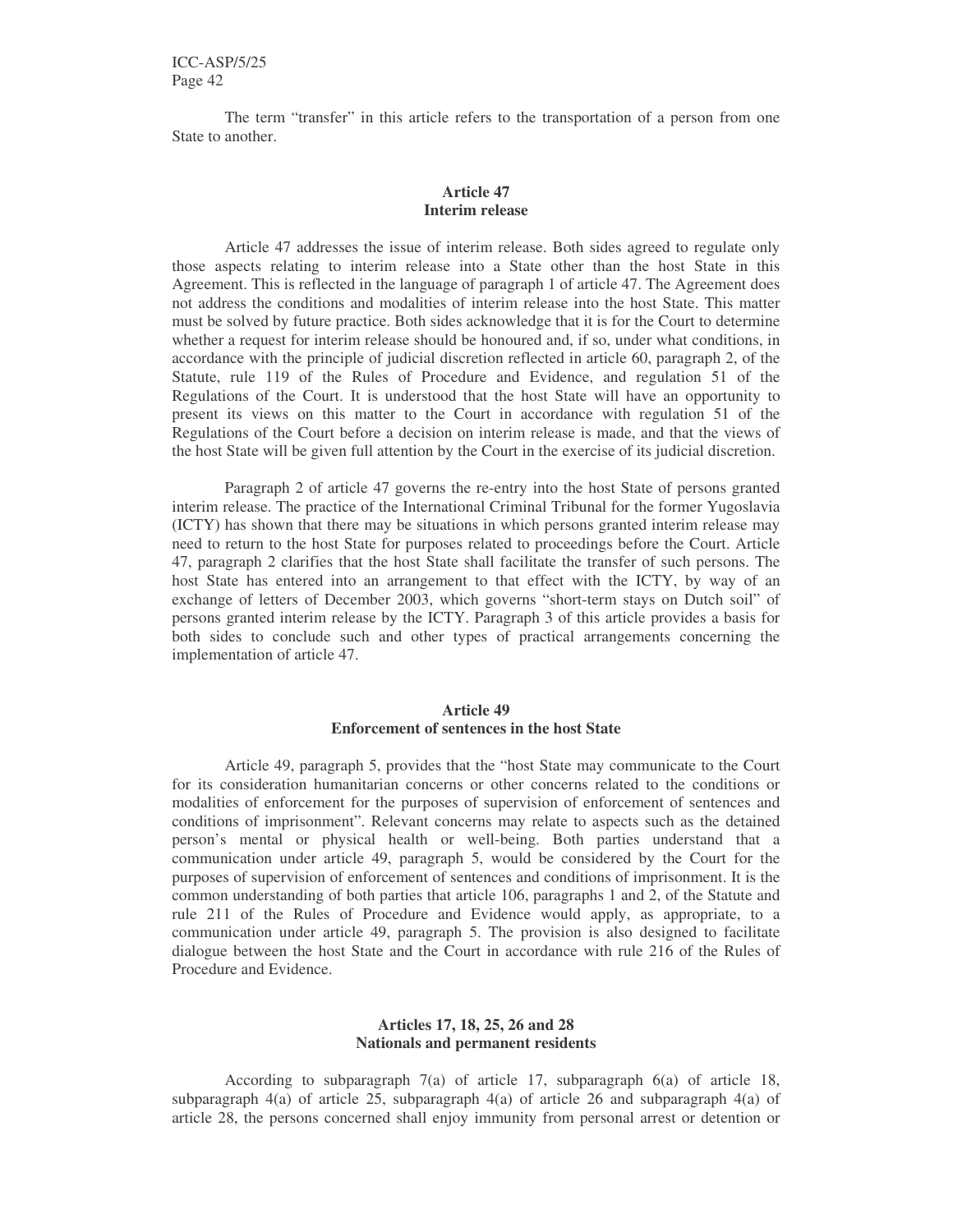any other restriction of their liberty. In accordance with the *chapeau* of the respective subparagraphs of these articles, these persons shall enjoy such immunity to the extent necessary for the independent performance of their functions or their appearance or testimony before the Court. This shall be interpreted as follows: the persons concerned will not enjoy immunity from personal arrest or detention or any other restriction of their liberty in relation to acts performed outside the course of their official duties.

I should be grateful if you could confirm that the above is also the understanding of the host State.

Accept, Excellency, the assurances of my highest consideration,

 $[\dots]$ President